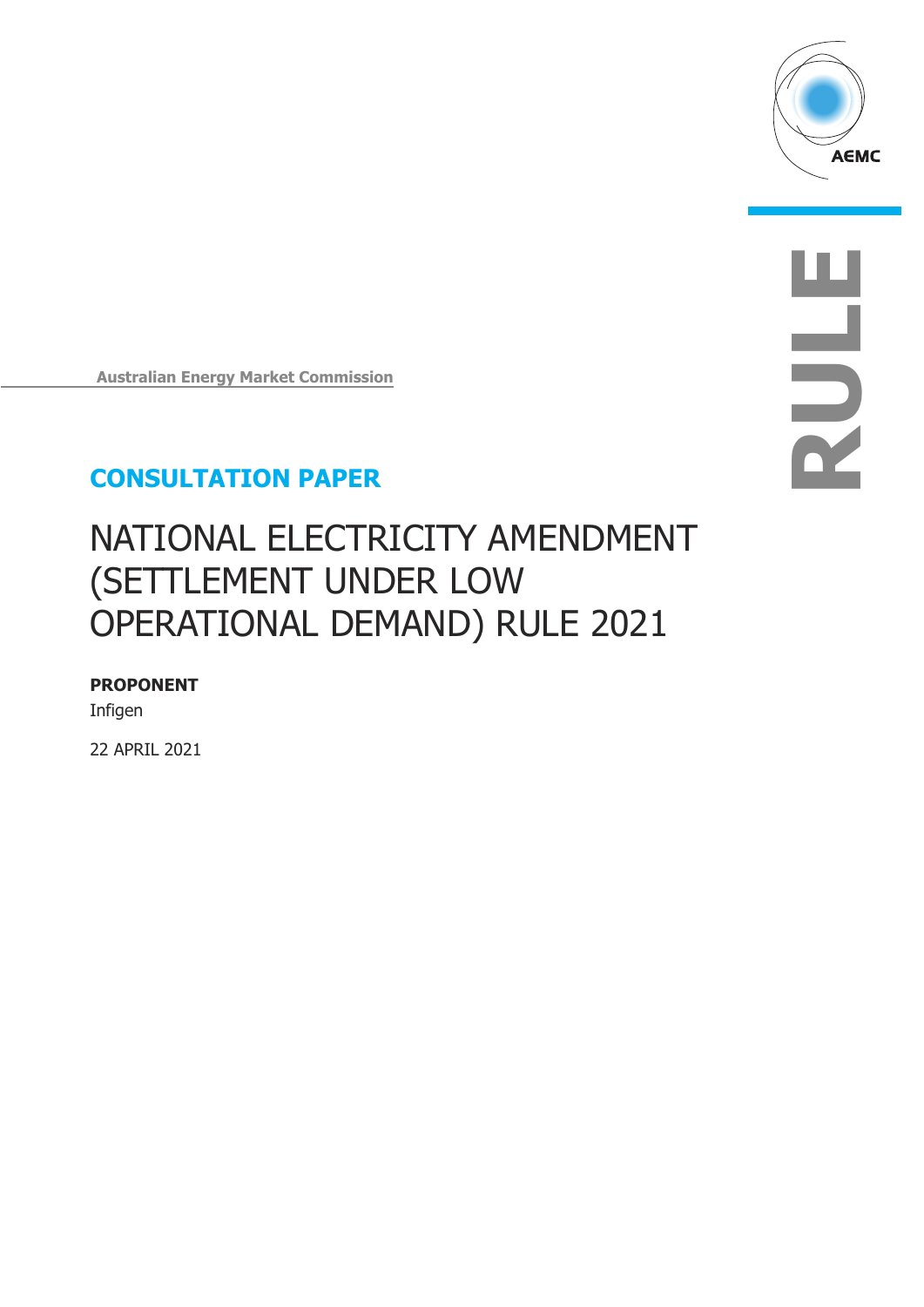### INQUIRIES

Australian Energy Market Commission GPO Box 2603 Sydney NSW 2000

E aemc@aemc.gov.au T (02) 8296 7800

Reference: ERC0327

### **CITATION**

AEMC, Settlement under low operational demand, Consultation paper, 22 April 2021

## ABOUT THE AEMC

The AEMC reports to the Energy Ministers Meeting (formerly the Council of Australian Governments Energy Council). We have two functions. We make and amend the national electricity, gas and energy retail rules and conduct independent reviews for the Energy Ministers Meeting.

This work is copyright. The Copyright Act 1968 permits fair dealing for study, research, news reporting, criticism and review. Selected passages, tables or diagrams may be reproduced for such purposes provided acknowledgement of the source is included.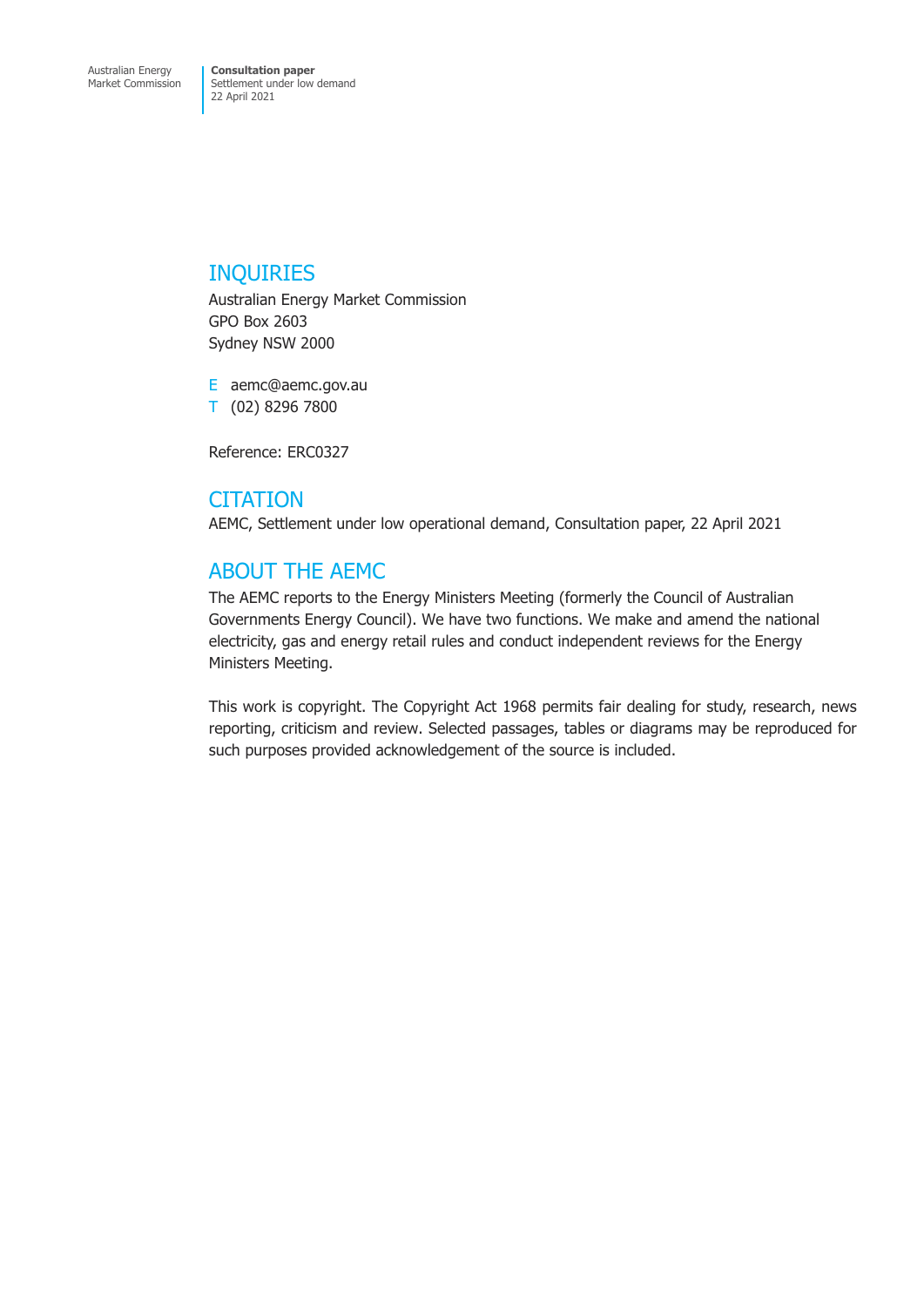## **CONTENTS**

| 1<br>1.1<br>1.2<br>1.3<br>1.4<br>1.5                                  | <b>Introduction</b><br>Overview of Infigen's rule change request<br>Overview of related rule change from AEMO<br>Implementation issues and link to AEMO rule change request<br>Expedited request<br>Structure of this paper and consultation dates                             | 1<br>$\mathbf{1}$<br>$1\,$<br>$\overline{2}$<br>$\overline{4}$<br>5 |
|-----------------------------------------------------------------------|--------------------------------------------------------------------------------------------------------------------------------------------------------------------------------------------------------------------------------------------------------------------------------|---------------------------------------------------------------------|
| $\overline{2}$<br>2.1                                                 | <b>Background</b><br>Current arrangements                                                                                                                                                                                                                                      | 6<br>6                                                              |
| 3<br>3.1<br>3.2<br>3.3<br>3.4                                         | <b>Assessment framework</b><br>Achieving the NEO/NERO<br>Proposed assessment framework<br>Making a more preferable rule<br>Making a differential rule                                                                                                                          | 10<br>10<br>10<br>11<br>11                                          |
| 4<br>4.1<br>4.2<br>4.3<br>4.4<br>4.5                                  | Details of the rule change request and issues for consultation<br>Distribution of non-energy costs in low operational demand<br>Issues raised in the rule change request<br>Proposed solution<br>Alternative solutions<br>Expected costs, benefits and impacts of the proposal | 12<br>12<br>13<br>17<br>20<br>23                                    |
| 5<br>5.1<br>5.2                                                       | <b>Related Projects</b><br>Integrating energy storage systems into the NEM<br>AEMO's rule change request                                                                                                                                                                       | 25<br>25<br>27                                                      |
| 6                                                                     | Lodging a submission                                                                                                                                                                                                                                                           | 29                                                                  |
|                                                                       | <b>Abbreviations</b>                                                                                                                                                                                                                                                           | 30                                                                  |
| A                                                                     | <b>APPENDICES</b><br>Changing market conditions                                                                                                                                                                                                                                | 31                                                                  |
| B                                                                     | Participant responsibilities                                                                                                                                                                                                                                                   | 34                                                                  |
| C                                                                     | South Australian example                                                                                                                                                                                                                                                       | 36                                                                  |
| D                                                                     | Responses to AEMO's issues paper                                                                                                                                                                                                                                               | 37                                                                  |
| Е<br>E.1                                                              | Infigen's proposed drafting<br>Proposed drafting                                                                                                                                                                                                                               | 40<br>40                                                            |
| <b>TABLES</b><br>Table 1.1:<br>Table 4.1:<br>Table B.1:<br>Table D.1: | Crossover of issues between Infigen and AEMO's consultation papers<br>AEMO options for substituted AGE<br>Current NEM non-energy cost recovery<br>AEMO responses to stakeholder feedback                                                                                       | 3<br>22<br>34<br>37                                                 |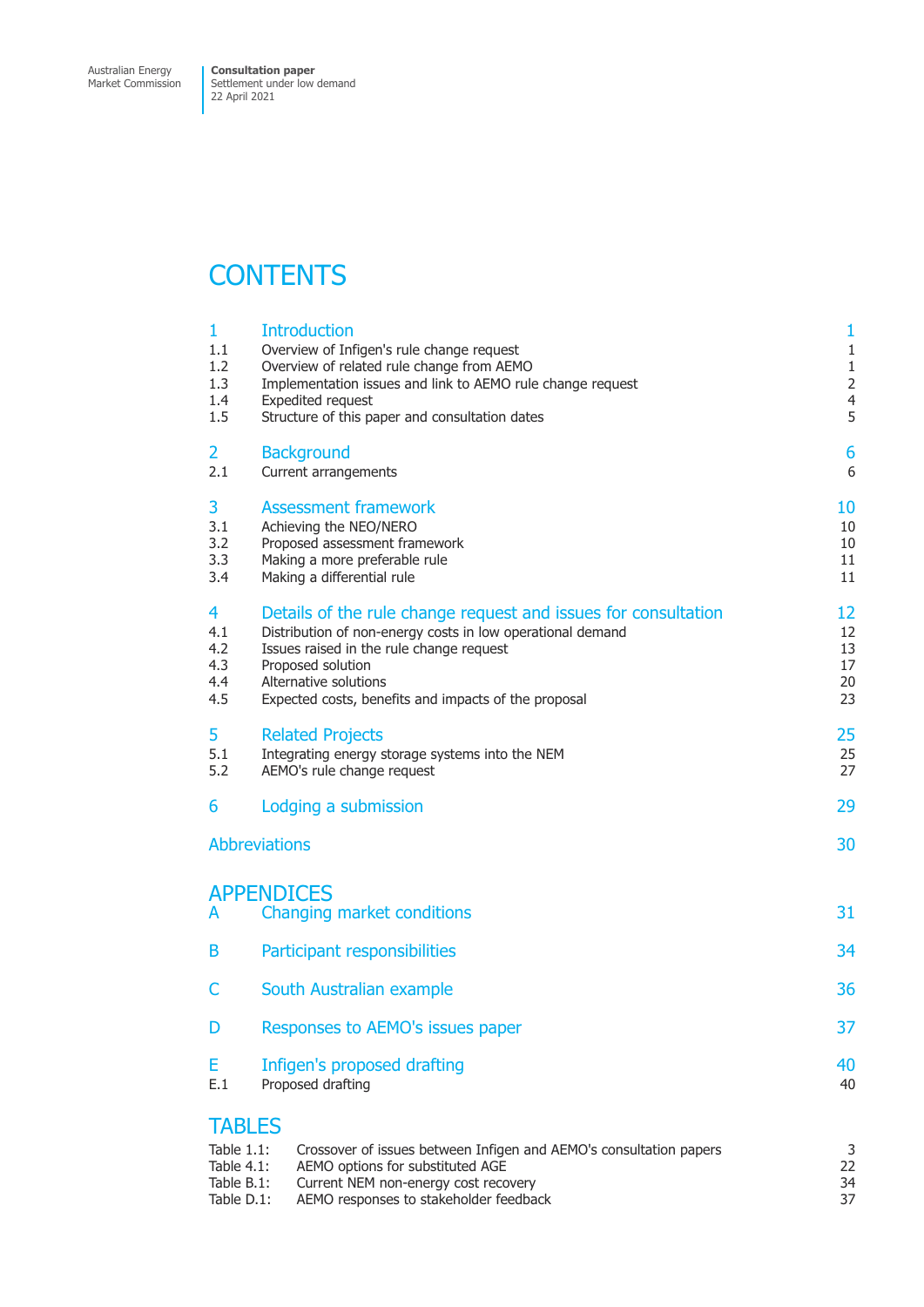#### [Table E.1: Clauses requiring amendment](#page-43-0) **All and Struck and Struck and All and All and All and All and All and Al**

### **FIGURES**

| Figure 4.1: | Infigen's simplified example of cost recovery with three local loads/participants | 15 |
|-------------|-----------------------------------------------------------------------------------|----|
|             | Figure A.1: Minimum demand in South Australia (linear rooftop solar growth)       | 32 |
|             | Figure A.2: Lowest demand day in South Australia (linear rooftop solar growth)    | 33 |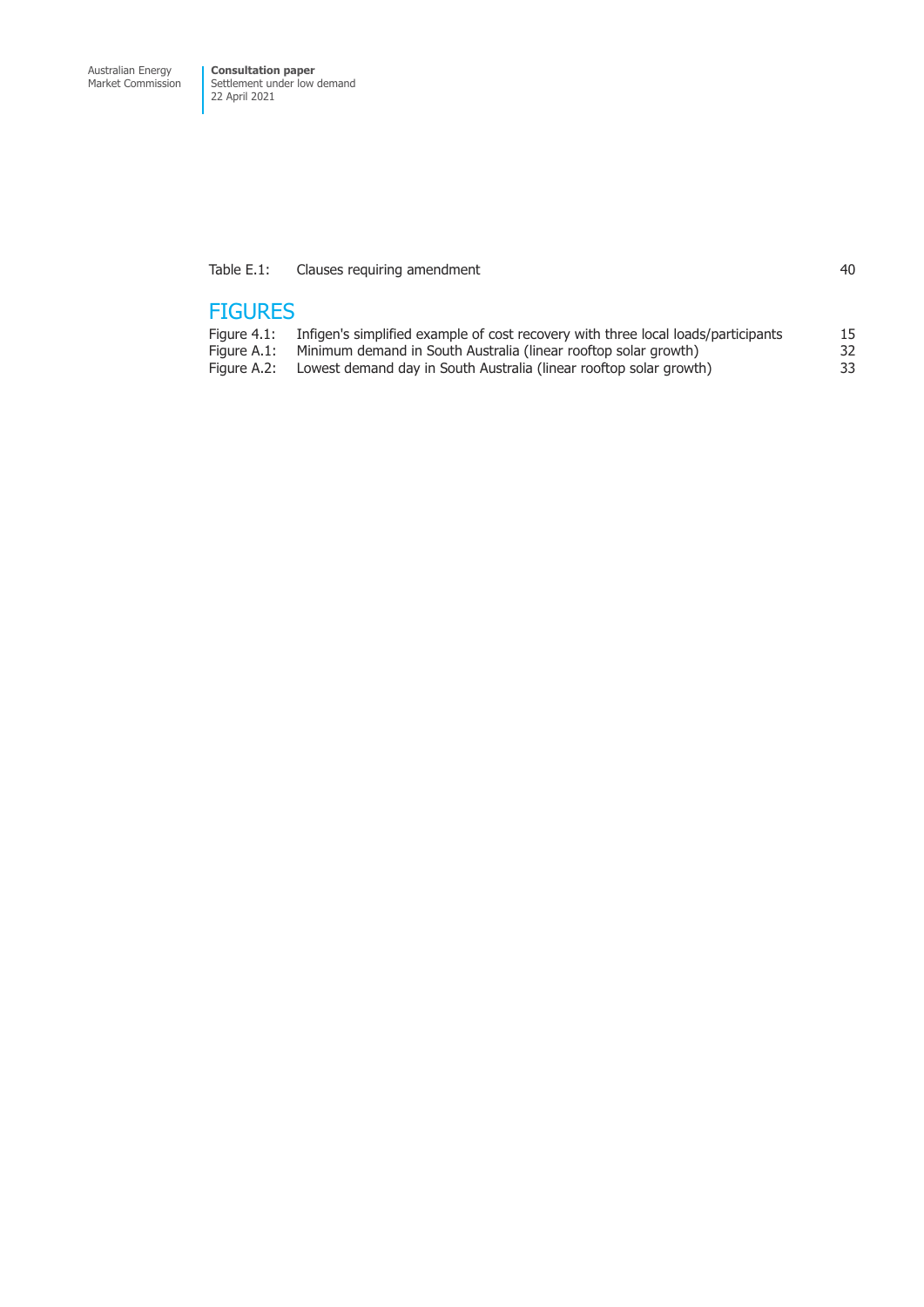## <span id="page-4-0"></span>1 INTRODUCTION

## 1.1 Overview of Infigen's rule change request

On 15 February 2021, Infigen Energy (Infigen) submitted a rule change request to the Australian Energy Market Commission (AEMC or Commission) to change the formulas that the Australian Energy Market Operator (AEMO) uses to calculate how non-energy costs are allocated to market customers in the national electricity market (NEM). Non-energy costs in the NEM include payments for:

- market and non-market ancillary services
- compensation for directions, market suspension or administered pricing
- reserve contract payments. $<sup>1</sup>$ </sup>

Infigen considers that, under the National Energy Rules (NER), AEMO's settlement system:

- cannot function if regional demand in a trading interval, or other cost recovery period, is zero
- faces the risk that under low operational demand<sup>2</sup> some market customers will be subject to over-procurement of non-energy costs.<sup>3</sup>

In its rule change request, Infigen notes that the NER and AEMO's settlement system were not designed for a power system with bi-directional resources.<sup>4</sup> As such, the rules did not foresee a scenario where there may be no customer energy demand from which to recover non-energy costs that are allocated to energy users.

## 1.2 Overview of related rule change from AEMO

On 8 February 2021, AEMO submitted a rule change request to the AEMC in relation to the formulas that are used to calculate how non-energy costs are allocated and the interaction between these formulas and the settlement of other markets within the NEM.5

AEMO has identified that its settlement systems, as currently configured, cannot function if regional demand in a trading interval, or other cost recovery period, falls below 1 MWh.<sup>6</sup> Further detail on AEMO's rule change request is provided in chapter 5.

Both AEMO and Infigen's rule change requests refer to rule 3.15 of the NER and there is some overlap in scope between the two rule changes. Infigen's rule change request addresses both the allocation of costs to market customers and the ability for the NEM to settle, while AEMO's request focuses solely on the ability of the NEM to settle.

 $\mathbf{I}$ 

<sup>1</sup> For detailed explanations of non-energy costs, see AEMC, *Integrating energy storage systems into the NEM*, 17 December 2020 p. 9 and AEMC, *Integrating energy storage systems into the NEM*, consultation paper, 20 August 2020, p. 65. See also AEMO, *NEM settlement in zero and negative demand condition*s, rule change request, p. 3.

<sup>2</sup> Infigen has referenced operational demand within it's rule change request rather than the technical term net regional demand, which is referred to within AEMO's rule change request. Both of these are measures of market customers demand but their values will vary as they are two separate measures.

<sup>3</sup> Infigen, *Settlement under low operational demand*, rule change request, pp. 4-5.

<sup>4</sup> Bi-directional resources are customers that both consume and produce energy to and from the NEM.

<sup>5</sup> AEMO, *NEM settlement in zero and negative demand conditions,* rule change request, p. 4.

<sup>6</sup> Ibid.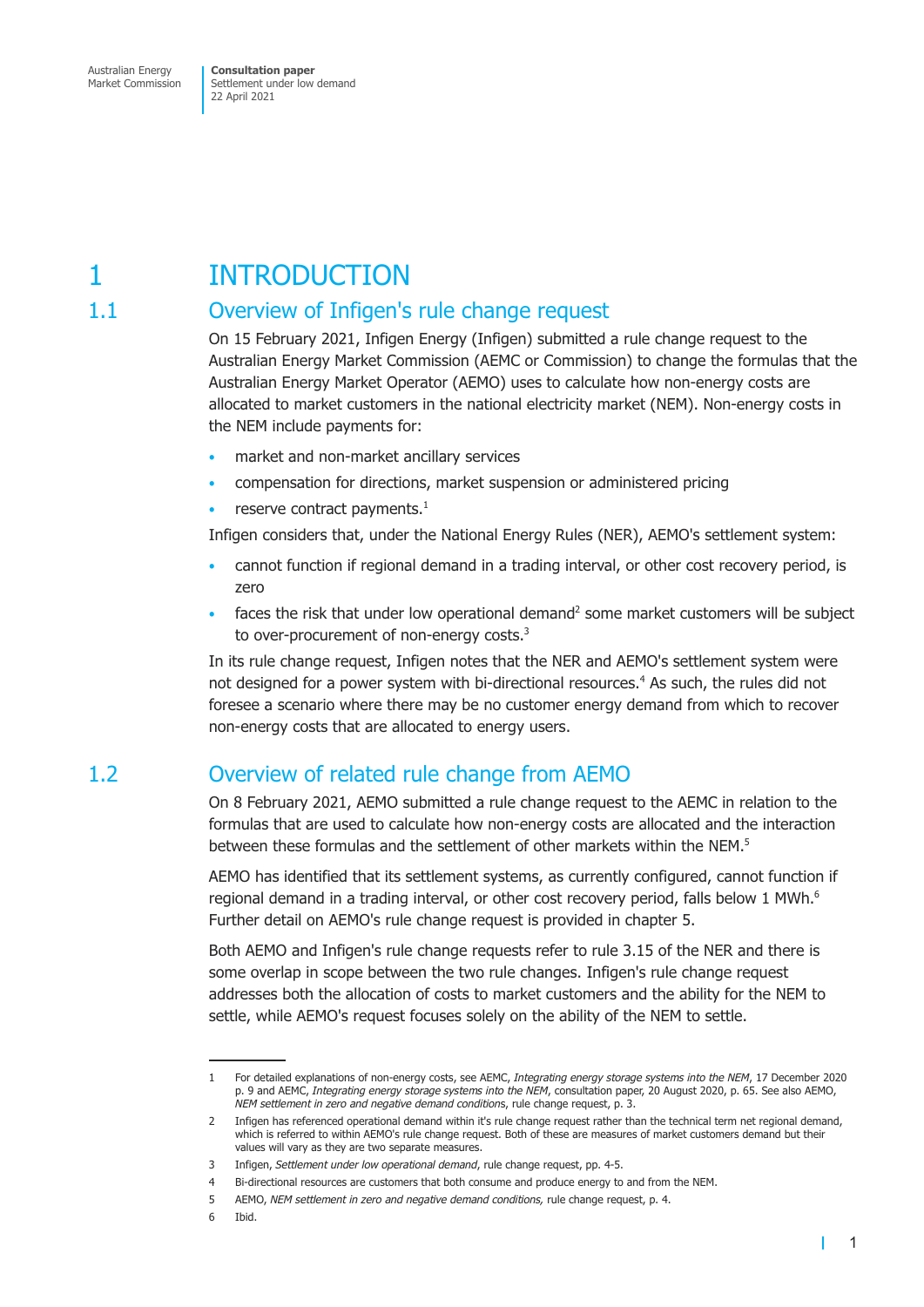## <span id="page-5-0"></span>1.3 Implementation issues and link to AEMO rule change request

Infigen's rule change proposes that clause 3.15 of the NER is amended such that a lower limit of zero is set on market customer adjusted gross energy (AGE) value within the nonenergy cost recovery formulas.<sup>7</sup> This 'flooring mechanism' would remove the possibility of market customers having negative AGE and help allocate costs more fairly between participants, with total costs recovered being limited to the total service cost.

However, AEMO has noted that it currently has limited time and resourcing to implement relevant changes to its systems before September 2021. This is because it will require time to test and certify any changes before this, while it is also already committed to implementing other significant rule change projects during spring 2021 and in early 2022. This includes five-minute settlement, wholesale demand response, reducing customer switching times and global settlements. These issues are explained further in [section 4.3.1.](#page-22-0)

Because of this, AEMO has advised the Commission that it is unlikely to have the ability to implement the flooring mechanism in time. This will limit the avenues the Commission has to address the issues identified by Infigen.

Also of note is the *Integrating Energy Storage Systems into the NEM* (Integrating Storage) rule change, which, if made, will provide a solution for the calculation of non-energy costs that will solve the issues of low, zero or negative demand raised by both AEMO and Infigen. However, this will not be implemented until likely between September 2022 and September 2023 according to the current AEMO IT implementation roadmap. $8$  Further information on this rule change can be found in chapter 5.

However, in its rule change request, Infigen provided a number of alternative solutions to the flooring mechanism in the event it could not be implemented. This includes the possibility of making a change to AEMO's proposed solution to have the threshold when the alternative settlement mechanism is triggered to be raised to 150 MWh. In Infigen's view, this would solve for both the issues raised by it and AEMO.

The Commission would like to explore the possibility of alternative solutions, including increasing the threshold value to 150 MWh. In the event stakeholders do not raise concerns with the higher threshold, and based on further analysis, there is potential to address the issues raised by Infigen in its rule change request through the AEMO rule change.

It is important to note here that the result of the *Integrating energy storage systems into the NEM* rule change, if made, is that any solution implemented in this rule change will only need to be in place for between 12 and 24 months. This should limit the impacts that may result from any changes to the threshold value.

If no substantial consensus can be reached through this consultation process, the AEMO rule change process will continue, as the Commission will not put settlement of the NEM at risk.

<sup>7</sup> Infigen, *Settlement under low operational demand*, rule change request, p. 12.

<sup>8</sup> AEMO, *Regulatory roadmap v4,* 18 March 2021. Timing of the Integrating Storage solutions is also subject to a decision by the Commission. A draft determination for Integrating Storage will be released on 29 April 2021, with the final due in August 2021.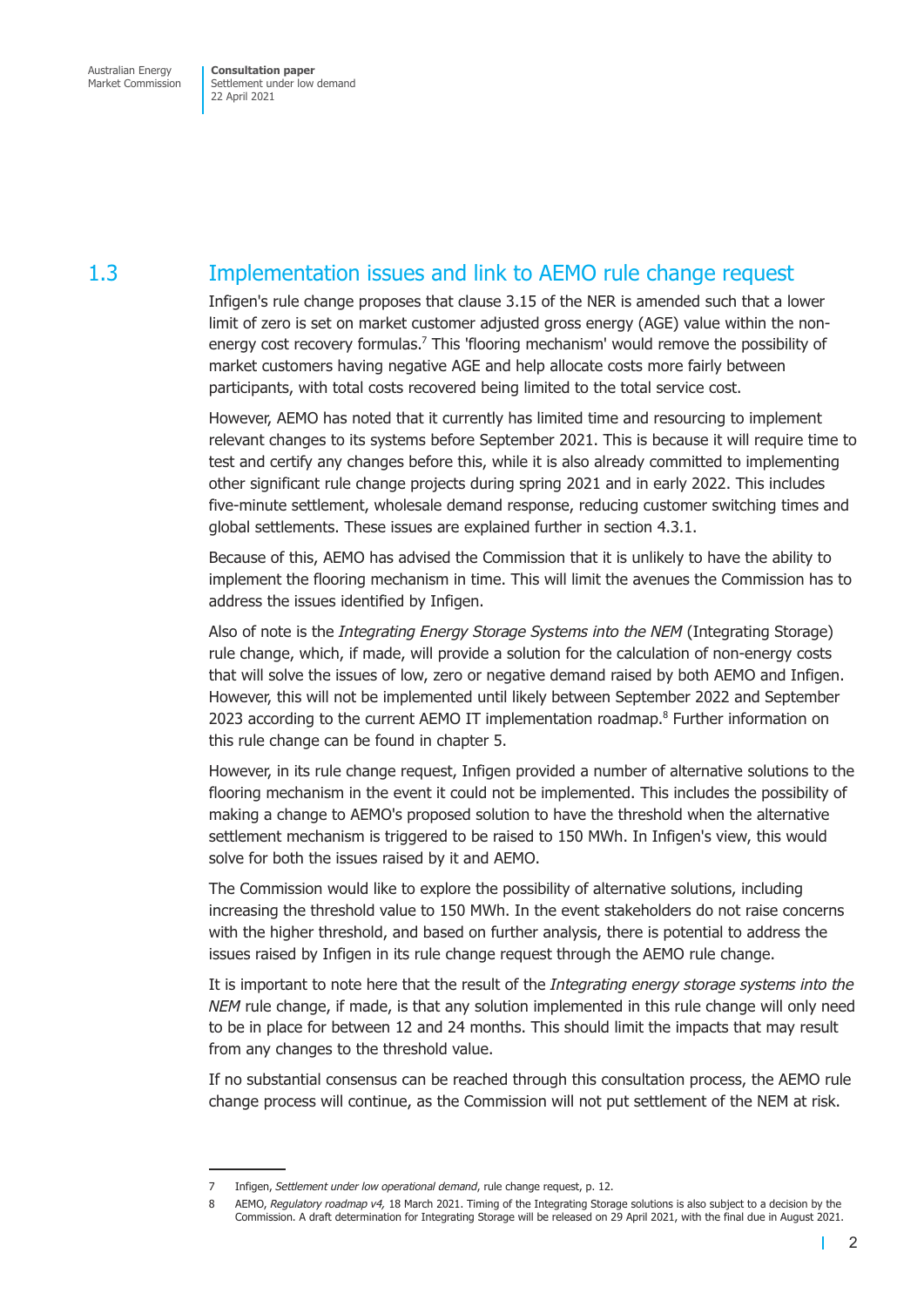<span id="page-6-0"></span>The issues around a threshold value and the distribution of non-energy costs will continue to be consulted on within this rule change if no substantial consensus is reached.

The Commission recognises that the simultaneous rule change processes have the ability to cause confusion on what submissions should be presented for each of the requests. We request that comments and views on:

- NEM settlement be directed to AEMO's rule change request
- the distribution of non-energy cost recoveries be directed to this (Infigen's) rule change request.

The table below outlines the issues for consultation within this consultation paper and the crossover with AEMO's rule change consultation paper.

| <b>ISSUES FOR</b><br><b>CONSULTATION</b> | <b>ISSUES RELEVANT FOR</b><br><b>THIS RULE CHANGE</b>                                                                                                                                                                                   | <b>CROSSOVER WITH AEMO'S CONSUL-</b><br><b>TATION PAPER</b>                                                                                                                                                                                                                                                           |
|------------------------------------------|-----------------------------------------------------------------------------------------------------------------------------------------------------------------------------------------------------------------------------------------|-----------------------------------------------------------------------------------------------------------------------------------------------------------------------------------------------------------------------------------------------------------------------------------------------------------------------|
| Assessment<br>framework                  | We seek feedback on the<br>proposed assessment<br>framework, including<br>whether there are<br>additional considerations<br>that the Commission should<br>consider in the framework.                                                    | The two papers have similar assessment<br>frameworks.<br>Infigen's paper includes whether it<br>provides efficient market signals, as it<br>focuses on incentives market customers<br>face during low operational demand.<br>AEMO's paper examines whether the<br>proposed rule provides administrative<br>certainty. |
| Risk of low<br>operational<br>demand     | We seek feedback on the<br>issues surrounding low<br>operational demand, if they<br>are currently being realised<br>and if there are additional<br>issues that need to be<br>addressed.                                                 | The NEM settlement issued identified by<br>Infigen is the key issue identified within<br>AEMO's rule change request, and the<br>Commission is consulting on this issue in<br>the other paper.<br>The Commission is consulting on issues<br>surrounding the distribution of non-energy<br>costs within this paper.     |
| Infigen's proposed<br>solution           | We seek feedback on<br>whether the proposed<br>solution is the most<br>appropriate way to respond<br>to issues raised, any<br>additional issues that may<br>arise, and if a commercial<br>solution is a possible<br>alternative option. | No crossover between the two papers.                                                                                                                                                                                                                                                                                  |

#### **Table 1.1: Crossover of issues between Infigen and AEMO's consultation papers**

Ī.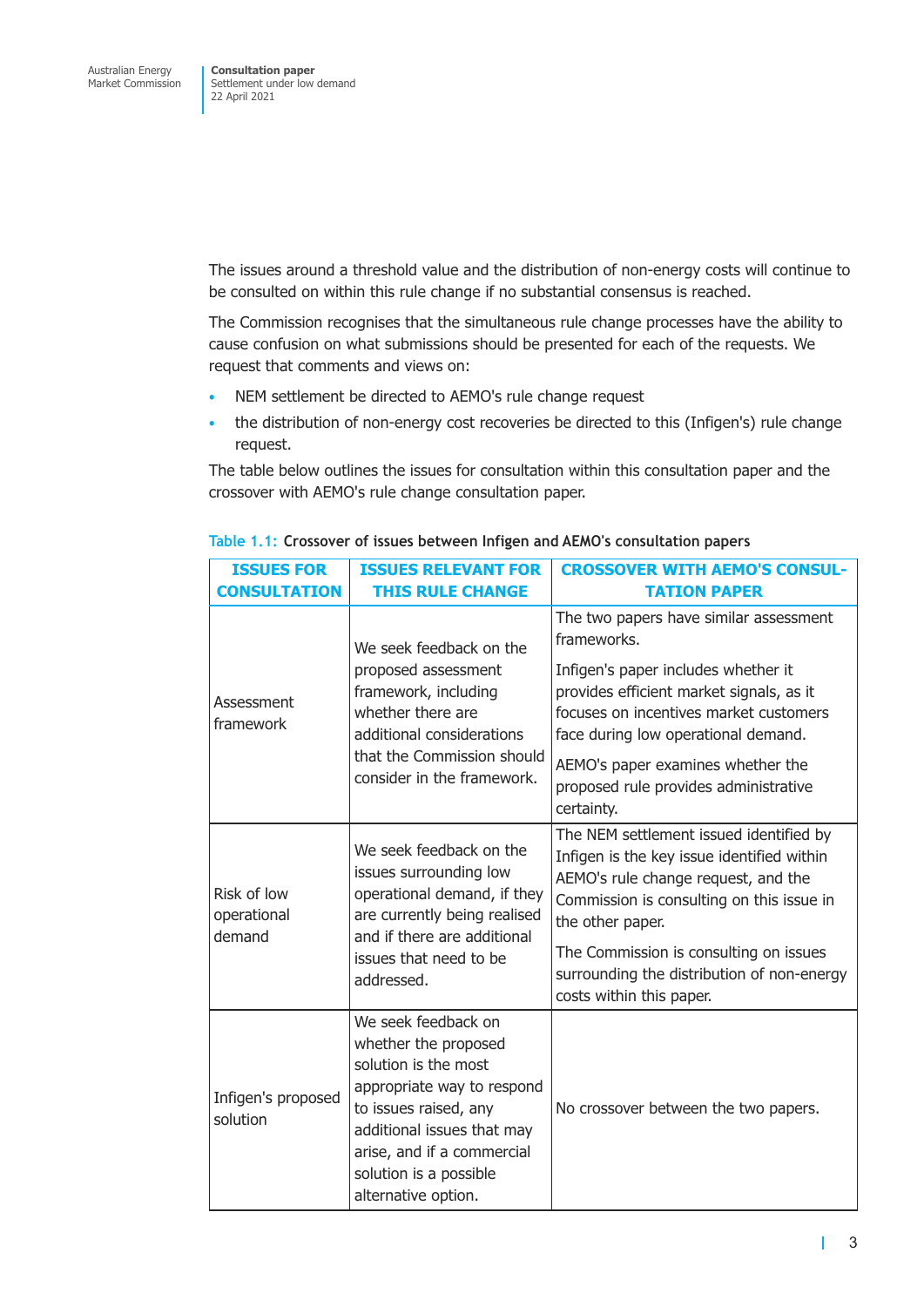<span id="page-7-0"></span>

| <b>ISSUES FOR</b><br><b>CONSULTATION</b>   | <b>ISSUES RELEVANT FOR</b><br><b>THIS RULE CHANGE</b>                                                                                                                                                                                                                     | <b>CROSSOVER WITH AEMO'S CONSUL-</b><br><b>TATION PAPER</b>                                                                                                                                                                                                                   |
|--------------------------------------------|---------------------------------------------------------------------------------------------------------------------------------------------------------------------------------------------------------------------------------------------------------------------------|-------------------------------------------------------------------------------------------------------------------------------------------------------------------------------------------------------------------------------------------------------------------------------|
| Implementation<br>constraints              | We seek feedback on the<br>viability of a determination<br>given the implementation<br>constraints AEMO currently<br>has, noting that the<br>Integrating energy storage<br>systems into the NEM rule<br>change is likely (if made) to<br>provide a long-term<br>solution. | The Commission has accepted the rule<br>change will be run as an urgent process,<br>and that it will not put the settlement of<br>the NEM at risk. Therefore, implementation<br>constraints are noted in the AEMO's rule<br>change request but are not being<br>consulted on. |
| Alternative<br>solutions                   | We seek feedback on the<br>alternative solutions that<br>Infigen has proposed to the<br>issues presented.<br>Specifically, the option to<br>raise the threshold at which<br>AEMO's preferred solution<br>would be triggered to 150<br>MWh (rather than 1 MWh).            | One of Infigen's alternative solutions<br>directly refers to AEMO's preferred solution<br>where the threshold is raised to 150 MWh.                                                                                                                                           |
| Expected costs,<br>benefits and<br>impacts | We seek feedback on the<br>expected costs, impacts or<br>benefits resulting from<br>Infigen's proposed<br>solutions.                                                                                                                                                      | Infigen expects its solution to be no more<br>complex to implement than AEMO's with<br>significant benefits for market customers<br>with positive demand.                                                                                                                     |

Source: Infigen, *Settlement under low operational demand,* rule change request, 15 February 2021; AEMO, *NEM settlement in zero, low and negative demand conditions,* rule change request, 8 February 2021; AEMC, *NEM Settlement in low, zero or negative demand conditions*, consultation paper, 22 April 2021.

We encourage stakeholders to engage in both consultation processes to ensure the Commission can reach an efficient outcome that takes into account the issues raised in both rule changes, while also ensuring the NEM is able to settle in the event of zero demand.

## 1.4 Expedited request

Both Infigen and AEMO have asked that their rule change requests be subject to the expedited rule making process on the basis that their requests are urgent rules as defined in the National Electricity Law (NEL). AEMO states that this is essential because there is a risk that regional demand in South Australia could fall below 1 MWh as early as spring 2021.<sup>9</sup> Infigen similarly considers its two issues are time-critical.<sup>10</sup>

<sup>9</sup> AEMO, *Minimum demand in South Australia,* fact sheet, 2021, p. 2.

<sup>10</sup> Infigen, *Settlement under low operational demand*, rule change request, p. 2.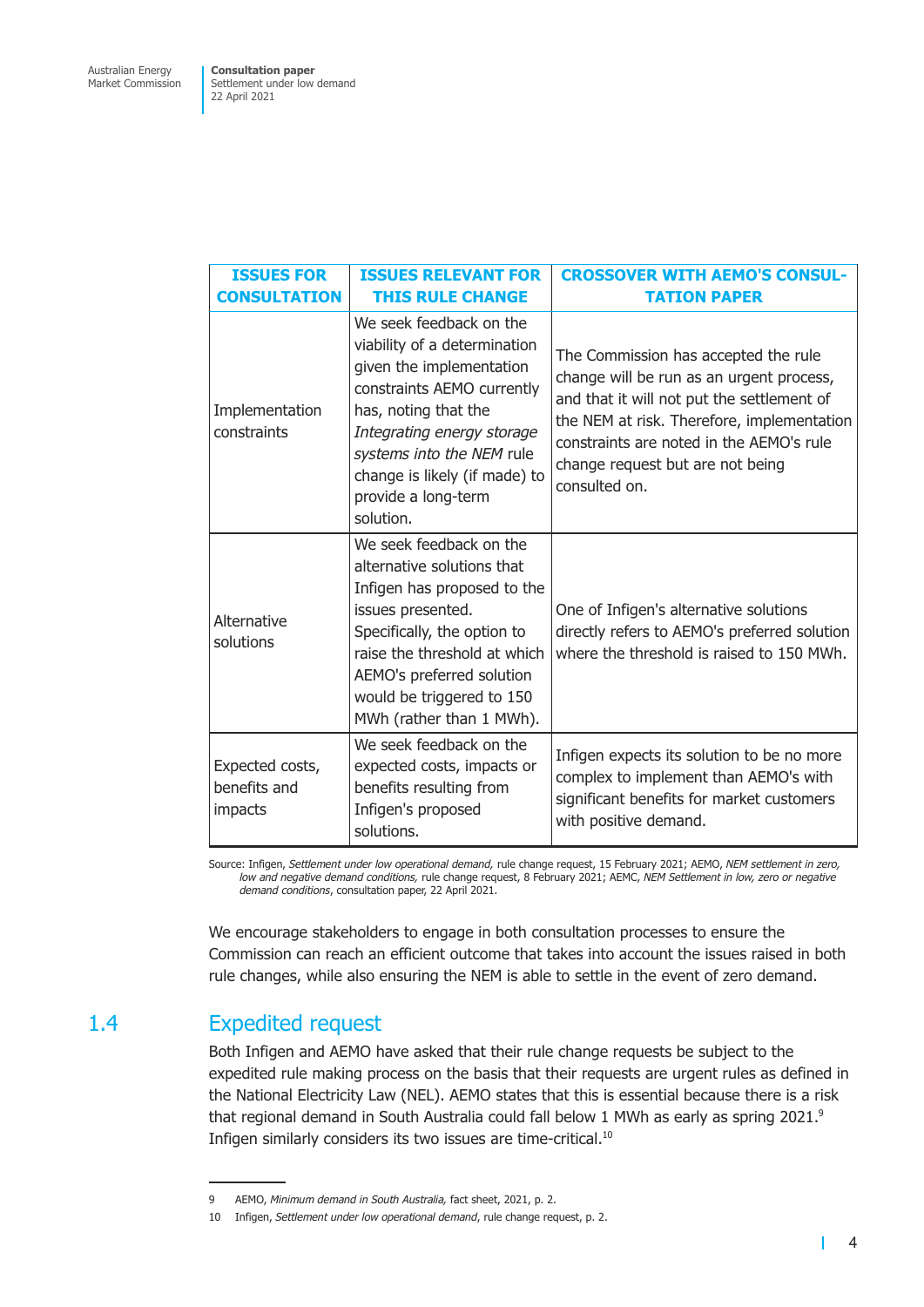<span id="page-8-0"></span>Having considered both requests, the Commission has decided that AEMO's rule change request is to be expedited as it meets the test for an "urgent rule" in the NEL.

The Commission considers Infigen's rule change request as a standard rule change request under the NEL as the urgency of NEM settlement is covered under the scope of the AEMO rule change request.

This approach has the benefit of allowing a longer stakeholder consultation period on the issues and solutions around the distribution of non-energy costs, including Infigen's proposed changes to the threshold, without posing a risk of the NEM being unable to settle.

Given the time-critical nature of both the Infigen and AEMO rule change requests, the Commission intends to release draft and final determinations for the Infigen rule change request on a slightly faster timeframe (without impacting on the consultation periods). This will mean the final determination is in place prior to September 2021.

The rule change requests are available on the AEMC's website.<sup>11</sup>

### 1.5 Structure of this paper and consultation dates

This consultation paper has been prepared to facilitate public consultation on the rule change request and to seek stakeholder submissions. It:

- sets out a summary of, and the background to, the rule change request (Chapter 2)
- outlines how the Commission is managing the links between this rule change and key related rule changes (Chapter 4)
- identifies a number of questions and issues to facilitate the consultation on this rule change request (Chapter 4).

Consistent with the timelines and requirements for a standard rule change the key dates for stakeholders in this process are as follows:

- commencement of this rule change process **22 April 2021**
- submissions on consultation paper due: **20 May 2021**
- draft determination published: **17 June 2021**
- submissions due on draft determination: **29 July 2021**
- final determination published: **26 August 2021.**

<sup>11</sup> See AEMC's website https://www.aemc.gov.au/rule-changes/settlement-under-low-operational-demand and https://www.aemc.gov.au/rule-changes/nem-settlement-under-low-zero-and-negative-demand-conditions.

<sup>5</sup>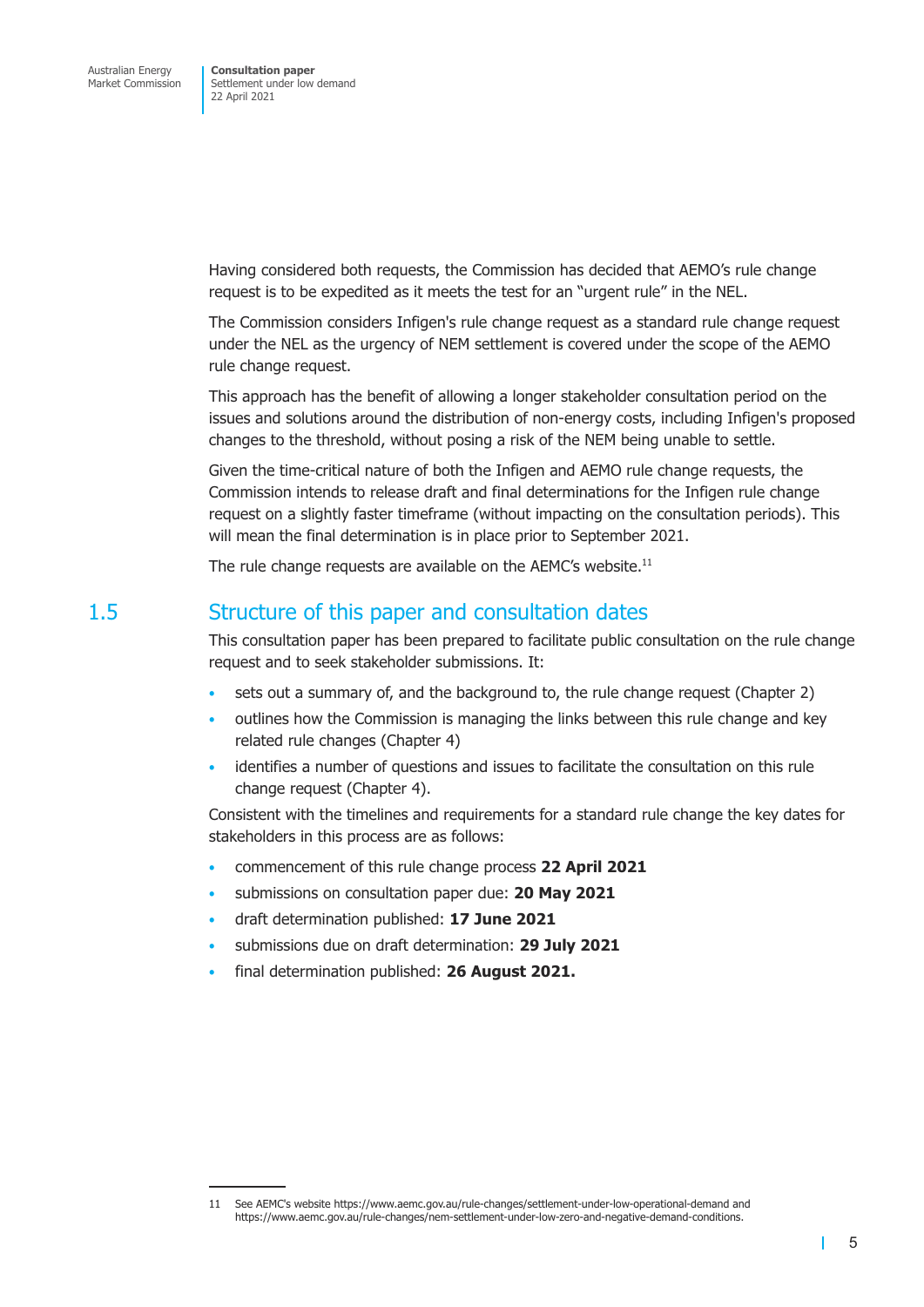## <span id="page-9-0"></span>2 BACKGROUND

The purpose of this chapter is to provide background relevant to the recovery of non-energy costs for the Infigen rule change request. This chapter describes current arrangements, specifically:

- the responsibilities of AEMO under the NEM
- current cost recovery formula
- directing market participants

### 2.1 Current arrangements

Chapter 3 of the NER sets out the procedures which govern the operation of the market relating to the wholesale trading of electricity and the provision of ancillary services.<sup>12</sup>

#### **2.1.1 AEMO's responsibilities**

Chapter 3 gives AEMO the responsibility for the operation and administration of the wholesale electricity market, including the following (amongst others):

- operating and administering the spot markets for electricity and market ancillary services<sup>13</sup>
- settling transactions and trades<sup>14</sup>
- prudential monitoring to manage the financial risks, such as default risk.<sup>15</sup>

One of AEMO's settlement responsibilities is to recover payments from wholesale market customers $^{16}$  for non-energy costs. $^{17}$ 

These responsibilities include:

- payments for market and non-market ancillary services
- compensation for directions, market suspension or administrating pricing
- reserve contract payments.<sup>18</sup>

As part of its settlements function, AEMO must derive value, fees and cost recovery calculations. To achieve this, AEMO relies on metering data from connection points. Under the NER, the registration categories and the connection point categories represent either 'generation' or 'load', the former generally flowing into the network and the latter taking flow from the network.

<span id="page-9-1"></span> $\mathbf{I}$ 

<sup>12</sup> See clause 3.1.1 of the NER.

<sup>13</sup> See clause 3.2.2 of the NER.

<sup>14</sup> See clause 3.2.6 of the NER.

<sup>15</sup> See rule 3.3 of the NER.

<sup>16</sup> Under Chapter 10 of the NER a 'market customer' is defined as "a Customer who has classified any of its loads a market load and who is also registered by AEMO as a market customer under Chapter 2 of NER". A Market Customer must purchase all electricity supplied at that connection point from the spot market and make payments to AEMO for electricity supplied at the connection point as determined for each trading interval, see Clause 2.3.4.

<sup>17</sup> AEMO, *NEM settlement in zero and negative demand conditions*, rule change request, p.4.

<sup>18</sup> Ibid.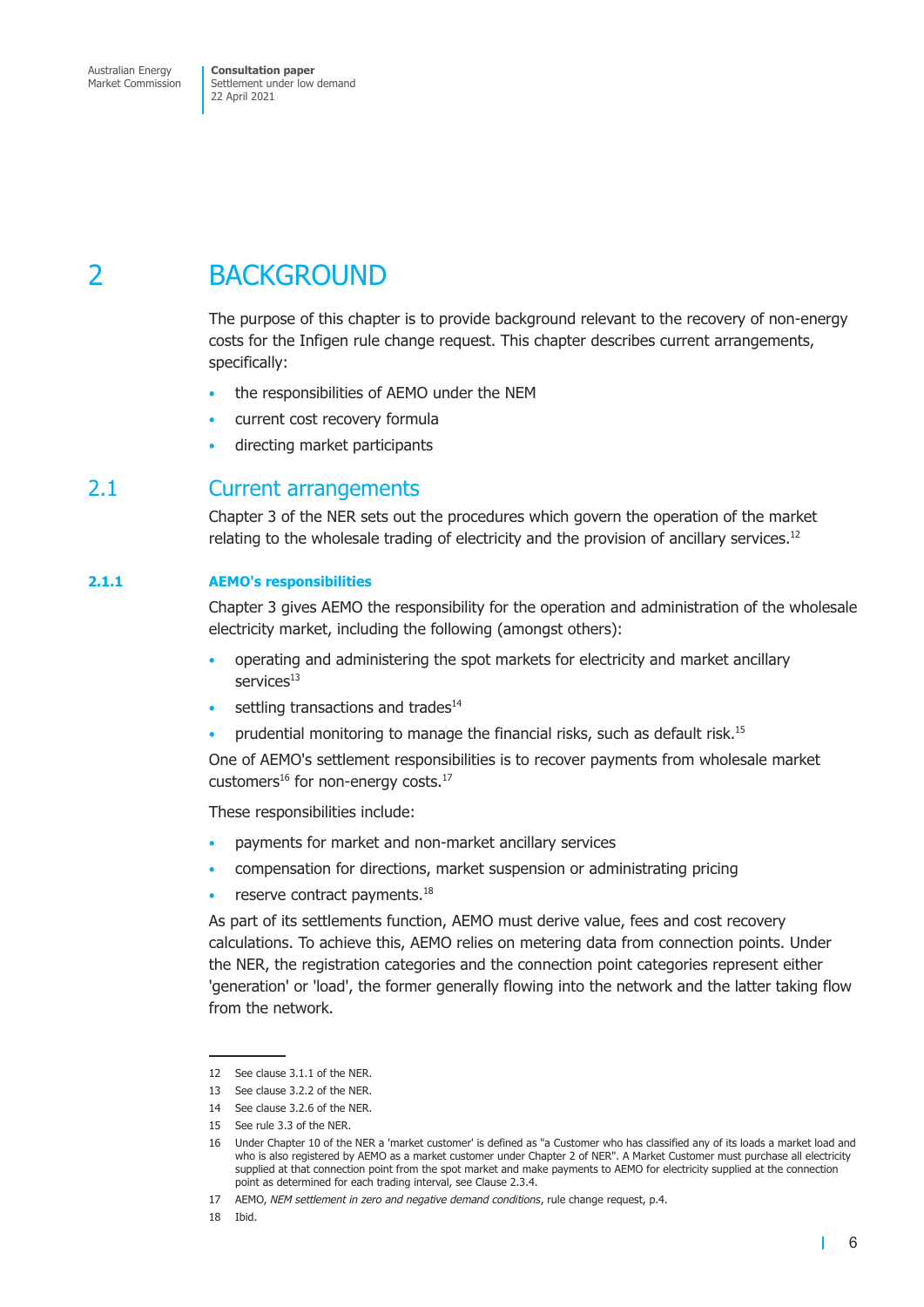Because, historically, market loads were almost always net consumers of energy, the NER generally allocates non-energy costs between market customers according to the proportion of *net* energy used by each customer.19 However, the increasing penetration of rooftop solar has meant that these loads can now also be generators. This can have consequences that were not foreseen at the start of the NEM, particularly for the settlement of non-energy costs, which are usually calculated based on *net* energy flows. This is explored further in [section 4.2.2.](#page-16-1)

#### **2.1.2 Current cost recovery formula**

The rule change request focuses in part on the potential impact of low operational demand on AEMO's recovery of non-energy costs from market customers.

Low demand impacts on the formulas AEMO uses to allocate non-energy costs under rule 3.15 of the NER. These formulas rely on numerators and denominators that include the AGE (see below). AGE is measured as the flow of electricity at a participant's connection point(s), in the relevant category for recovery either as load or generation.

The AGE for a trading interval is the net of energy produced and exported to the grid via the connection point and energy consumed at the connection point.<sup>20</sup> Non-energy costs that are currently recovered from market customers are generally allocated according to the following formula:

Allocated cost to a Market Customer = Regional service cost  $\times \frac{\text{Market Customer's AGE}}{\sum_{\text{region}} AGE}$  $\sum_{\text{region}} AGE$ 

The AGE for each market customer is defined under clauses 3.15.4 and 3.15.5 of the NER. Infigen describes a market customer's AGE as "the net consumption of that market customer for the relevant trading interval".<sup>21</sup> The denominator, being the sum of all AGE, is effectively the regional operational demand.

The "regional service cost" in the above formula is determined from global services  $costs<sup>22</sup>$ being allocated to a region on a pro-rata basis with operational demand.<sup>23</sup> Hence, when operational demand in a region is low, through the regional service cost parameter, the associated costs allocated to that region will be low, but non-zero.

Some services, such as directions and local lower Frequency Control Ancillary Services (FCAS) requirements, are recovered on a regional basis with costs recovered from the region's market customers. These costs occur particularly when a region is at the risk of, or is, islanded $24$  from the NEM, requiring the resources to be recovered locally.

<sup>19</sup> See rule 3.15, NER.

<sup>20</sup> AEMO, *NEM settlement in zero and negative demand conditions*, rule change request, p. 5.

<sup>21</sup> Ibid, p. 4. Net consumption being the market customer's energy at each connection point which the market customer is financially responsible.

<sup>22</sup> For example, NFM-wide lower FCAS volumes.

<sup>23</sup> See clause  $3.15.6A(g)(1)-(3)$  of the NER.

<sup>24</sup> Electrically separated from the rest of the grid (NEM). See chapter 10 of the NER for the technical definition.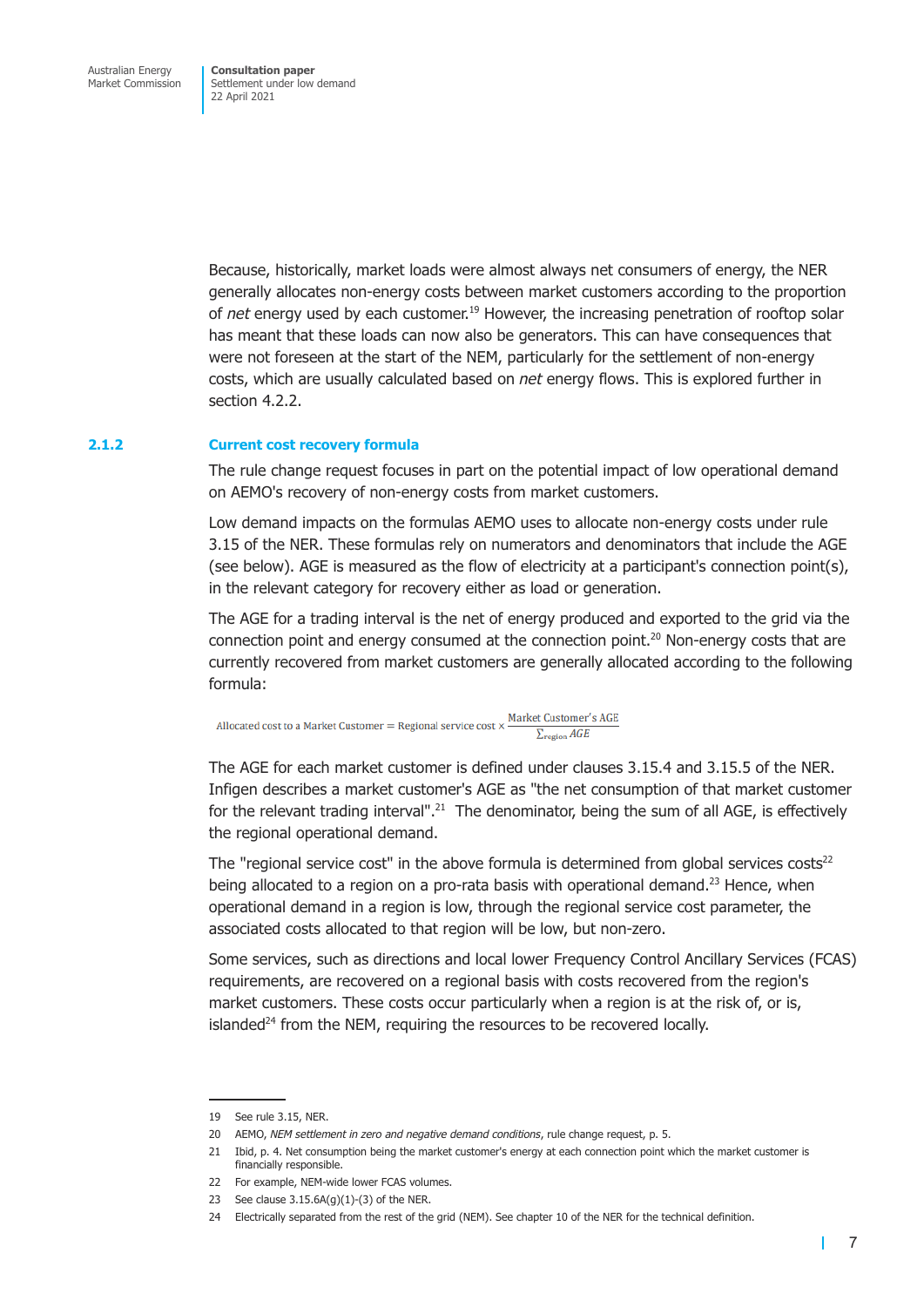#### **2.1.3 Directing market participants**

<span id="page-11-0"></span>Under the NEL and the NER, AEMO has powers, in broad terms, to issue directions or instructions to market participants to ensure the power system is secure and safe. However, these provisions cannot be used to maintain market efficiency.<sup>25</sup>

Under the NEL and subject to other safeguards, AEMO has the power to direct market participants to do certain things where it is necessary:

- to maintain power system security
- for reasons of public safety.<sup>26</sup>

Such actions can include:

- switching off or re-routing a generator
- calling equipment into service or taking it out of service
- commencing operations or maintaining, increasing or reducing active or reactive power output
- shutting down or varying operations
- load shedding or restoring load (in accordance with the Rules and any procedures made in accordance with the Rules)
- other such things that are necessary to maintain the power system or for reasons of public safety.<sup>27</sup>

#### **South Australian rooftop solar curtailment**

On 28 September 2020, a number of new technical standards were introduced in South Australia. This followed advice from AEMO about the need to update operating procedures for low demand periods and to implement new capabilities to actively manage distributed solar photovoltaics (PV) when necessary. $^{28}$ 

With this new set of technical standards, named 'Smarter Homes', all new solar systems installed in South Australia from 28 September 2020 were required to have the technical capability to be remotely disconnected and reconnected to help manage risks to the electricity system. Owners of new systems are also required to nominate an authorised agent who can act on instructions to manage rooftop solar output in a power system emergency.<sup>29</sup>

In March 2021, AEMO detected there was insufficient forecast scheduled demand<sup>30</sup> to maintain a secure operating state in South Australia. Therefore, AEMO directed South Australia's transmission owner and operator, ElectraNet, to take steps to maintain griddemand above 400MW.31 Previous research by AEMO noted that this demand is the minimum

<sup>25</sup> See section 116 of the NEL and clause 4.8.9 of the NER.

<sup>26</sup> Section 116 of the NEL (South Australia).

<sup>27</sup> Section 116 of the NEL.

<sup>28</sup> See AEMO, *South Australian Electricity Report*, November 2020, p. 75.

<sup>29</sup> South Australian Government, *Regulatory changes for Smarter Homes: new requirements for smaller electricity generators,* Sentember 2020

<sup>30</sup> Forecast scheduled demand differs from operational demand as operational demand includes local scheduled wind and solar generation of 30MW or more. Scheduled demand is a measure to meet scheduled generation and load.

<sup>31</sup> AEMO, *Solar PV curtailment initiative by SA Government supports the NEM*, media release, 2021.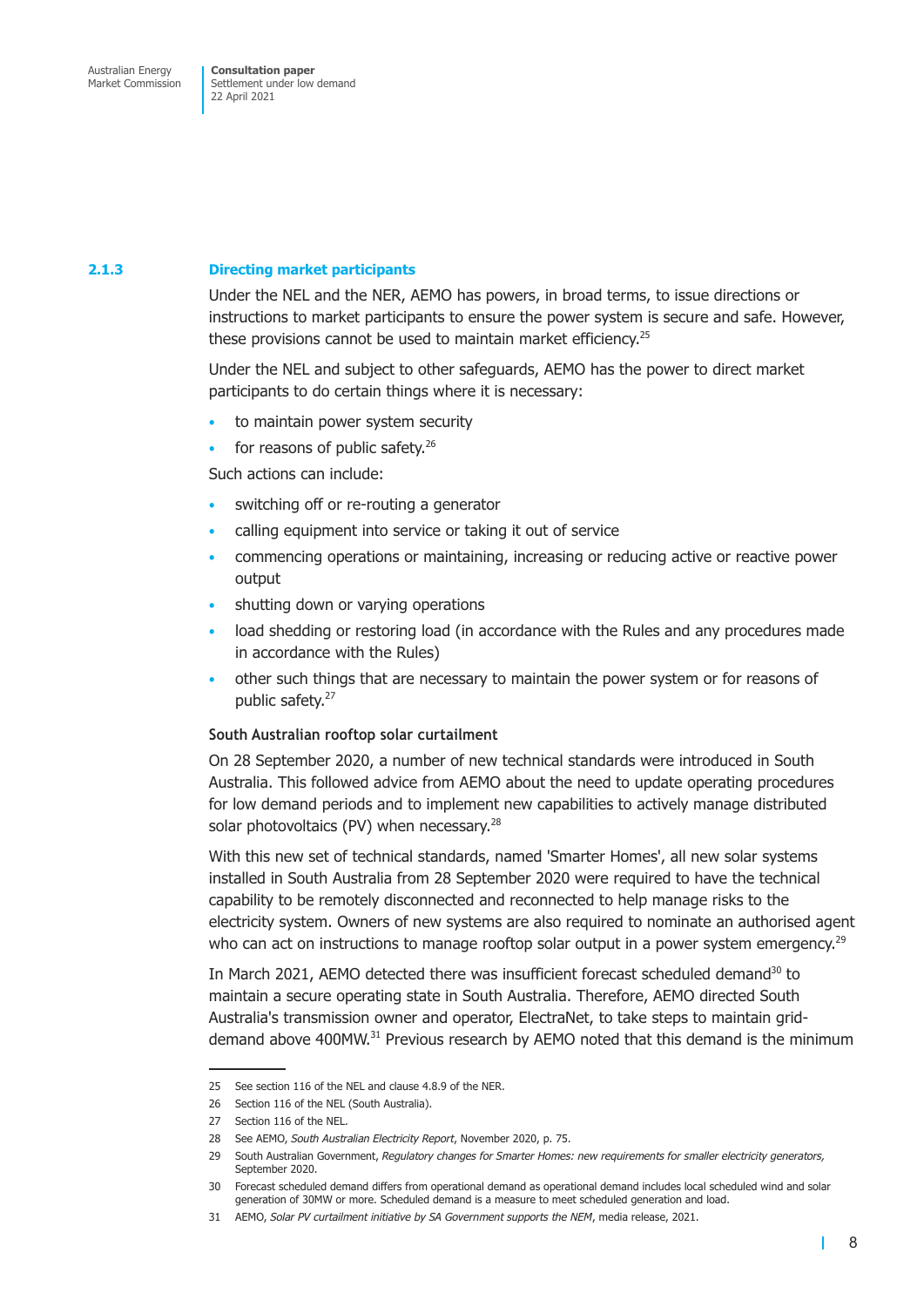sufficient level to support minimum loading levels for synchronous generating units in the region, required for the secure provision of frequency control, inertia and system strength services when South Australia is islanded.<sup>32</sup>

During this approximately one hour period, 67MW of solar PV was curtailed through South Australia Power Networks (SAPN). This marked the first time that the new rules have been used since implementation.<sup>33</sup>

The following mechanisms were used during the curtailment:

- 17MW of commercial solar PV curtailed through System Control and Data Acquisition (SCADA) control systems
- >10MW of distributed solar PV curtailed through registered agents (Smarter Homes)
- 40MW of rooftop solar PV curtailed through enhanced voltage management at seven substations.<sup>34</sup>

It is important to note that AEMO cannot necessarily rely on these provisions to address the risks posed by both AEMO and Infigen in their rule change requests. That is, it cannot rely on this to be able to settle the NEM, as whilst low or zero demand is a risk to the efficient operation of the NEM, it is uncertain if it will also be a power systems safety and security risk.

<sup>32</sup> AEMO, *2020 Electricity Statement of Opportunities*, August 2020, p. 19.

<sup>33</sup> Dan van Holst Pellekan MP, *SA-NSW Interconnector and Smart Solar "critical" to maintain energy security*, press release, accessed 1.43 pm, 23 March 2021.

<sup>34</sup> AEMO, *Solar PV curtailment initiative by SA Government supports the NEM*, media release, 2021.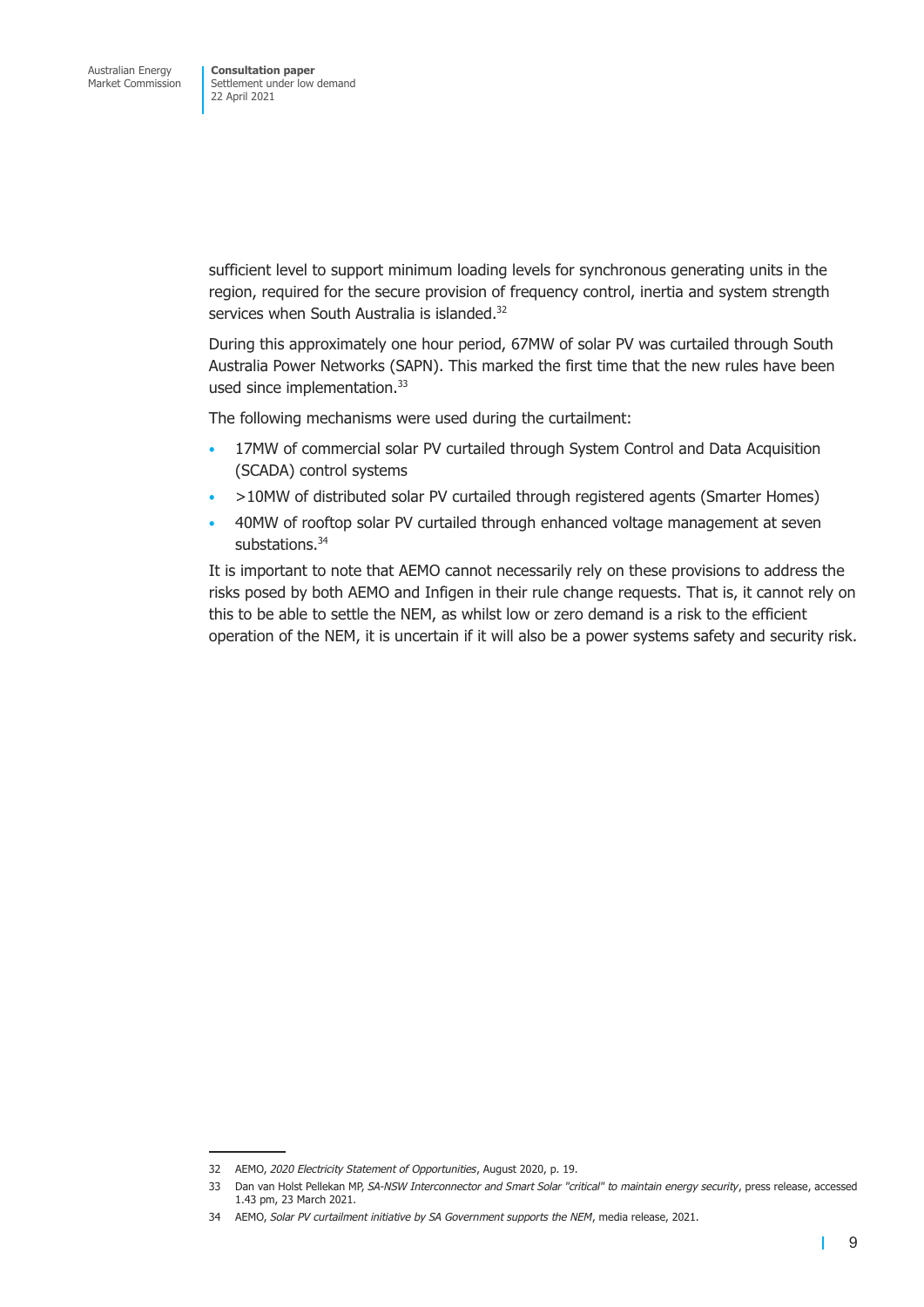## <span id="page-13-0"></span>3 ASSESSMENT FRAMEWORK

This chapter sets out the Commission's proposed approach in assessing the proponent's rule change request:

- <span id="page-13-1"></span>• decision-making framework the Commission must apply to determine whether the rule change request contributes to the national electricity objective (NEO)
- proposed assessment framework
- the Commission's option to make a more preferable rule
- the Commission's option to make a differential rule.

## 3.1 Achieving the NEO/NERO

Under the NEL the Commission may only make a rule if it is satisfied that the rule will, or is likely to, contribute to the achievement of the national electricity objective (NEO).<sup>35</sup> This is the decision-making framework that the Commission must apply.

The NEO is:<sup>36</sup>

To promote efficient investment in, and efficient operation and use of, electricity services for the longer term interests of consumers of electricity with respect to -

- (a) price, quality, safety, reliability and security of supply of electricity; and
- (b) the reliability, safety and security of the national electricity system.

### 3.2 Proposed assessment framework

To determine whether the proposed rule promotes the NEO, the Commission will assess the rule change request against an assessment framework.

The Commission is seeking stakeholder views on its proposed assessment framework, which includes the following criteria:

- **Effective and proportionate risk management**: does the proposed solution enable market participants and AEMO to manage risks?
- **Minimising uncertainty and market changes**: does the proposed solution minimise uncertainty for market participants and AEMO and promote confidence in the market?
- **Regulatory and administrative burden**: are the costs to market participants and market bodies of implementing the solution minimised and proportional to the benefits?
- **Providing efficient market signals**: does the solution provide market participants with efficient market signals to guide their decisions?

<sup>35</sup> Section 88 of the NEL.

<sup>36</sup> Section 7 of the NEL.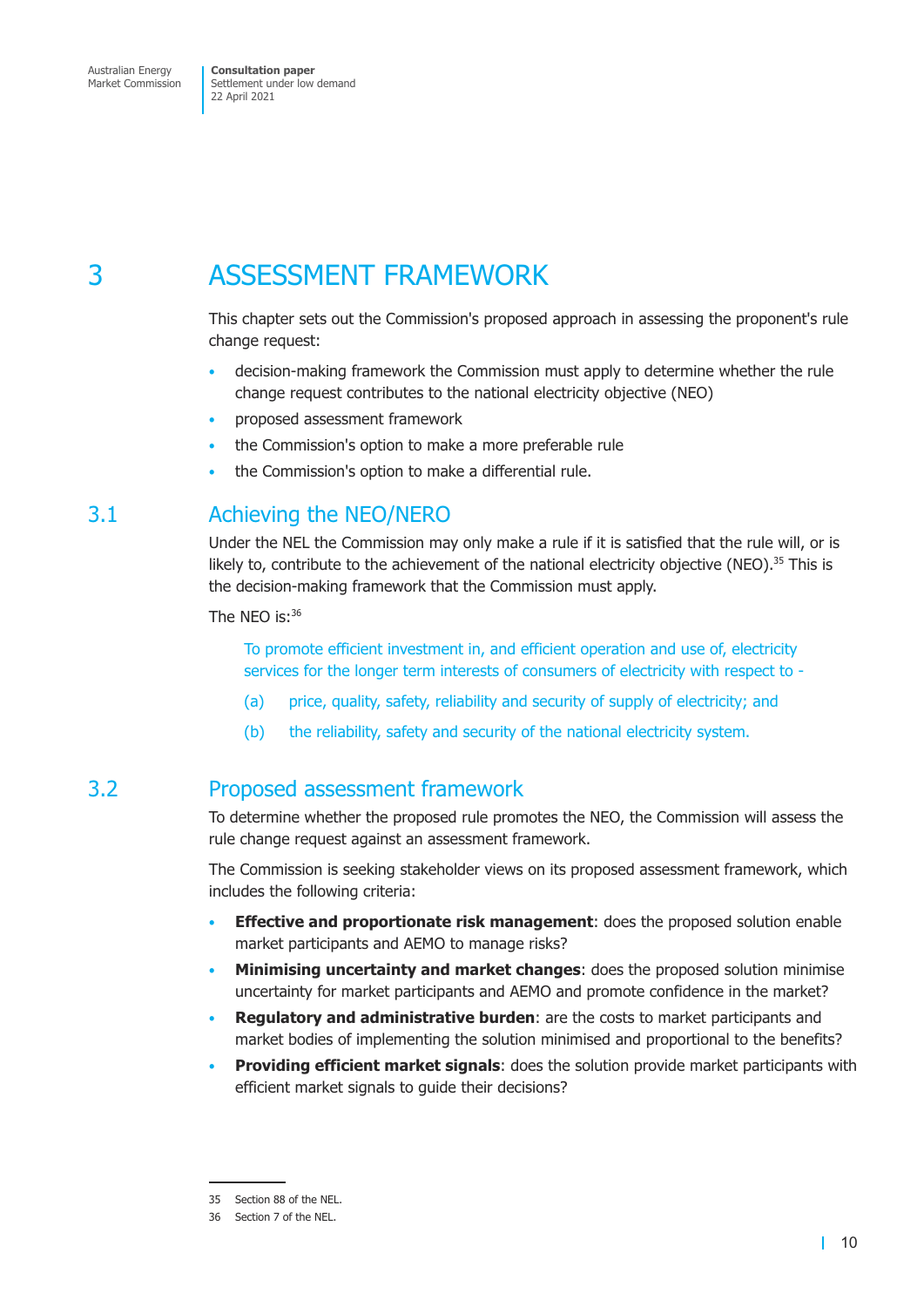#### <span id="page-14-0"></span>QUESTION 1: ASSESSMENT FRAMEWORK

- 1. Is the proposed assessment framework appropriate for considering Infigen's rule change request?
- 2. Are there any other relevant considerations that should be included in the assessment framework?

## 3.3 Making a more preferable rule

Under s. 91A of the NEL, the Commission may make a rule that is different (including materially different) to a proposed rule (a more preferable rule) if it is satisfied that, having regard to the issue or issues raised in the rule change request, the more preferable rule will or is likely to better contribute to the achievement of the NEO.

### 3.4 Making a differential rule

Under the Northern Territory legislation adopting the NEL, the Commission may make a differential rule if, having regard to any relevant MCE statement of policy principles, a different rule will, or is likely to, better contribute to the achievement of the NEO than a uniform rule. A differential rule is a rule that:

- varies in its term as between:
	- the national electricity system, and
	- one or more, or all, of the local electricity systems, or
- does not have effect with respect to one or more of those systems

but is not a jurisdictional derogation, participant derogation or rule that has effect with respect to an adoptive jurisdiction for the purpose of s. 91(8) of the NEL.

As the proposed rule related to parts of the NER that currently do not apply in the Northern Territory, the Commission has not assessed the proposed rule against additional elements required by the Northern Territory legislation.<sup>37</sup>

<sup>37</sup> From 1 July 2016, the NER, as amended from time to time, apply in the NT, subject to derogations set out in regulations made under the NT legislation adopting the NEL. Under those regulations, only certain parts of the NER have been adopted in the NT. (See the AEMC website for the NER that applies in the NT.) National Electricity (Northern Territory) (National Uniform Legislation) Act 2015.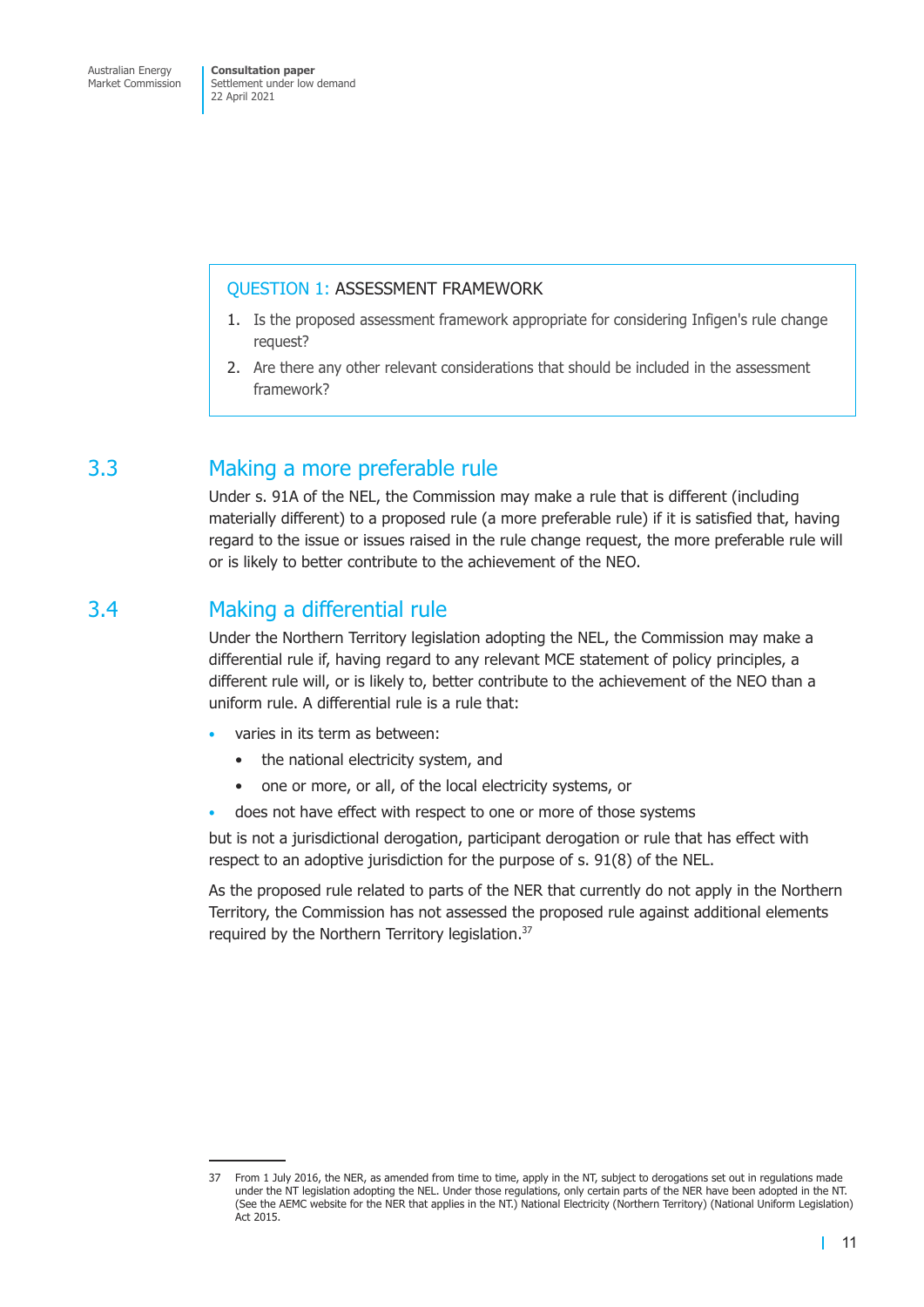## <span id="page-15-0"></span>4 DETAILS OF THE RULE CHANGE REQUEST AND ISSUES FOR CONSULTATION

Taking into consideration the assessment framework set out in [chapter 3,](#page-13-1) a number of issues have been identified for consultation. Stakeholders are encouraged to comment on these issues as well as any other aspect of the rule change request or this paper, including the proposed assessment framework.

This chapter summarises the issues Infigen raises and the solutions it proposes in the rule change request and notes the issues for consultation. It also outlines Infigen's views on the expected costs, benefits and impacts of their proposed rule. Specifically it:

- explains the issue
- explains the risks that arise from the issue
- seeks stakeholder feedback on the proposed solution
- details previous consultation on the issue
- explains the implementation constraints that will inform the solution.

### 4.1 Distribution of non-energy costs in low operational demand

As noted previously, non-energy costs in the NEM are recovered by AEMO from market participants based on their registration category and the aggregate AGE from each participant over the trading interval.

The cost recovery formulas currently do not consider the possibility of bi-directional resources, which can allow for the potential over procurement of costs from market customers with a positive load and market customers with negative load receiving a negative settlement, i.e. a payment.<sup>38</sup>

#### **4.1.1 Why is it essential for this be addressed now?**

The risk of aggregate AGE falling to low levels and even negative in a trading period has existed since distributed energy resources (DER) entered the NEM.<sup>39</sup> AEMO has previously suggested that the probability of low or negative demand was too remote and as such no rule change was requested.

However, in the last six months due to unprecedented rooftop solar uptake, AEMO has revised previous forecasts and recognises this risk is now non-remote with periods of low or negative demand being expected in South Australia in spring 2021.40

<sup>38</sup> Infigen, *Settlement under low operational demand*, rule change request, pp. 13-14.

<sup>39</sup> DER refers to often smaller generation units that are located on the consumer's side of the meter.

See AEMC's website: www.aemc.gov.au/energy-system/electricity/electricity-system/distributed-energy-resources

<sup>40</sup> AEMO, *Minimum demand in South Australia*, fact sheet, 2021, p. 1.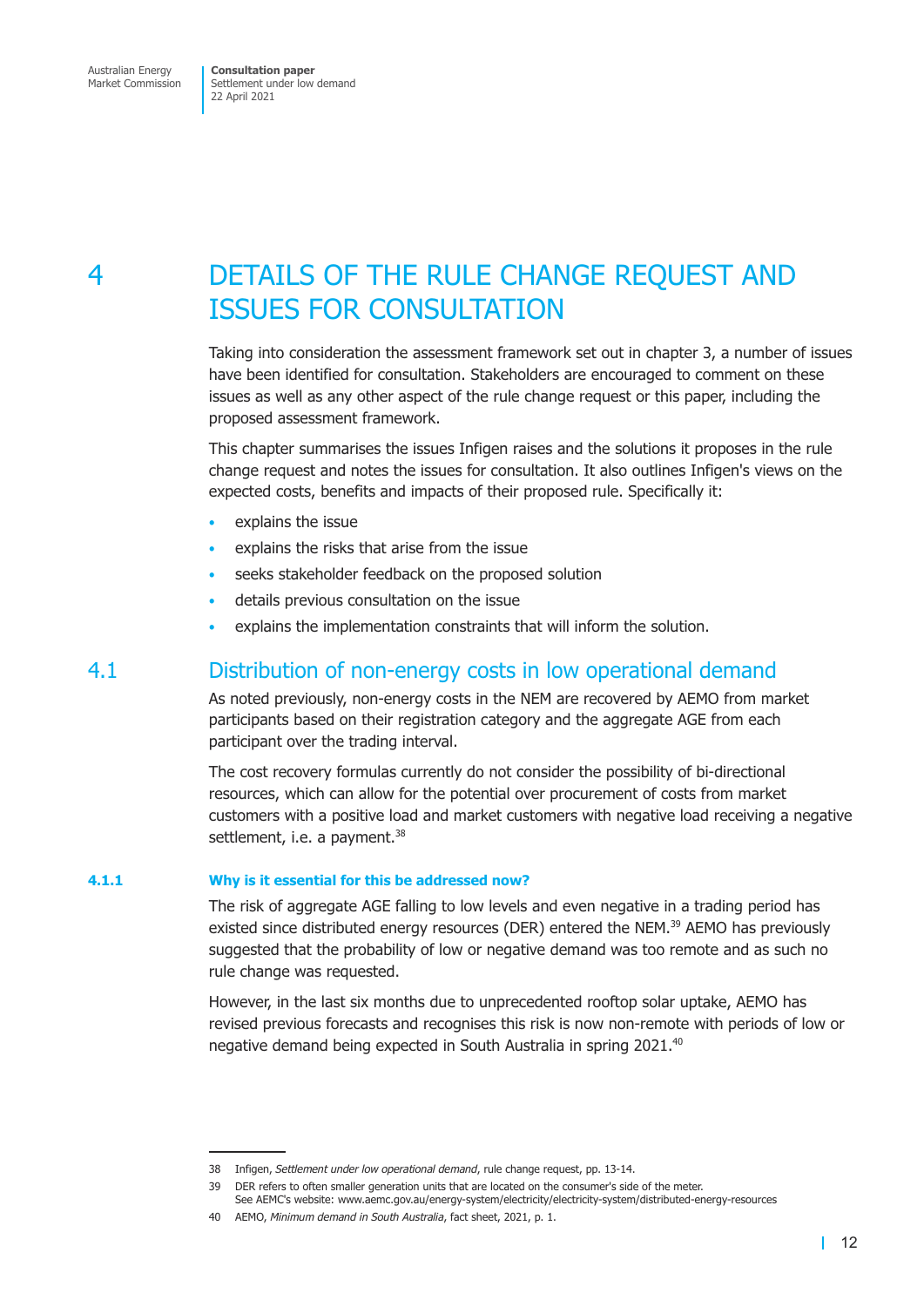<span id="page-16-0"></span>Australian Energy Market Commission **Consultation paper** Settlement under low demand 22 April 2021

## 4.2 Issues raised in the rule change request

<span id="page-16-2"></span>According to Infigen in its rule change request, the increased likelihood of low operational demand poses risks to AEMO's ability to settle the market efficiently, and of materially overcharging some market customers (especially in South Australia) compared to the costs AEMO incurs in procuring non-energy services.

#### **4.2.1 The risk of low operational demand**

The rule change request outlines that increased rooftop solar in South Australia has led to a significant reduction in operational demand. The rule change notes that: $41$ 

- In the August 2020 *Electricity Statement of Opportunities* (ESOO), AEMO has projected minimum demand under the high DER scenario (90 per cent Probability of Exceedance (PoE)) in South Australia of 300 MW in the financial year 2021 and approximately 20MW in the financial year 2022.
- In November 2020, AEMO published further analysis on operational demand indicating that zero or negative operational demand could be observed as early as September 2021 in South Australia.

Infigen states that: "AEMO has identified that the risk of zero or negative operational demand is already material".<sup>42</sup> Infigen further notes that:

<span id="page-16-1"></span>while data is not publicly available, low or negative operational demand will involve some market customers having negative loads, to offset the remaining market customers with positive loads. This has significant impacts on the NEM's settlement systems.<sup>43</sup>

Infigen also notes that, when drafted, the NER did not consider the possibility of bidirectional resources, such as rooftop solar that can variously result in a net import from or a net export into the NEM in any particular trading interval.<sup>44</sup> The consequences of this heightened risk of low operational demand are outlined in [section 4.2.4](#page-18-1) below.

#### **4.2.2 NEM settlement**

Infigen notes that the cost allocation framework described in chapter 2 cannot function when a region's demand is zero, as this would result in a "divide by zero" error in the formula (the denominator "the sum of the regions AGE" parameter is zero).<sup>45</sup>

Infigen considers that under a best-case scenario, AEMO would be unable to allocate nonenergy costs for that interval. The worst case would be that AEMO's automatic settlement system and some downstream processes may fail.<sup>46</sup> This is the issue raised by AEMO in its rule change request on NEM settlement in negative or zero operational demand.

<sup>41</sup> Infigen, *Settlement under low operational demand*, rule change request, pp. 2-3.

<sup>42</sup> Ibid p. 9.

<sup>43</sup> Ibid, p. 3.

<sup>44</sup> Ibid, p. 1.

<sup>45</sup> Ibid, p. 4.

<sup>46</sup> Ibid.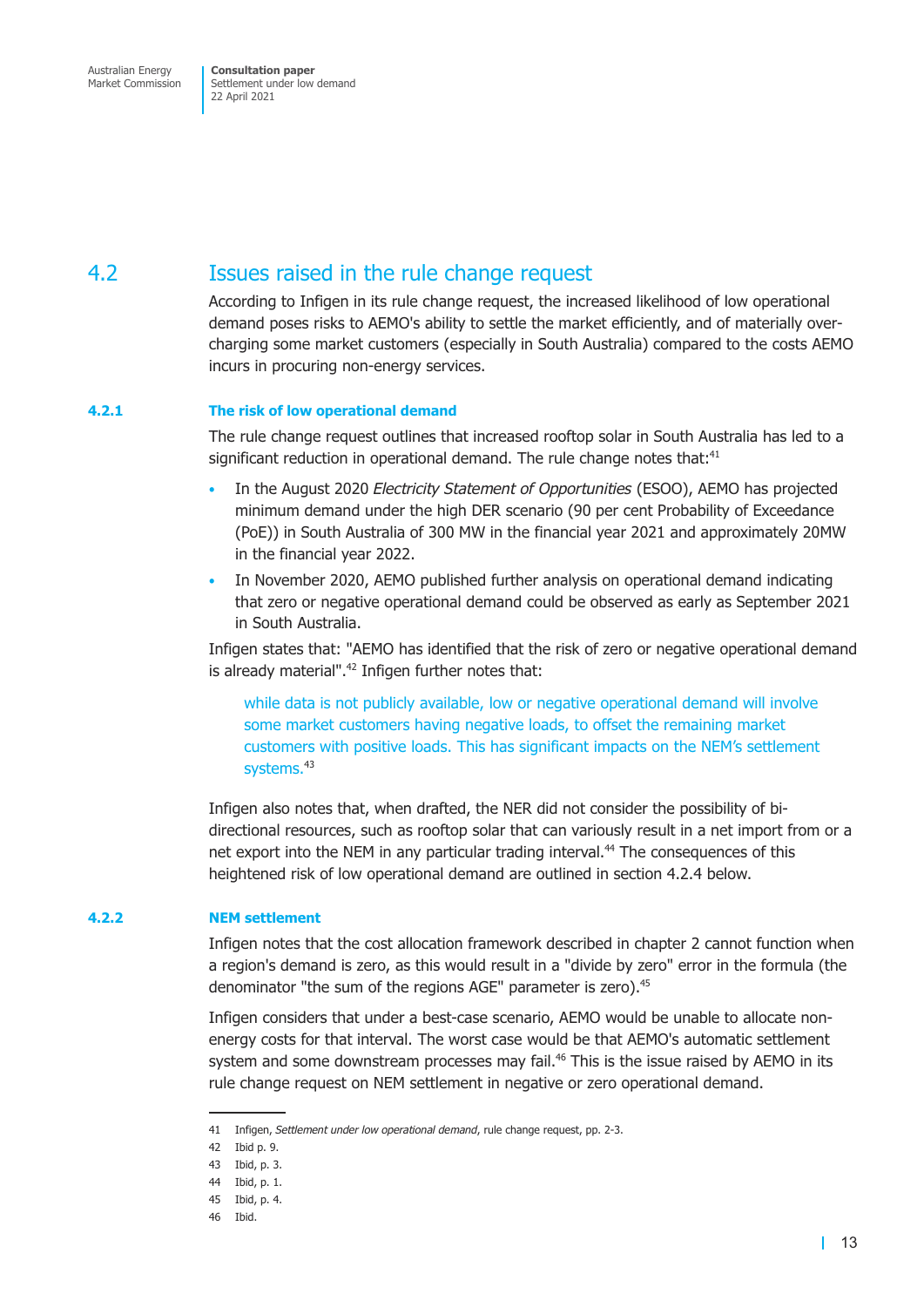According to Infigen, settlement system failure would also impact AEMO's ability to manage prudential assessment processes, which rely on settlement data to determine the maximum credit limit of each market participant, as well as credit support and margin calls. AEMO's responsibilities are explained in [section 2.1.1.](#page-9-1)

Further, in Infigen's view, if operational demand<sup>47</sup> were to fall below zero (to negative demand) the mathematical signs of the cost recovery formula would be reversed. This would result in loads being paid for the non-energy services that they consume and creating an incentive to increase demand. This is the opposite of the issues discussed in [section 4.2.4](#page-18-1) where there is an incentive to reduce demand. Infigen argues this would be inconsistent with the intent of the NER.

#### **4.2.3 Distribution of cost recovery**

<span id="page-17-0"></span>When operational demand reduces in a region, the remaining market customers with a net load pay a higher share of the cost recovery, despite native demand remaining constant.<sup>48</sup> The inequity concerns of this has been raised in the *Integrating energy storage systems into the NEM* rule change proposed by AEMO and is explained in [section 5.1.](#page-28-1)

As operational demand approaches zero or negative values it is likely that direct connected industrial loads and some specialised retailers will continue to have positive AGE, which is being offset by negative load market customers, likely large residential retailers. Infigen provides an example of this settlement distortion in [Figure 4.1](#page-18-2) below.

<sup>47</sup> In its rule change request, Infigen makes reference to operational demand rather than the technical term net regional demand. These concepts are similar as they are both used to measure the demand of market customers for electricity, though they will differ in their values through the way each is measured. Operational demand includes local scheduled demand, including solar and wind, which is 30 MW or more. Regional demand refers to the sum of all market participants' AGE's in the relevant NEM region. AEMO also relies on Scheduled demand, this measure does not include wind and solar greater than 30 MW. Scheduled demand is a measure to meet scheduled generation and load.

<sup>48</sup> See AFMO's website for definition of native demand: [aemo.com.au/-/media/files/stakeholder\\_consultation/consultations/nem](http://aemo.com.au/-/media/files/stakeholder_consultation/consultations/nem-consultations/2019/dispatch/demand-terms-in-emms-data-model.pdf?la=en&hash=87701F90591C4DD3065AA00056AA71E8)[consultations/2019/dispatch/demand-terms-in-emms-data-model.pdf?la=en&hash=87701F90591C4DD3065AA00056AA71E8.](http://aemo.com.au/-/media/files/stakeholder_consultation/consultations/nem-consultations/2019/dispatch/demand-terms-in-emms-data-model.pdf?la=en&hash=87701F90591C4DD3065AA00056AA71E8)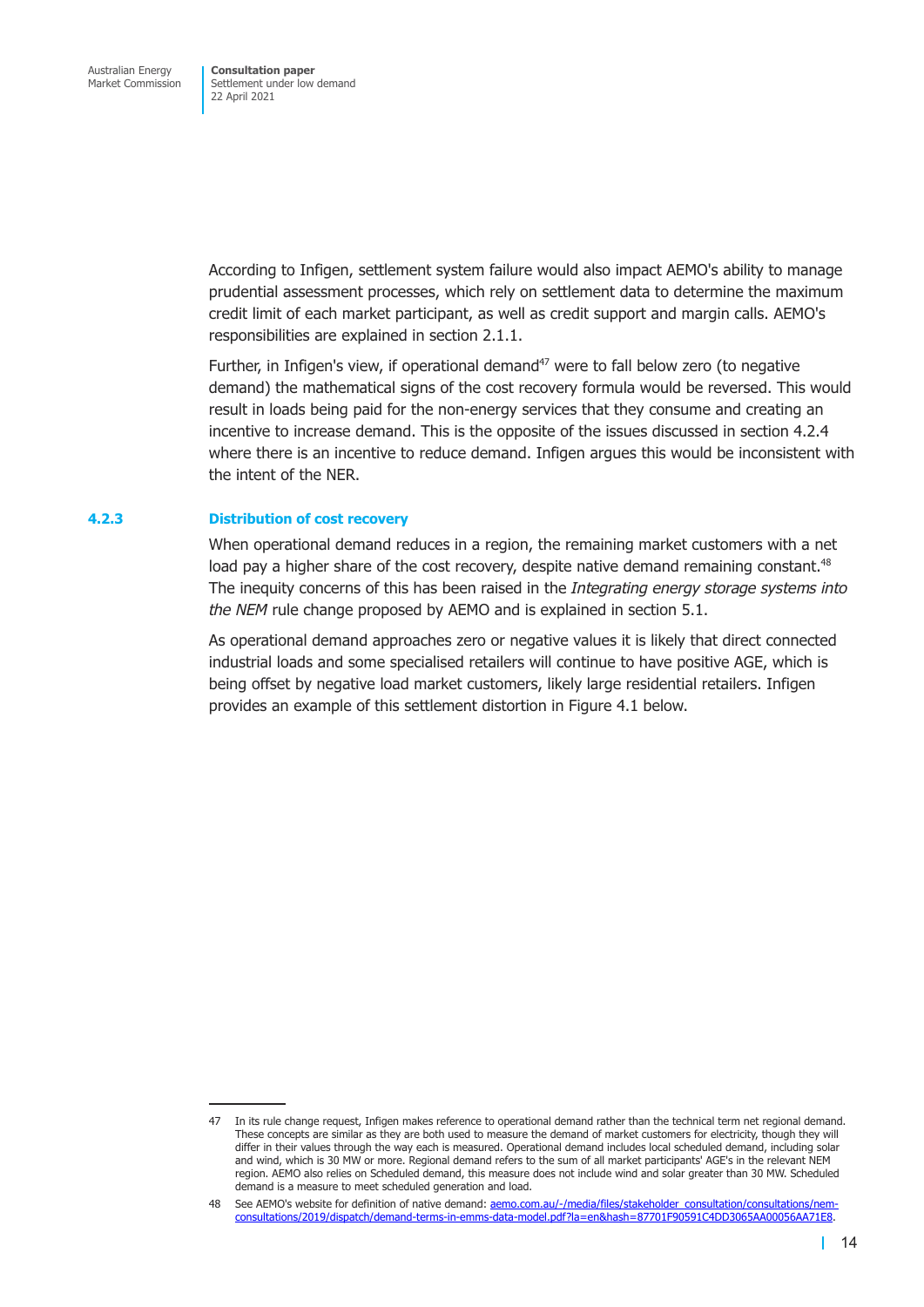<span id="page-18-2"></span>

#### <span id="page-18-0"></span>**Figure 4.1: Infigen's simplified example of cost recovery with three local loads/participants**

Source: Infigen, *Settlement under low operational demand*, rule change request, p. 5

In scenarios 3 and 4 in the example above the costs recovered from market participants can be equal to or exceed the total non-energy costs to be recovered. This over procurement occurs as individual market customer operational demand reaches and exceeds region operational demand.

Net non-energy costs across all market participants will be equal to the total non-energy market costs in all scenarios due to the transfer of wealth from net consuming market customers to net exporting market customers.

Infigen puts forward that this risk of over procurement is a real possible outcome in South Australia, explained in [appendix C.](#page-39-1)

#### **4.2.4 Understanding the risks**

<span id="page-18-1"></span>In its rule change proposal, Infigen has pointed to the broader potential for damage posed by market customers being forced to pay non-energy costs above the total non-energy costs within the trading period. It points to the potential for cascading impacts, including:

- disruption to South Australian industry
- risk of cascading defaults and disruption of the administration of the NEM
- system security and reliability risks
- disruption of settlements.

#### **Disruption to South Australian industry**

Customers in South Australia risk being exposed to material costs if local non-energy costs must be recovered during a low demand period. Infigen proposes that this would involve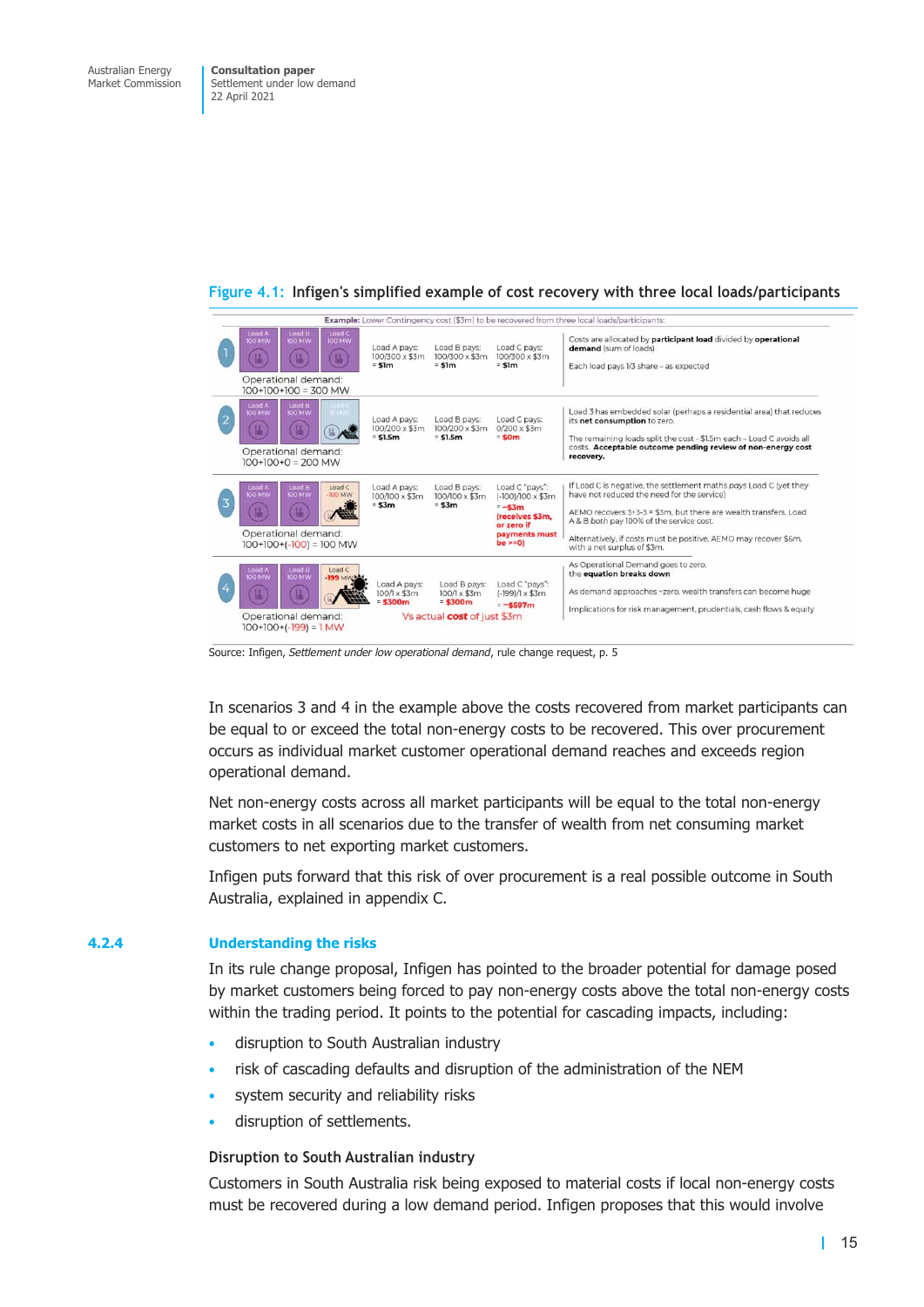significant and spurious costs imposed only on a subset of customers, most likely having the greatest impact on large industrial users.49

#### **Risk of cascading defaults and disruption of the administration of the NEM**

If the costs are non-recoverable, this has the potential to create a situation where retailers default on their settlement obligations to AEMO. The result of this would force remaining customers onto the Retailer of Last Resort (RoLR). Infigen has highlighted that, in addition to the disruption this would create for customers, this situation would be a significant disruption to the market, as well as, having implications for contracting.<sup>50</sup> These would be distractions for AEMO in the critical lead up period to summer.

These would have serious consequences for the retail competition in South Australia. <sup>51</sup>

#### **System security and reliability risks**

Large non-energy costs needing to be recovered from customers over a period of low operational demand will incentivise behaviours that could impact the security and reliability of the NEM. Infigen stipulates that the applied costs are likely to be in excess of the Value of Customer Reliability (VCR).<sup>52</sup> This would imply market customers with a positive load, that is customers that are net consumers (positive AGE), will have an incentive to reduce consumption, ie. load shed. These loads are most usually classified as non-scheduled and hence the reduction in demand will not be communicated to AEMO in advance of the reduction and has the potential to drop off suddenly.

Under these conditions the operational demand will further decrease, creating more incentives for market customers to reduce load, leading to a 'death spiral' of load shedding.<sup>53</sup>

High 'lower contingency' frequency control ancillary services (FCAS) costs act as a trigger for the scenario described above. Given this, AEMO may face a resourcing issue in being able to manage a sudden drop off in demand. Infigen argues the potential consequences of this situation would be AEMO issuing directions, curtailing rooftop solar or, under an extreme scenario, losing the ability to operate the NEM in a secure state.<sup>54</sup>

Batteries under normal circumstances have an incentive to charge in low demand periods. However, in the case above, batteries would be disincentivised to be acting as loads. The opposite would be the case and batteries would want to discharge so as not to incur any costs, further adding to the low operational demand. Assuming the stressed system would

53 Ibid.

<sup>49</sup> Infigen, *Settlement under low operational demand*, rule change request, p. 8.

<sup>50</sup> Infigen has stated that this could include implications for the Retailer Reliability Obligation (RRO).

<sup>51</sup> Ibid.

<sup>52</sup> VCRs indicate the value different types of customers place on having reliable electricity supply under different conditions, measured in dollars per kilowatt hour, see: www.aemc.gov.au/rule-changes/establishing-values-of-customer-reliability for more detail.

Infigen, Settlement under low operational demand, rule change request, p. 8.

<sup>54</sup> As stated above in [section 2.1.3,](#page-11-0) AEMO can only issue directions for system security reasons. This reasoning cannot be relied upon to solve the issues that occur under low operational demand, as low operational demand could occur without system security issues. Losing the ability to operate the NEM in a secure state is a system security reason, however, Infigen suggests that under an extreme scenario these directions could not be enough to keep the NEM in a secure state.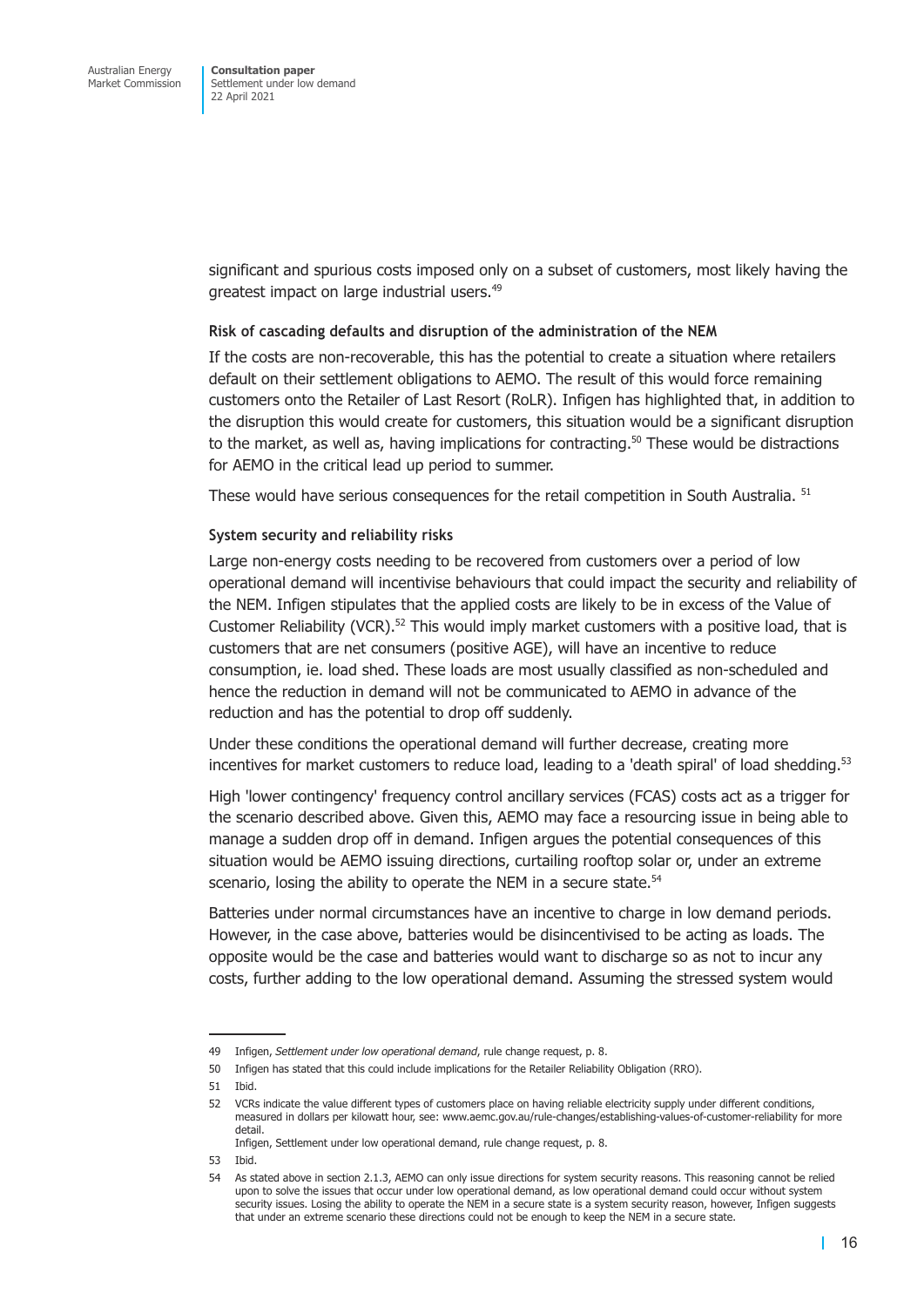<span id="page-20-0"></span>have triggered local reserve procurement or intervention costs, this discharging could deprive AEMO of valuable resources in future periods.

#### **Disruption of settlements**

Infigen has stated, if operational demand reaches zero or a value below 1 MWh, AEMO's current non-energy cost recovery systems will fail. This has flow on effects into the broad NEM settlement which will result in the NEM being unable to settle. This would be a breach of AEMO's responsibilities under the NER, however, this is expected to be resolved under AEMO's rule change proposal.55

#### QUESTION 2: RISKS POSED BY LOW OPERATIONAL DEMAND

- 1. Does the issue of low operational demand give rise to any barriers to entry, inequities in cost or competitive disruptions, outside the issues identified already?
- 2. Are there any additional issues around inefficient bidding or market incentives posed by low operational demand?
- 3. Are any of the consequences identified by Infigen or the AEMC already being realised as the risk of low operational demand becomes more imminent? In particular, has this increased the costs on market participants or discouraged new market participants?

### 4.3 Proposed solution

Infigen identifies that the problem over the near-term is some market customers having negative AGE values, pushing regional operational demand to low or negative. Infigen suggests that clause 3.15 of the NER be amended such that a lower limit of zero is set on market customer AGE value within the non-energy cost recovery formulas.<sup>56</sup>

This 'flooring mechanism' would remove the possibility of market customers having negative AGEs and help allocate costs more fairly between participants, with total costs recovered being limited to the total service cost.

According to Infigen, the flooring mechanism would have the following impacts on the nonenergy cost recovery process:

- A market customer cannot have a negative AGE for a trading interval which prevents that customer receiving a payment for their negative net flows. However, it also prevents these customers from paying any cost recovery.<sup>57</sup> This has the added benefit of limiting the total cost recoverable to the total service cost.
- The total regional operational demand can no longer fall below 0 MWh. This is because all market customers would have their minimum AGE set to zero, the sum of these values (which is the denominator used in the cost recovery formula) can no longer be a number

<sup>55</sup> AEMO, *NEM Settlement under low, zero and negative demand conditions*, rule change request, p. 9.

<sup>56</sup> Infigen, *Settlement under low operational demand*, rule change request, p. 12.

<sup>57</sup> Ibid.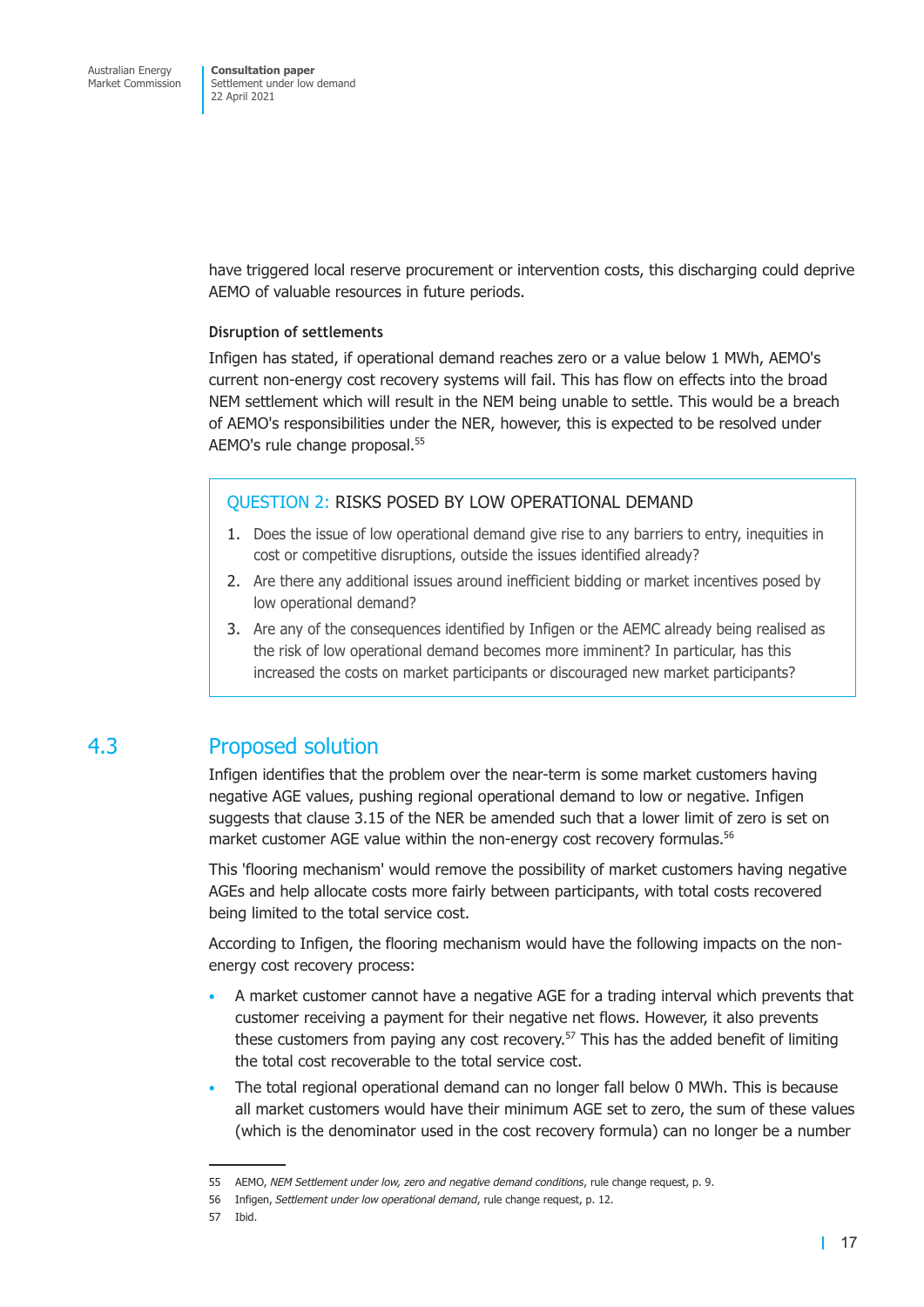less than zero.58 This solution still has the potential for being unable to solve if all market customers in a region had a load that is net negative or zero for a trading interval. Infigen notes that this scenario is very unlikely for at least the next 12-24 months.<sup>59</sup>

The proposed solution can be seen in the allocated cost formula below:

Allocated cost = Service cost  $\times \frac{\max(0, \text{Market Customer's AGE})}{\sum \max(0, \text{AGE})}$ 

This formula and its implications for other formulas in rule 3.15 of the NER is identified in Appendix E. Infigen expresses that the issues described above are particularly relevant to South Australia, however as settlement is a NEM wide process it would solve these issues if they were to arise in any other state. It is expected that any proposed solution before the longer term solution from *Integrating energy storage systems into the NEM* (if the rule is made) would only be triggered in the South Australian region.

Infigen has noted that it has considered allocating costs based on the absolute value of a market customer's load, to allow for cost recovery from market customers even when their AGE is negative. However, this consideration is addressed in the *Integrating energy storage systems into the NEM* rule change by addressing gross energy flows and not net flows. Further information on this is provided in [section 5.1.](#page-28-1)

Infigen considers that this solution insulates market customers in the short-term, while more fundamental reforms are undertaken by the AEMC, through the *Integrating energy storage* systems into the NEM process.<sup>60</sup> Infigen has expressed that the issues described above in [section 4.2](#page-16-2) are un-hedgeable costs and therefore its risk cannot be mitigated absent a rule  $chance<sup>61</sup>$ 

#### QUESTION 3: PROPOSED SOLUTION

- 1. Is Infigen's proposed solution the most appropriate way to respond to the issue that it has identified in its rule change proposal?
- 2. Are there any cross-border impacts or other issues that have not been identified that require consideration?
- 3. Are stakeholders aware of a commercial solution to the problem raised?

<sup>58</sup> Infigen, *Settlementn under low operational demand,* rule change request, p. 12.

<sup>59</sup> Ibid.

<sup>60</sup> Ibid.

<sup>61</sup> Ibid. p. 14.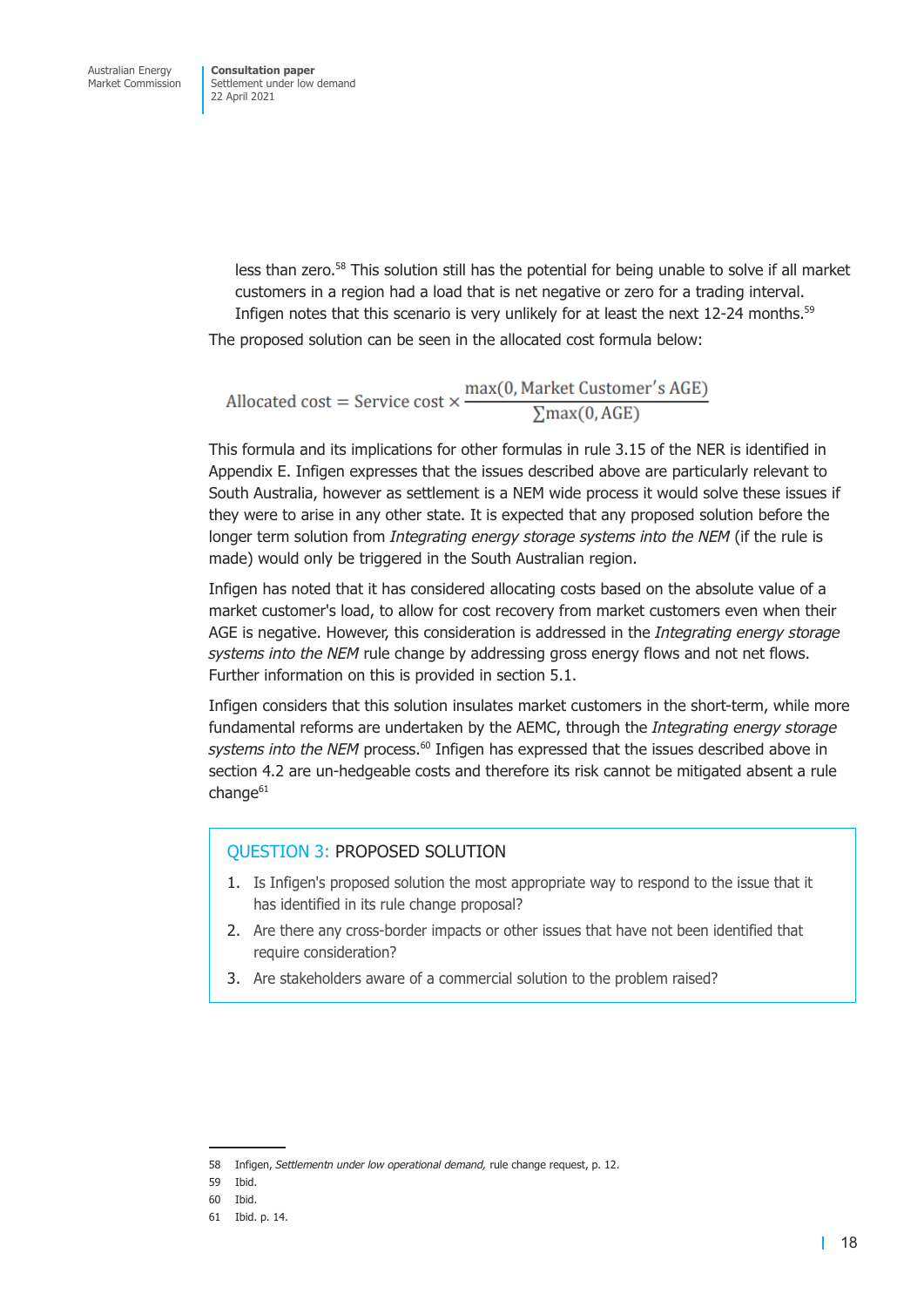#### **4.3.1 Implementation constraints**

<span id="page-22-0"></span>AEMO will need to implement the relevant changes under the *NEM settlement under low, negative and negative demand conditions*62 before any changes that are deemed appropriate from Infigen's rule change proposal.<sup>63</sup> See AEMO's forward implementation schedule below.

As outlined in chapter 1, AEMO has noted that it currently has limited time and resourcing to implement relevant changes to its systems before September 2021. This is because it will require time to test and certify any changes before this, while it is also already committed to implementing other rule change projects during spring 2021.

Additionally, in discussions between AEMC and AEMO staff, AEMO has also indicated that it is currently dealing with resourcing constraints that affect its ability to make the required system changes as a result of its current implementation schedule.

#### **AEMO's spring 2021 rule change implementation schedule**

AEMO's Regulatory Roadmap notes that currently during spring 2021 it will be implementing the following rule changes:

- Five-minute settlement
- Wholesale demand response mechanism
- Reducing customer switching times.<sup>64</sup>

The Commission recognises that this will likely mean that AEMO has limited capacity to implement additional rule changes before summer 2021-22. AEMO has made it clear that it is reluctant to implement any additional rule change proposals during the summer months, as it is the period of the highest risk for the NEM.

Given the spring 2021 implementation schedule, AEMO has advised the Commission that it will have limited avenues to address any rule change from Infigen prior to at least mid-2022. It is important to note that there are a number of committed, proposed and in-progress projects that are scheduled to require system implementation requirements past spring 2021.65

Further to the above, the *Integrating energy storage systems into the NEM* rule change, set for final determination in August 2021, will, if made, provide a long-term solution to the issues raised by AEMO and Infigen. The indicative system implementation of *Integrating* energy storage systems into the NEM is by September 2023.<sup>66</sup> This rule change is explained further in [section 5.1.](#page-28-1)

Due to these constraints, the Commission recognises that AEMO would not be able to implement the proposed solution as submitted by Infigen. This will limit the options the Commission may consider to address the issues identified by Infigen prior to at least mid-2022.

<sup>62</sup> See AEMC's website: https://www.aemc.gov.au/our-work/changing-energy-rules/rule-changes.

<sup>63</sup> Subject to the threshold consensus mentioned above.

<sup>64</sup> AEMO, *Regulatory roadmap v4,* 18 March 2021.

<sup>65</sup> Ibid.

<sup>66</sup> Ibid.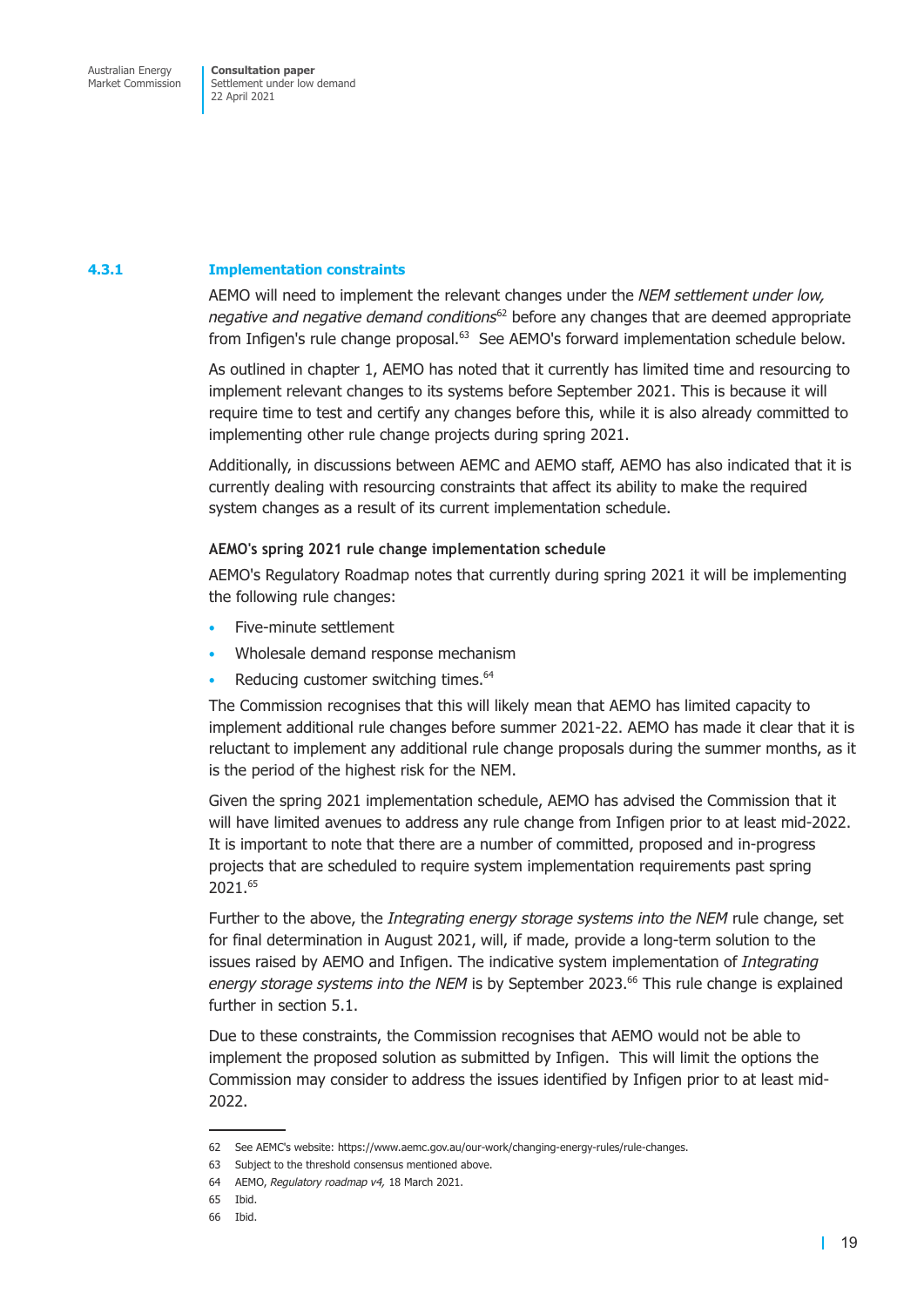<span id="page-23-0"></span>Infigen notes a number of alternative solutions that it has considered if there are time constraints in the implementation of its preferred solution. These alternative solutions are listed below.

#### QUESTION 4: IMPLEMENTATION CONSTRAINTS

<span id="page-23-1"></span>1. Given the time required to build, test and implement a settlement rule change, is an additional rule likely to be beneficial before *Integrating energy storage systems into the NEM* rule takes effect?

### 4.4 Alternative solutions

Infigen outlined a number of alternative solutions to the issues surrounding NEM settlement and distribution of costs in low operational demand.<sup>67</sup> Further potential solutions were also posed by AEMO in its rule change request as well as stakeholder feedback to AEMO's issues paper. These are discussed further below.

#### **4.4.1 Infigen's proposed alternatives**

Infigen has proposed a number of alternative solutions to its preferred flooring mechanism:

- Modifying AEMO's proposed solution within their rule change request to have the threshold when the alternative settlement mechanism is triggered to be raised to (say) 150 MWh per trading interval. Infigen considers this solution workable but does note that it would have the impact of more frequent disruption to settlement, and is only preferable if Infigen's solution was unable to be implemented. This is discussed further below.
- Infigen has suggested that the threshold value could be informed by AEMO modelling the largest expected net market customer load in South Australia during low operational demand. The threshold would then be set to trigger if net demand approaches a multiple of this net market customer load.
- Applying a settlement cap for non-energy cost recovery, such that a market customer could not be charged more than the total costs to be recovered, effectively removing the possibility of over procurement described earlier. Infigen considers that no 'spurious' payments could be made to negative load market customers. Infigen notes that this would likely be complex to administer but limits the worst outcomes for market customers.
- Changing the NER to allow AEMO to redistribute excess recovered costs by returning excess cost recoveries, ie. negative payments, to affected market customers. Infigen states that this solution would be challenging to implement, manage and operate. It also does not address the issue of the cost recovery being unable to solve at zero demand.

<sup>67</sup> Infigen, *Settlement under low operational demand*, rule change request, p. 13.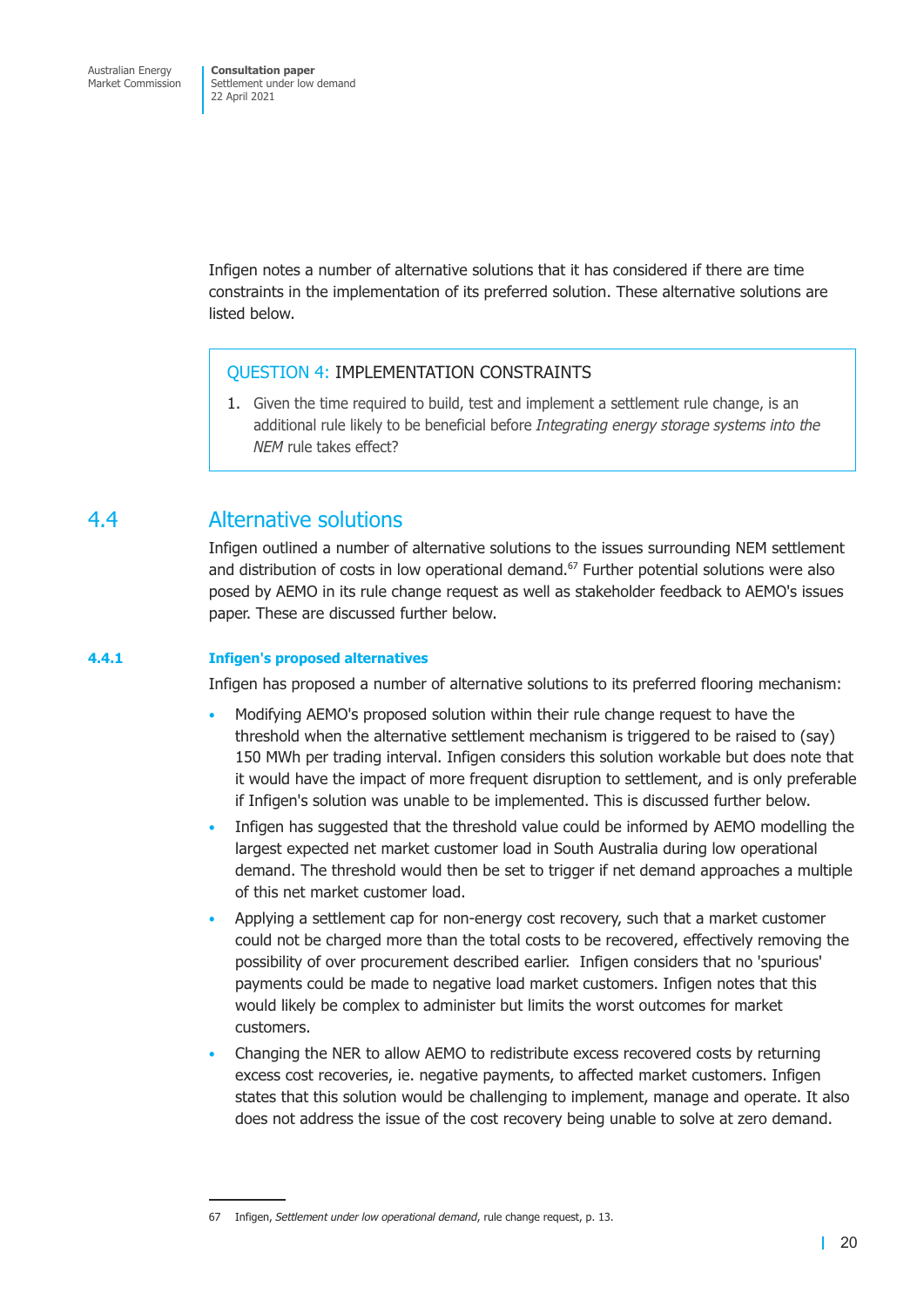• Moving the cost recovery from a single trading interval across multiple periods, such as a week, month or year, at all times. Infigen describes this as a very material change and requires more consideration.

#### **A 150 MWh threshold**

One of Infigen's alternatives to the solution presented in AEMO's rule change request is to have the threshold for substitution raised from 1 MWh to 150 MWh.<sup>68</sup> Infigen considers that this is a workable solution that would limit potential downside impacts of inequitable cost recovery and over procurement of non-energy costs.

Using Infigen's previous example<sup>69</sup> of 3 local loads/participants, as operational demand falls, scenarios 1 and 2 would remain unchanged with market customers paying a pro-rata share of the non-energy costs. In scenarios 3 and 4 when operational demand was to fall below the suggested threshold of 150 MWh, loads A, B and C would all pay a share of the \$3 million to be recovered. This would be based on a pro-rata share of their average AGE over the past 4 billing periods.

The solution does not ensure that there will be zero over procurement or equitable cost recovery. If load C was to be -20 MW the operational demand would be 180 MW and would not trigger the threshold. This would result in a cost recovery of \$1.66 million from loads A and B, with load C receiving \$333,333. While this is still an unintended outcome, it does limit the outcomes that could occur with a threshold of 1 MWh as seen in scenario 4.

A different threshold solution is only an interim solution as the long-term issue of non-energy cost recovery is solved through the *Integrating energy storage systems into the NEM* rule change as explained in [section 5.1,](#page-28-1) and is expected to be in place for 12-24 months.

In discussions with AEMO, the Commission understands that implementing a threshold that is different to 1 MWh would not cause any material delays in implementation for AEMO. It is important to note that this value would still need to be decided upon with sufficient time to code, test and implement. However, it is expected that the proposed timeframe of this rule change request would allow for this.

#### **4.4.2 Threshold consensus and implementation**

The Commission may consider a different threshold value within AEMO's rule change request if there is a substantial consensus on a threshold value within this consultation paper. If no substantial consensus can be reached through this consultation process, the Commission will address the two rule change proposals separately, with the issues around a threshold value and the distribution of non-energy costs consulted on within this rule change.

<sup>68</sup> Infigen, *Settlement under low operational demand*, rule change request, p. 13.

<sup>69</sup> See example in [section 4.2.3.](#page-17-0)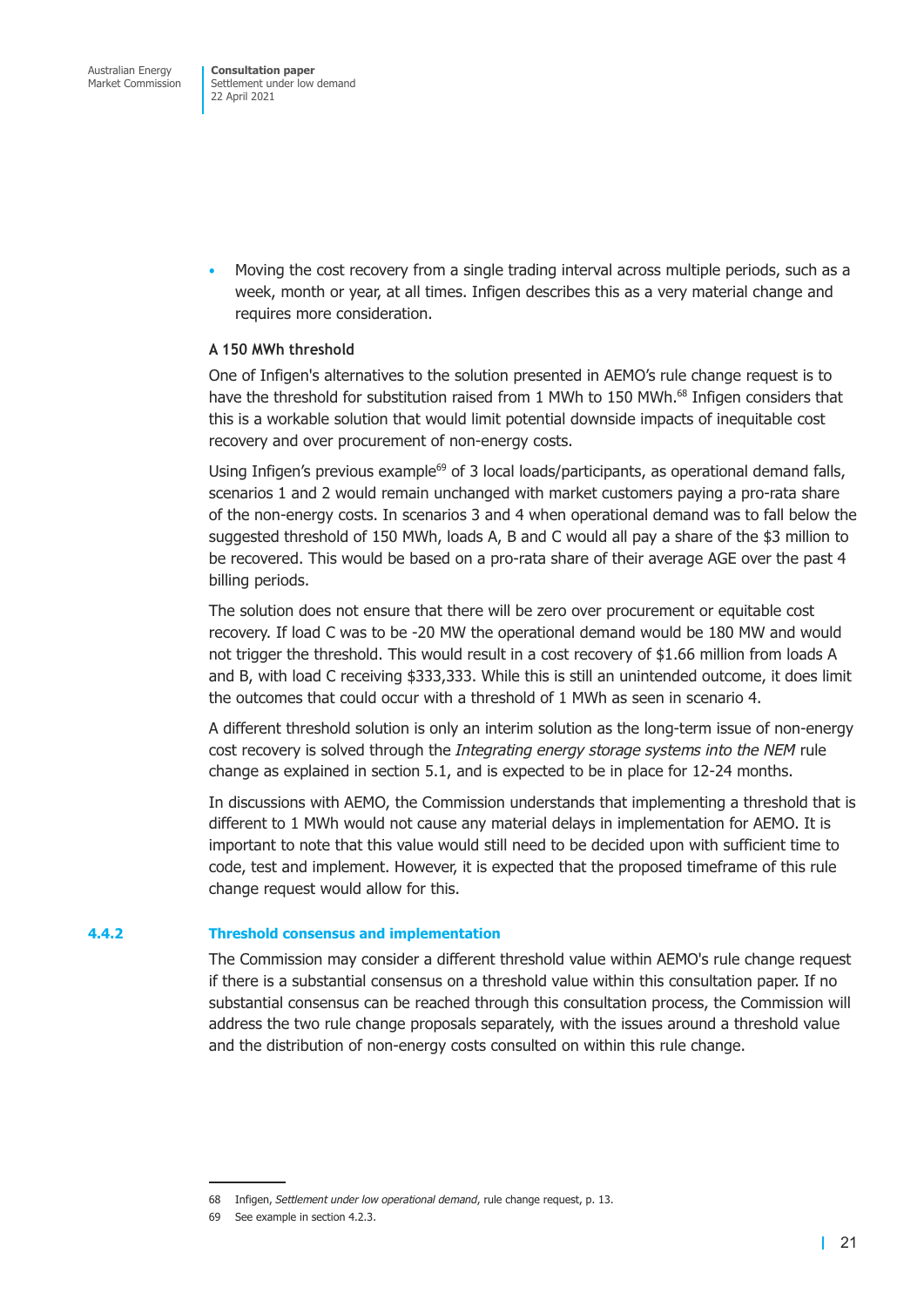#### <span id="page-25-0"></span>**4.4.3 AEMO proposed alternatives**

AEMO has previously consulted on the issue of zero and negative regional demand in its issues paper from November 2020.<sup>70</sup> Infigen provided feedback to this process, which was in line with its current rule change request. In this issues paper, AEMO provided a table of options for dealing with the issue of low, zero or negative operational demand.

#### **Table 4.1: AEMO options for substituted AGE**

| <b>OPTION</b>        | <b>REFERENCE AGE VALUE FOR SUBSTITUTION</b>                                                                                                                       |
|----------------------|-------------------------------------------------------------------------------------------------------------------------------------------------------------------|
| 1 (AEMO's            | Market customer's AGE with its average AGE for all relevant connection<br>points in the region over the previous calendar year; and                               |
| preferred<br>option) | Aggregate regional demand (represented by AGE) with the sum of the<br>substituted market customer average AGE's in the region over the previous<br>calendar year. |
|                      | Use a rolling 365-day period average energy consumption which is<br>calculated dynamically every time a factor is required                                        |
| 3                    | Use the last interval which has a total regional consumption larger than 1<br><b>MWh</b>                                                                          |
| 4                    | Divide the non-energy cost to be recovered by the number of active market<br>customers and recover equally from all                                               |

Source: AEMO, *NEM settlement under zero and negative regional demand conditions,* issues paper, 26 November 2020.

AEMO's preferred solution is the same one that it has proposed in its rule change request. Stakeholder feedback on AEMO's options refer to Appendix D.

#### QUESTION 5: ALTERNATIVE SOLUTIONS

- 1. Is a threshold of 150 MWh, as mentioned above and explained in [section 4.4,](#page-23-1) a workable solution? If not, is there a threshold that is a workable solution?
- 2. Do any of the proposed solutions provide a better outcome for non-energy cost recovery in low operational demand?
- 3. Are there any alternative solutions not explored previously that offer a more robust solution to non-energy cost recovery in low operational demand?
- 4. Are there any non-system or commercial solutions that would address the issues described?

<sup>70</sup> AEMO, *NEM settlement under zero and negative regional demand conditions*, issues paper, 26 November 2020.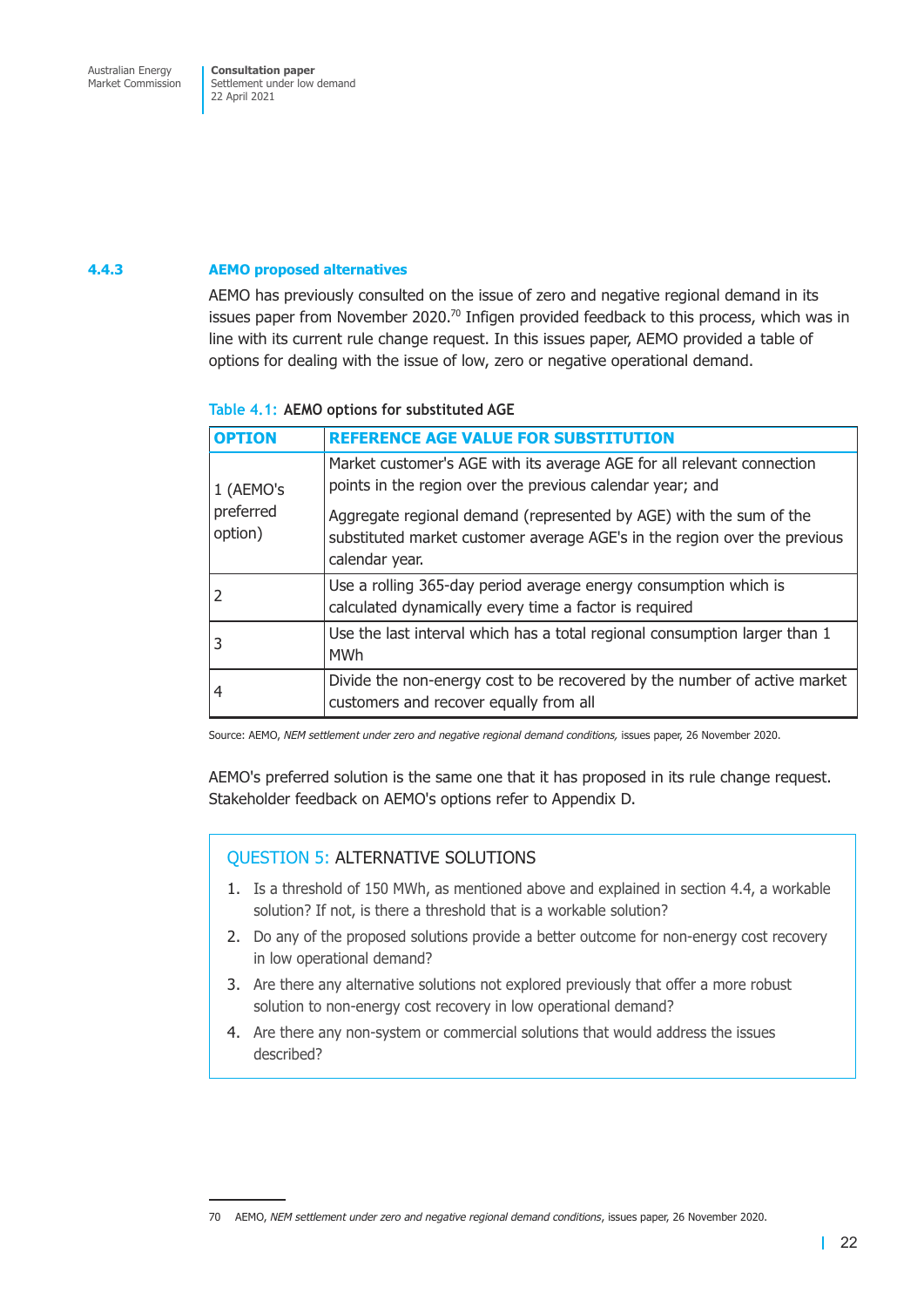## <span id="page-26-0"></span>4.5 Expected costs, benefits and impacts of the proposal

Infigen has stated that AEMO had previously estimated that implementing changes to their settlement system would cost less than  $$100,000.<sup>71</sup>$  Additionally, Infigen is expecting that its proposed changes are no more complex to implement than those proposed by AEMO. It is important to note that the AEMC is aware that AEMO has already begun the coding necessary to implement its rule change.

Infigen's proposal has implications for market customers with positive loads, as the current rules place some market customers at risk of material (and potentially unrecoverable) costs, as seen in [section 4.2.3.](#page-17-0)

Infigen expresses concern for large industrial loads that are unlikely to be able to completely offset demand with embedded generation, with the possibility of these loads facing single hour costs equivalent to annual wholesale energy costs.

This risk is not limited to the viability of the business but also that of their retailer as these costs are unhedgeable. Infigen argues that its proposed rule change would ensure customers only pay a fair share of the system costs without the possibility of over procurement.<sup>72</sup>

Under the NER negative consuming market customers may receive a negative settlement or payment under the non-energy cost recovery process. This payment does not reflect any provided response or enablement for a defined service. As such, Infigen argues market customers would not expect this payment and its removal would not distort the market.<sup>73</sup>

Under Infigen's proposal market customers with zero or negative consumption are not exposed to non-energy costs.<sup>74</sup>

Low operational demand creates new potential challenges for the operation of the NEM including, as noted by Infigen, lower availability of reserves, less synchronous resources, inertia and system strength, and fewer options for managing system security.

The risks to AEMO are explained above in [section 4.2.4.](#page-18-1) Infigen's proposed solution is purported to remove these disincentives and deliver AEMO a more predictable system.<sup>75</sup>

Infigen has put forward that its rule change request contributes to the national electricity objective (NEO) by being in the long term interests of consumers and generators, as well as, improving the reliability and security of supply.<sup>76</sup>

<sup>71</sup> Infigen, *Settlement under low operational demand*, rule change request, p. 14.

<sup>72</sup> Ibid.

<sup>73</sup> Ibid.

<sup>74</sup> Ibid.

<sup>75</sup> Infigen, *Settlement under low operational demand,* rule change request, p. 14.

<sup>76</sup> Ibid, pp. 14-15.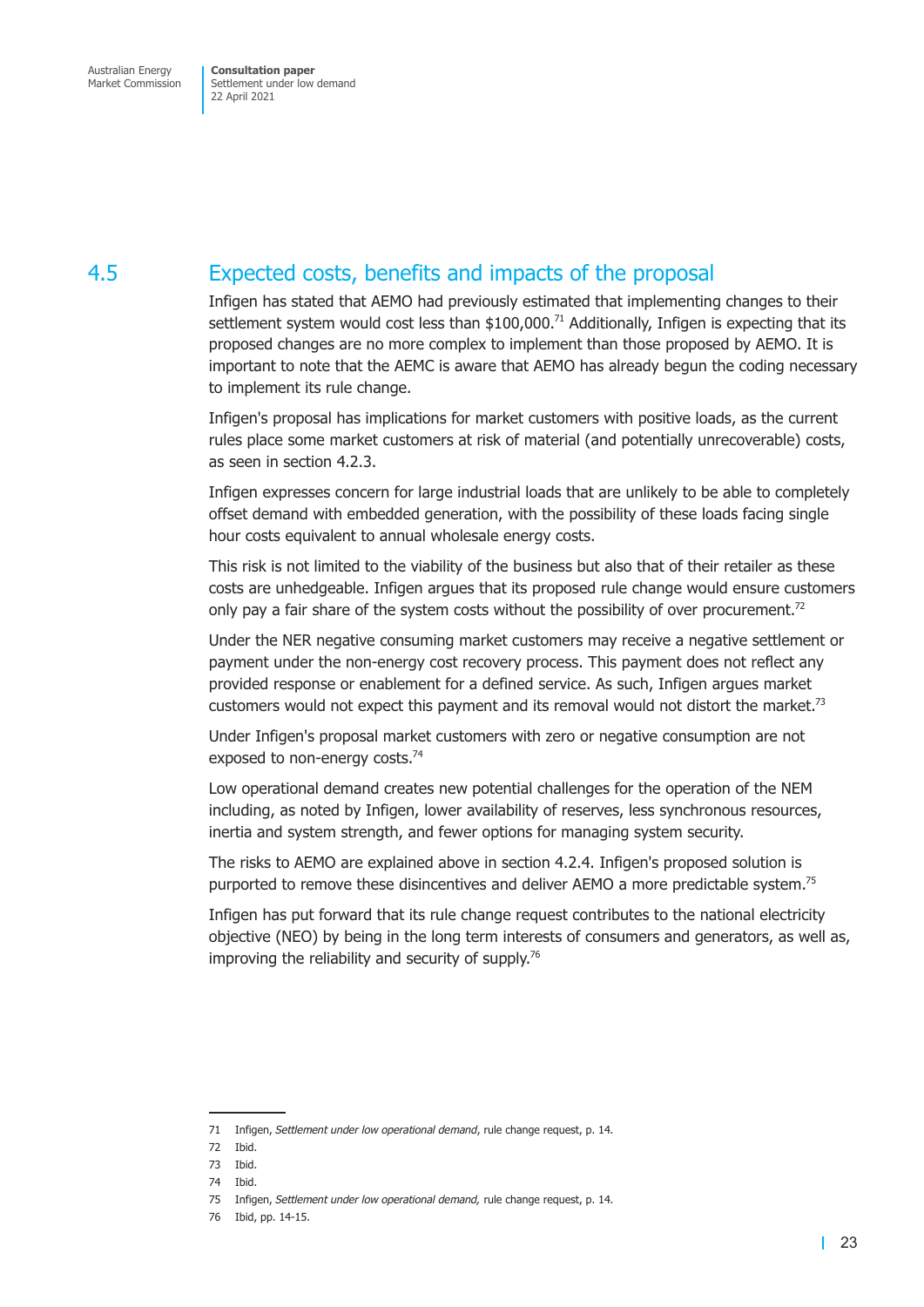### QUESTION 6: EXPECTED COSTS, BENEFITS AND IMPACTS

1. Do stakeholders consider there to be any other costs, benefits or impacts resulting from Infigen's proposed solutions?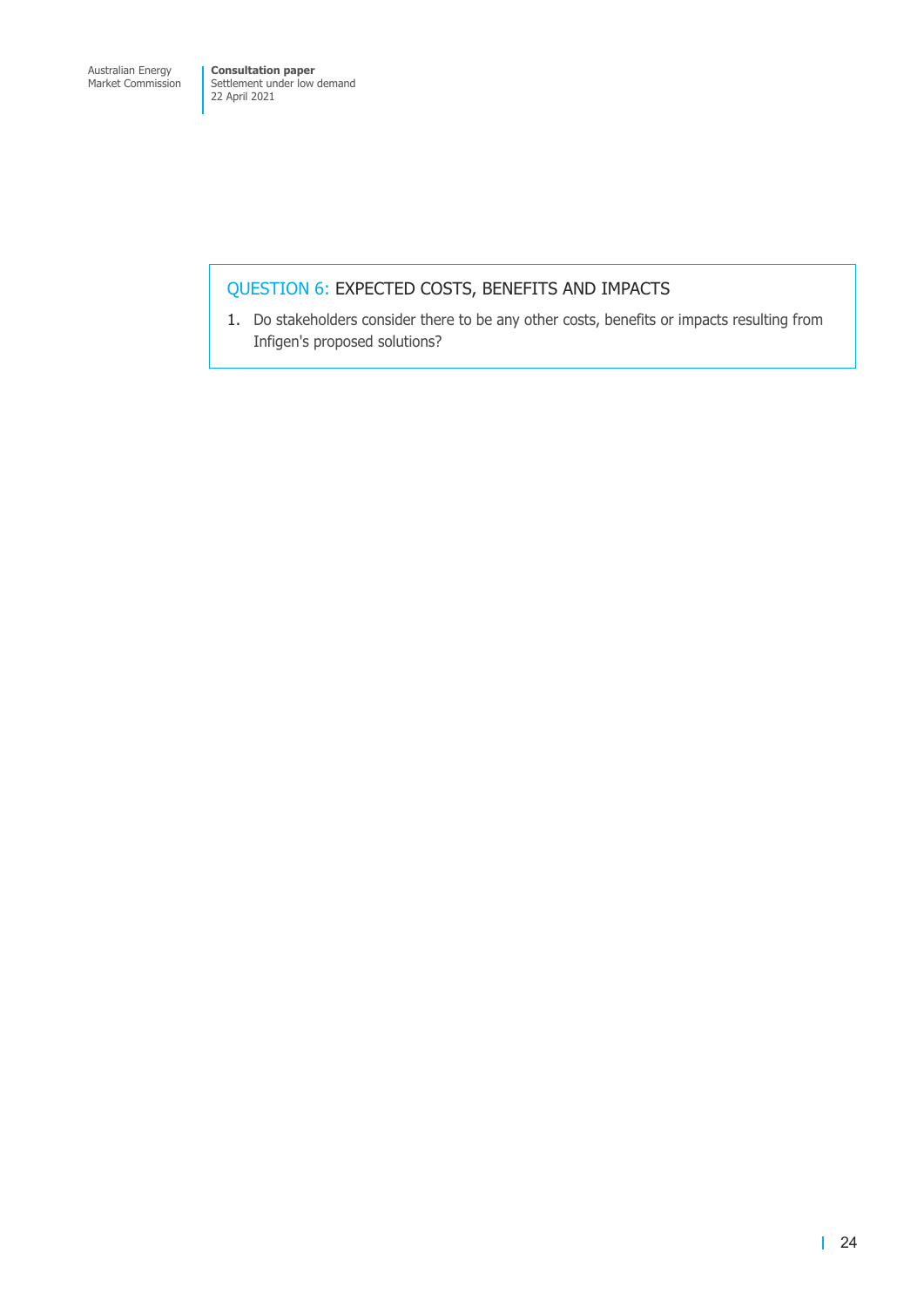## <span id="page-28-0"></span>5 RELATED PROJECTS

There are four other rule changes that are particularly relevant to this rule change request. These are:

- **Five-minute settlement** was published as a final determination on 28 November 2017. The result of this determination was to align the settlement intervals with the dispatch intervals. Previously settlement was every 30 minutes where dispatch is in fiveminute intervals.  $77$  The introduction of five-minute settlement will increase the risk of low or negative operational demand occurring in a trading period as aggregate AGE will be calculated for each five minute-interval rather than being averaged over thirty minutes. Five-minute settlement is due to commence in October 2021
- **Global settlements and market reconciliation —**was published as a final determination on 6 December 2018. The result of this determination was to move the demand side settlement of the wholesale electricity market to a 'global settlement' framework.78 Under a 'global settlement' framework each retailer is billed for their lossadjusted metered electricity, consumed by their customers within the region. The unaccounted for energy within that region is then allocated to market customers on a pro-rated basis from their 'accounted-for' energy.79 With the introduction of this rule change AEMO will be able to facilitate the provision of separate metering data-streams, needed for the Integrating energy storage rule change described below:<sup>80</sup>
- **Integrating energy storage systems into the NEM (Integrating storage) —** was received by the AEMC on 23 August 2019 and the AEMC is set to publish a draft determination on 29 April 2021. $81$  This rule change seeks to recognise and define storage systems in the NEM while also providing a better framework to allow for their participation and business models. Due to its broad scope, it promises to provide a longterm solution to the issues posed by falling operational demand.<sup>82</sup> Further detail is provided below.
- **NEM settlement in low, zero or negative demand —** was received by the AEMC on 8 February 2021 and initiated in parallel with this Infigen rule change request.<sup>83</sup> AEMO's proposal addresses the settlement issues that Infigen has observed as operational demand approaches zero.<sup>84</sup> Further detail is provided below.

## 5.1 Integrating energy storage systems into the NEM

<span id="page-28-1"></span>The Commission considers that the *Integrating energy storage systems into the NEM* rule change, if made, may provide a permanent solution to the issues that Infigen raises in its

<sup>77</sup> AEMC, *Five-minute settlement*, final determination, 28 November 2017.

<sup>78</sup> AEMC, *Global settlement and market reconciliation*, final determination, p. i.

<sup>79</sup> AEMC, *Global Settlement and Market Reconciliation*, information sheet, 6 December 2018.

<sup>80</sup> AEMO, *NEM settlement in zero and negative demand conditions,* rule change request, pp. 7.

<sup>81</sup> See AEMC's website: https://www.aemc.gov.au/rule-changes/integrating-energy-storage-systems-nem.

<sup>82</sup> AEMO, *Integrating energy storage systems into the NEM,* rule change request, p. 1.

<sup>83</sup> See AEMC's website: https://www.aemc.gov.au/rule-changes/nem-settlement-under-low-zero-and-negative-demand-conditions.

<sup>84</sup> AEMO, *NEM settlement in zero, low and negative demand conditions*, rule change request.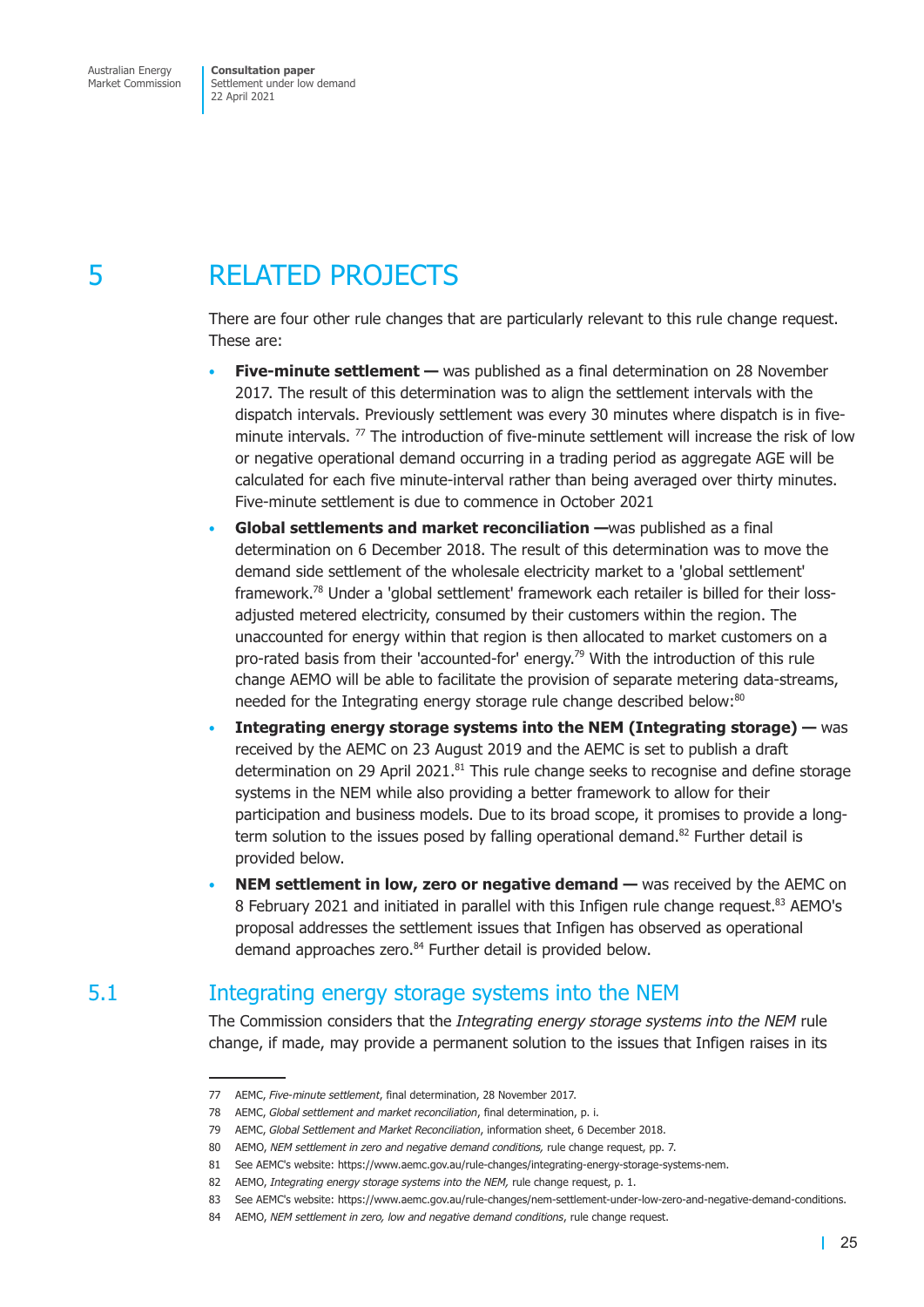rule change request. As such, it considers this rule change, if made, need only provide a temporary solution to be in place for up to two years.

In the Integrating Storage rule change proposal, AEMO acknowledged that the existing NEM framework, processes and systems for non-energy cost recovery have been calculated on net metering data. As participants have adopted less traditional energy technologies and greater grid-scale connections with bi-directional flow $^{85}$  the use of net metering data can create perverse outcomes, noting that:

- it reduced the amounts recovered by AEMO from those registered participants
- it could lead to those registered participants receiving payments, rather than having amounts recovered from them, where they had sent out<sup>86</sup> more energy than they consumed.87

In responding to AEMO's rule change request, the Commission is developing solutions to address the registration and participation of grid-scale batteries, aggregations of smaller batteries and new business models with a mix of technologies behind the connection point (hybrid facilities).

#### **5.1.1 How** *Integrating energy storage systems into the NEM* **addresses settlement issues in the long-term**

The *Integrating energy storage systems into the NEM* rule change has the potential to provide a long-term solution to non-energy settlement issues by allocating costs based on gross energy flows, rather than net energy flows. The Commission is currently consulting on three different options for the recovery of non-energy costs:

- 1. Maintain current arrangements, where non-energy costs are recovered based on the market participant's registered category and from:
	- a. grid-scale batteries based on separately measured consumed and sent out energy
	- b. other participants based on net-metered energy data.
- 2. Amend current arrangements to recover non-energy costs in the same way from gridscale batteries, hybrid facilities and market small generation aggregators (where consumed and sent out energy is measured separately).
- 3. Recovery of non-energy costs would be based on a participant's consumed and sent out energy in an interval irrespective of what participant category they are registered in. Consumed and sent out energy would be measured separately for all market participants (i.e. no net energy data). Consumed and sent out energy would be measured at the connection point.<sup>88</sup>

It is also worth observing that to correctly apportion costs, all of these proposed solutions will also require the implementation of the *Global settlements and market reconciliation rule*

<sup>85</sup> AEMO, *Integrating energy storage systems in the NEM, r*ule change request, p. 1.

<sup>86</sup> A generation unit's sent out generation refers to the amount of electricity supplied to the transmission network or distribution network at its connection point. See 'sent out generation' Chapter 10 of the NER.

<sup>87</sup> AEMO, *Integrating energy storage systems in the NEM,* rule change request, p. 19.

<sup>88</sup> AEMC, *Integrating energy storage systems in the NEM,* options paper, p. 19.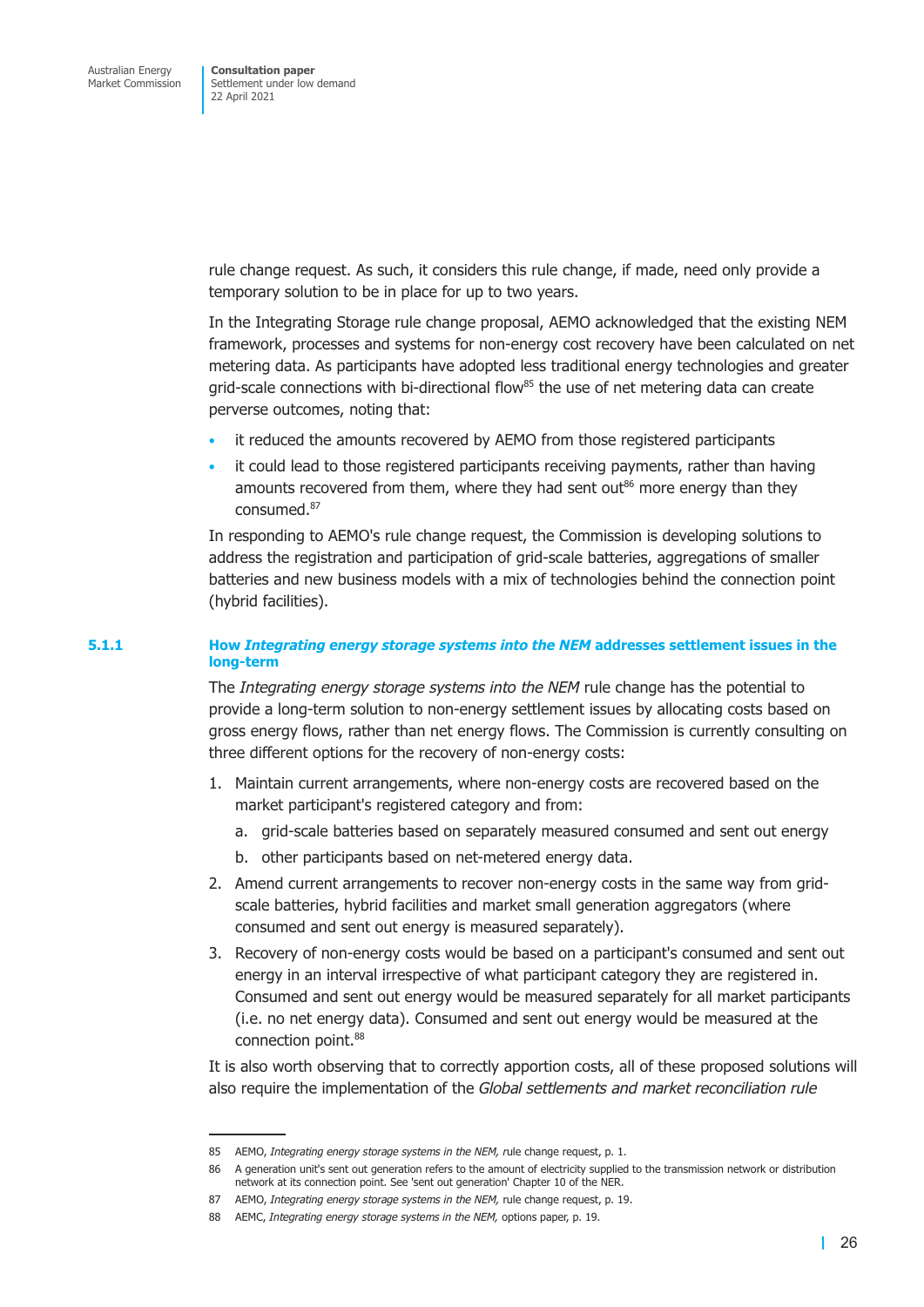<span id="page-30-0"></span>*change (Global settlement)* to ensure that AEMO has gross data on energy flows. Implementation of the *Global Settlement* rule change is due to go-live on 1 May 2022 with Integrating storage being implemented by September 2023.<sup>89</sup>

The key dates surrounding Integrating Storage are as follows:

- *Integrating energy storage systems into the NEM* draft determination expected: **29 April 2021**
- *Integrating energy storage systems into the NEM* final determination expected: **5 August 2021**
- Five-minute settlement commencement: **October 2021**
- Global settlement and market reconciliation commencement: **May 2022**
- Integrating storage non-energy solution expected commencement: **September 2022 - September 2023**. 90

#### **5.1.2 Interim solutions**

Given the implementation schedule above, Infigen has outlined the need for an interim solution that will address the NEM settlement and cost distribution issues defined above, until the fundamental reforms are implemented through *Integrating storage* rule change.<sup>91</sup> The Commission expects that the interim solution would be in place for no longer than 24 months.

### 5.2 AEMO's rule change request

AEMO's rule change request *NEM settlement in zero and negative demand conditions* proposes to amend rule 3.15 of the NER to allow for substitution of AGE value, when necessary, to allow for formulas that will work in AEMO's settlement systems.<sup>92</sup> The AEMC is currently undertaking a consultation process for AEMO's rule change proposal in parallel to this process, a copy of the rule change request and consultation paper can be found on the AEMC website.93

#### **5.2.1 AEMO's related concerns**

AEMO notes that, under the current rules, if operational demand falls below 1 MWh for a trading interval, the non-energy cost recovery formulas cannot be solved by its market settlement systems.<sup>94</sup> If this occurs during a trading interval in which non-energy costs are to be recovered from market customers, AEMO cannot recover these costs. If the recovery amount cannot be allocated, the calculation will fail and AEMO's automated settlement runs will stop working.

<sup>89</sup> AEMO, *Regulatory roadmap v4,* 18 March 2021.

<sup>90</sup> Ibid.

<sup>91</sup> Infigen, *Settlement in low operational demand*, rule change request, p. 12.

<sup>92</sup> AEMO, *Settlement under low, zero and negative demand*, rule change request, p. 9.

<sup>93</sup> See AEMC's website: https://www.aemc.gov.au/rule-changes/nem-settlement-under-low-zero-and-negative-demand-conditions.

<sup>94</sup> Ibid.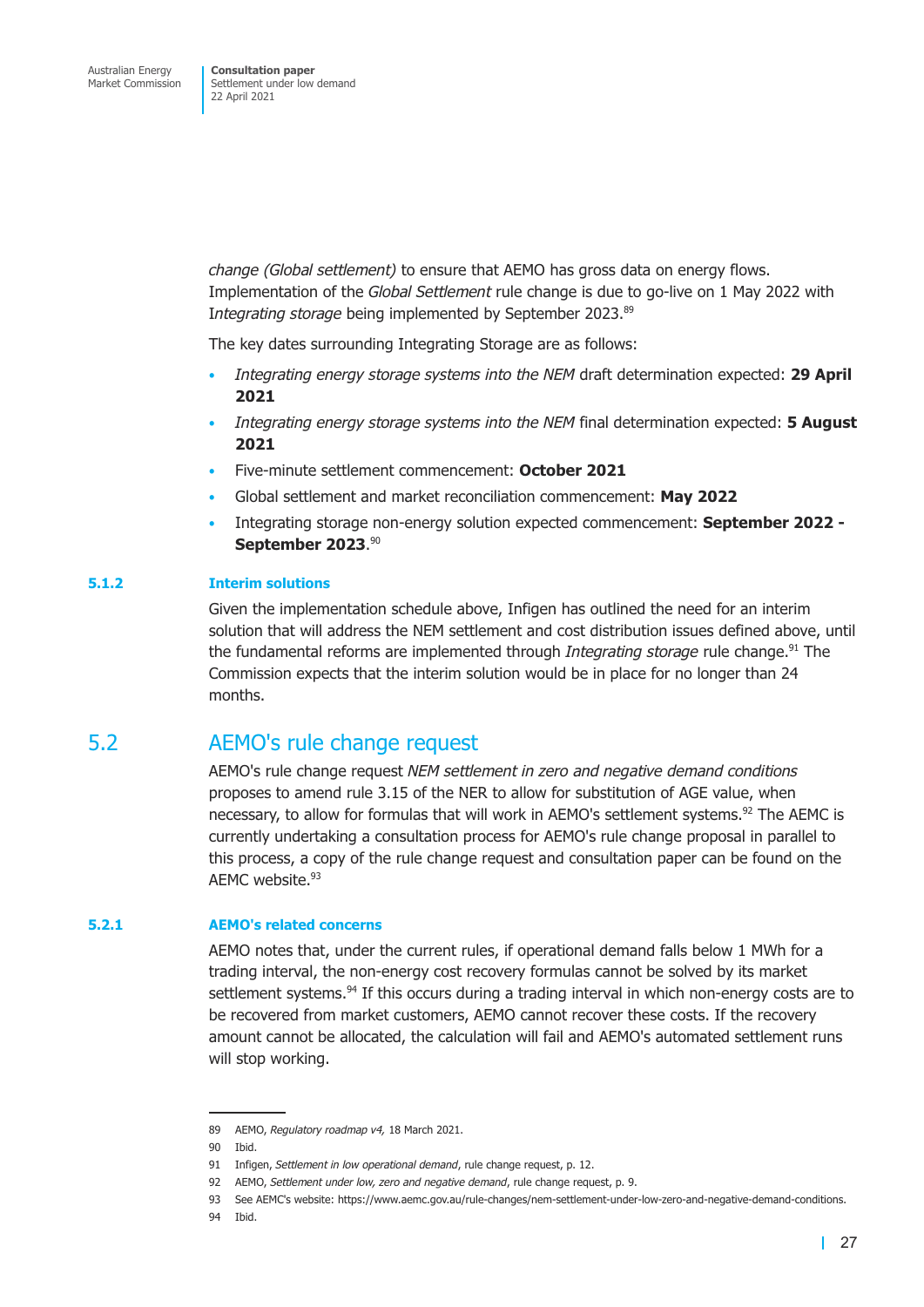Because settlement is an integrated process, this will impact the settlement of all transactions, including energy and reallocation.<sup>95</sup>

#### **5.2.2 AEMO's proposed solution**

AEMO proposes an amendment to rule 3.15 of the NER to allow it to substitute AGE values to create numerators and denominators for non-energy cost recovery formulas when necessary so that these formulas will work in AEMO's settlement system.<sup>96</sup>

In these situations, AEMO will substitute the market customer's actual AGE value with an average of the AGE amounts in the last four billing periods for and will substitute aggregate AGE for a region with the sum of the substituted Market Customer average AGEs in the region.<sup>97</sup> By substituting the values in place of AGEs in these circumstances, the region's aggregate AGE cannot be a number less than 1 MW and the formula cannot fail to calculate. This also means that customers with net negative loads will not receive any compensation through AEMO's cost allocation formula.

AEMO notes it has also excluded Reliability and Emergency Reserve Trader (RERT)<sup>98</sup> costs and compensation for administered price cap or floor events from the proposed rule, to minimise the scope of work and the cost required to implement system changes. This is because these non-energy costs are highly unlikely to be incurred during periods of minimum demand.<sup>99</sup>

AEMO's proposed solution does address Infigen's concern about the inability of the NEM to settle if operational demand falls below 1 MWh, however, this is the only area in which AEMO's concerns align with Infigen. AEMO's solution does not take into account the issues around the distribution of costs in low operational demand, and the issues surrounding this as mentioned above in [section 4.2.3.](#page-17-0)

#### **5.2.3 AEMO's rule change key dates**

The Commission has commenced an urgent rule change process for AEMO's rule change request by releasing a consultation paper. The key dates for this process are as follows:

- Consultation paper released: **22 April 2021**
- Requests not to make an expedited process due: **6 May 2021**
- Submissions on consultation paper due: **20 May 2021**
- Final determination published: **17 June 2021**
- expected commencement: **September 2021.**

<sup>95</sup> A reallocation, under the NER, is an agreement that is approved between AEMO and market participants, which enables a settlement transaction to be exchanged. This process involves AEMO making matching debits and credits to the position of the market participants. See Chapter 10 of the NER.

<sup>96</sup> AEMO, *NEM settlement under low, zero and negative demand conditions*, rule change request, p. 9.

<sup>97</sup> Ibid.

<sup>98</sup> The RERT is the NEM's strategic reserve and has formed part of the reliability framework since the start of the NEM in December 1998. It is a tool that allows AEMO to procure 'standby' emergency reserves; generation and demand-side capacity that is not otherwise being traded in the market.

<sup>99</sup> Ibid.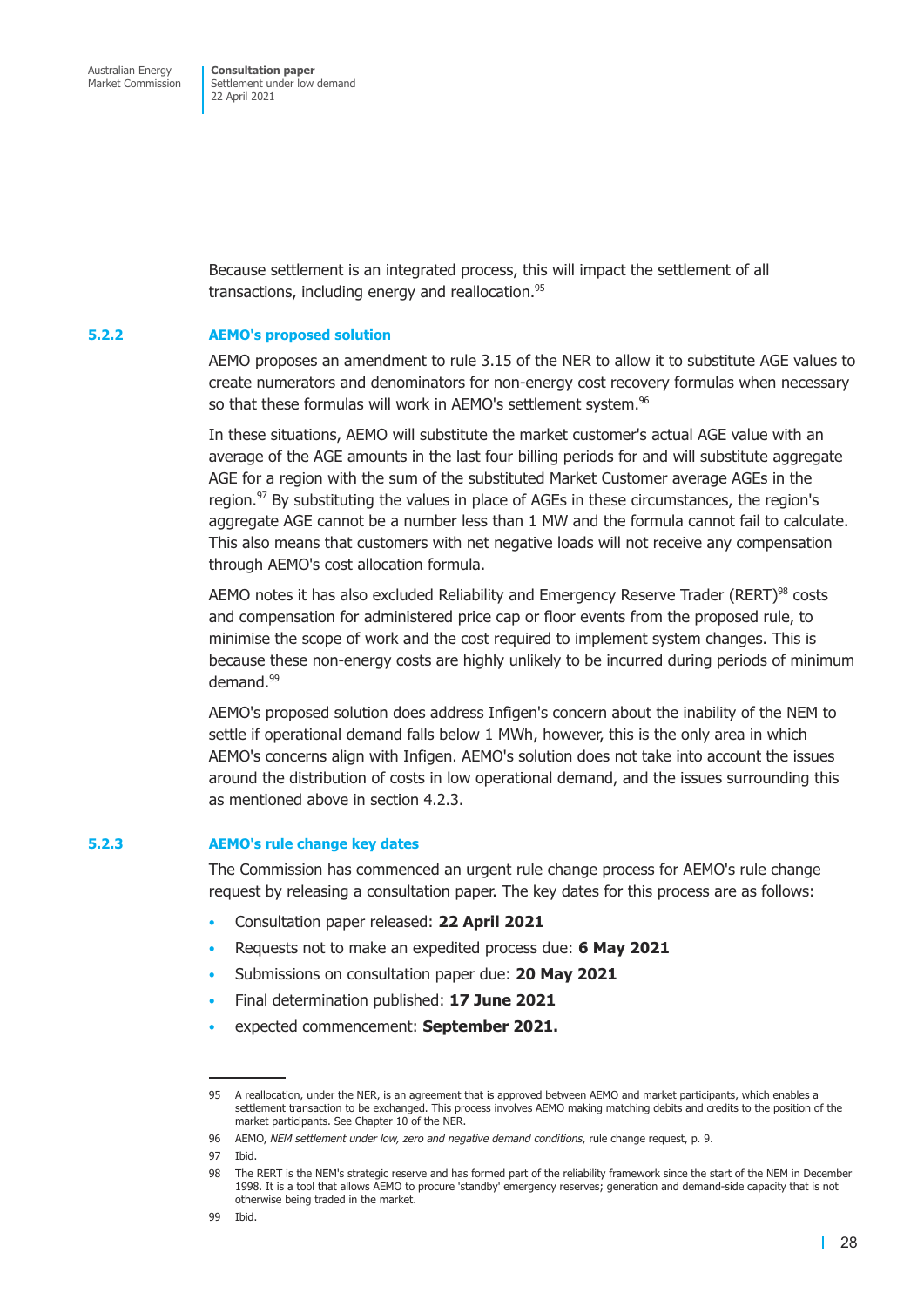# <span id="page-32-0"></span>6 LODGING A SUBMISSION

Submissions on this consultation paper will be open for a period of four weeks and will close on **20 May 2021**. The Commission cannot guarantee that it will be able to consider submissions provided after this date.

Written submissions on the rule change request must be lodged online via the Commission's website, www.aemc.gov.au, using the "lodge a submission" function and selecting the project reference code **ERC0327**.

The submission must be on letterhead (if submitted on behalf of an organisation), signed and dated.

Where practicable, submissions should be prepared in accordance with the Commission's guidelines for making written submissions on rule change requests.<sup>100</sup> The Commission publishes all submissions on its website, subject to a claim of confidentiality. Please clearly mark any sections of your submission which you consider to contain confidential material.

If you have any questions about this project, please contact:

- Harrison Gibbs on (02) 8296 0626 or harrison.gibbs@aemc.gov.au
- Kate Wild on (02) 8296 0622 or kate.wild@aemc.gov.au

<sup>100</sup> This guideline is available on the Commission's website www.aemc.gov.au.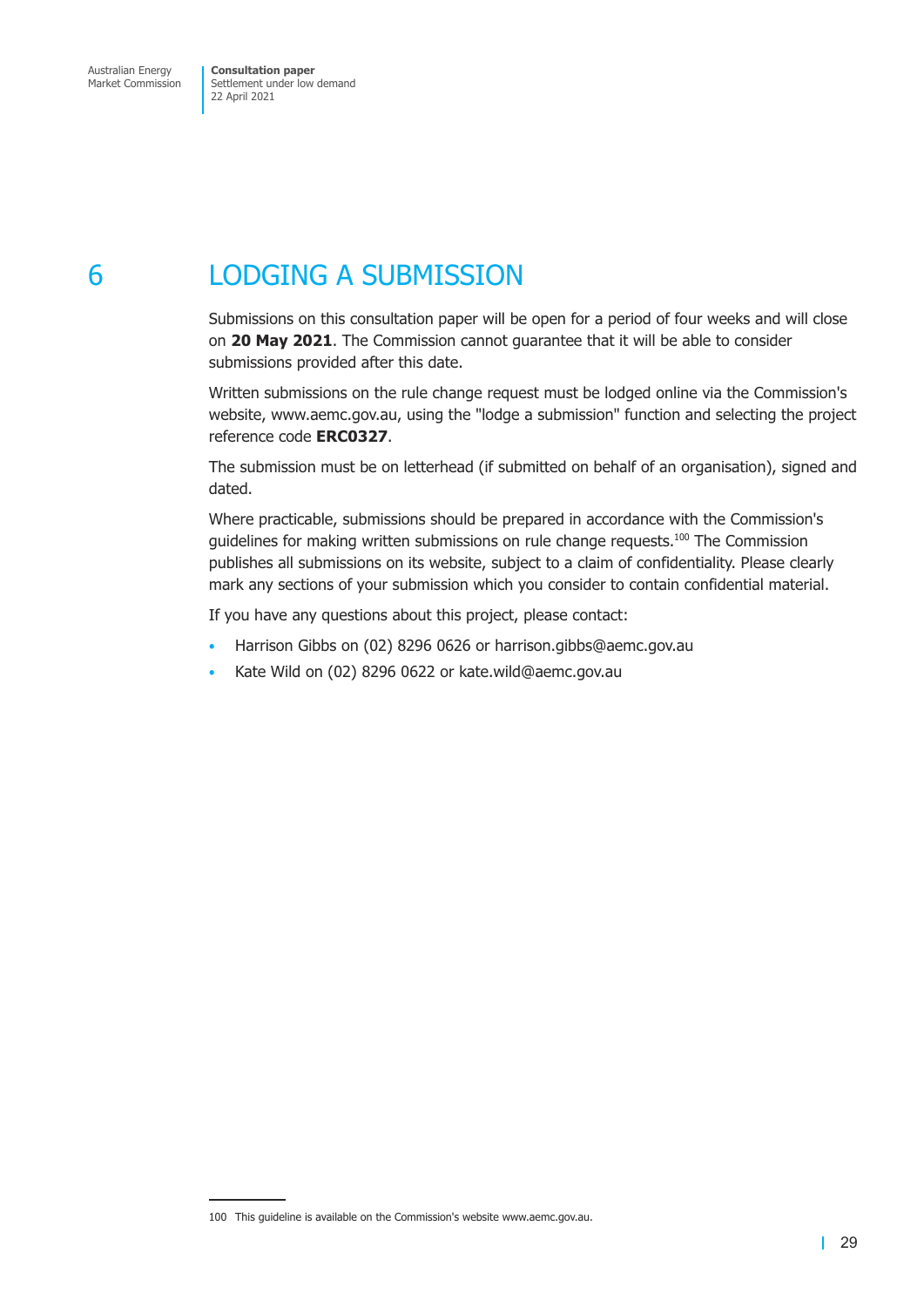## <span id="page-33-0"></span>ABBREVIATIONS

| <b>AEMC</b> | Australian Energy Market Commission      |
|-------------|------------------------------------------|
| <b>AEMO</b> | Australian Energy Market Operator        |
| <b>AER</b>  | Australian Energy Regulator              |
| AGE         | Adjusted gross energy                    |
| AAGE        | Aggregate adjusted gross energy          |
| Commission  | See AEMC                                 |
| <b>DER</b>  | Distributed energy resources             |
| ESOO        | Electricity Statement of Opportunities   |
| <b>FCAS</b> | Frequency control ancillary service      |
| <b>MCE</b>  | Ministerial Council on Energy            |
| <b>MSGA</b> | Market Small Generation Aggregator       |
| <b>MWh</b>  | Megawatt hour                            |
| <b>NEL</b>  | National Electricity Law                 |
| <b>NEO</b>  | National electricity objective           |
| <b>NER</b>  | National electricity rules               |
| PoE         | Probability of Exceedance                |
| <b>RERT</b> | Reliability and Emergency Reserve Trader |
| <b>RRO</b>  | Retailer reliability obligation          |
| <b>RoLR</b> | Retailer of last resort                  |
| <b>VCR</b>  | Value of customer reliability            |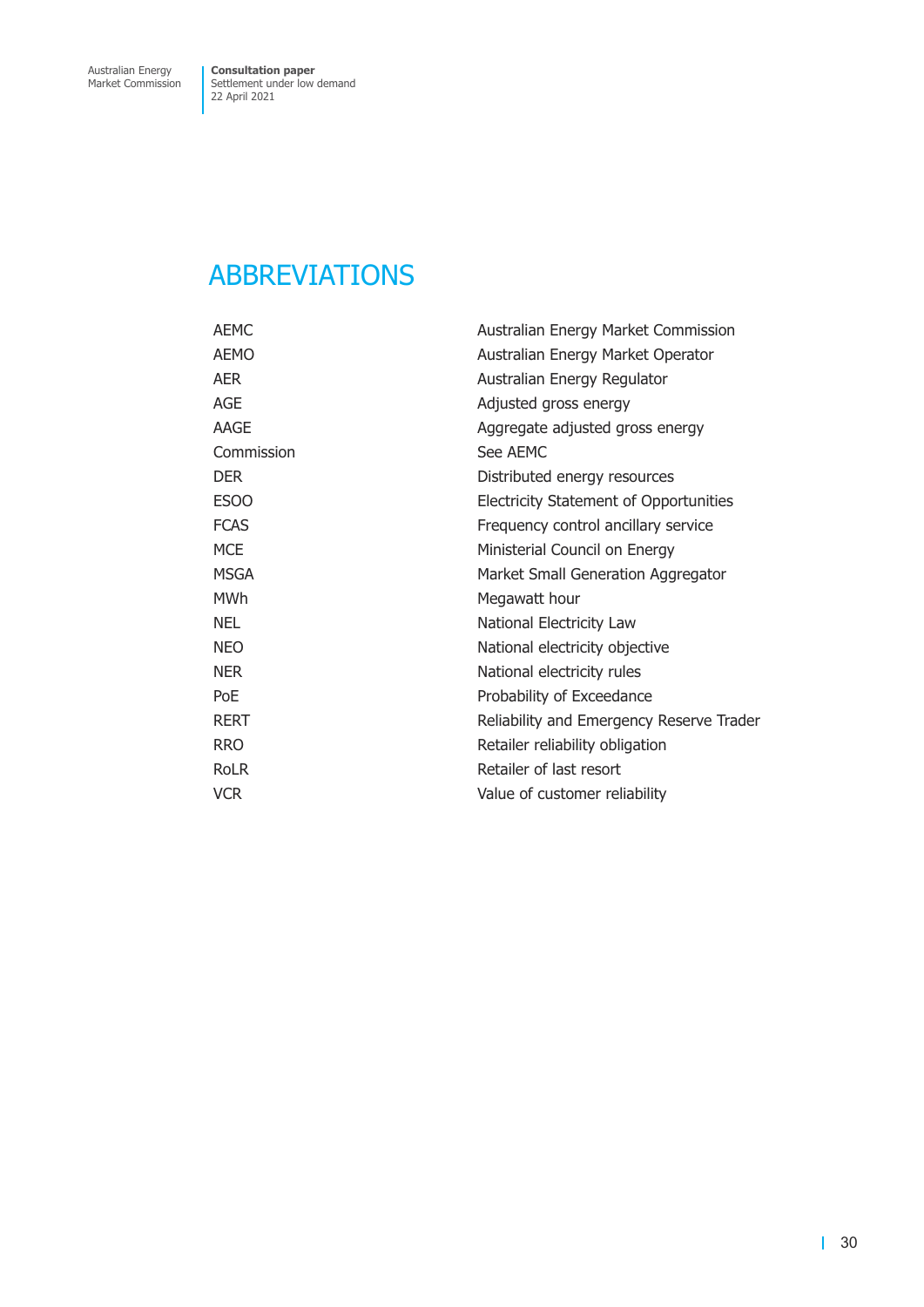## <span id="page-34-0"></span>A CHANGING MARKET CONDITIONS

Operational demand<sup>101</sup> in South Australia has been declining as more generation is being installed at customer connection points, in particular rooftop solar.

Current modelling indicates it will likely be the first region with zero or negative operational demand.<sup>102</sup> Minimum demand levels have typically occurred on non-working days in spring that are mild but sunny resulting in low energy consumption and high rooftop solar output.

South Australia has had record low operational demand on 11 October 2020 of 300MW, with recent lows for operational demand of 358MW on 14 March 2021.<sup>103</sup>

South Australia had approximately 1,660MW of installed rooftop solar capacity at the end of 2020, based on the latest data from the Clean Energy Regulator.<sup>104</sup> This is an increase of 330MW of installed capacity 12 months earlier. Across this period AEMO's ESOO central and central downside high DER scenarios had forecast rooftop solar growth of 232MW and 259MW respectively.

AEMO, in its 2020 ESOO, had forecast minimum demand under the high DER scenario (90% POE) in South Australia of approximately 200MW in FY22.<sup>105</sup> The low operational demand South Australia recorded in October 2020 was in line with this 90% POE forecast and prompted AEMO to explore further sensitivities, seen below:

<sup>101</sup> Fore more information refer AEMO's demand definitions: aemo.com.au/-/media/files/stakeholder\_consultation/consultations/nemconsultations/2019/dispatch/demand-terms-in-emms-data-model.pdf?la=en&hash=87701F90591C4DD3065AA00056AA71E8.

<sup>102</sup> AEMO, *Minimum demand in South Australia*, fact sheet, 2021, p. 1.

<sup>103</sup> AEMO, South Australia - Operational demand and rooftop PV, 14 March 2021. See: www.abc.net.au/news/2021-03-17/solarpanels-switched-off-in-sa-to-stabilise-grid/13256572.

<sup>104</sup> CER, Postcode data for small-scale installations, January 2021. Available: www.cleanenergyregulator.gov.au/RET/Formsandresources/Postcode-data-for-small-scale-installations. See also: Large-scale Renewable Energy Target supply data (only non-scheduled generation) –January 2021 and www.cleanenergyregulator.gov.au/RET/About-the-Renewable-Energy-Target/Large-scale-Renewable-Energy-Targetmarketdata/large-scale-renewable-energy-target-supply-data.

<sup>105</sup> AEMO, *Electricity Statement of Opportunities 2020*, See forecasting.aemo.com.au/Electricity/MinimumDemand/Operational.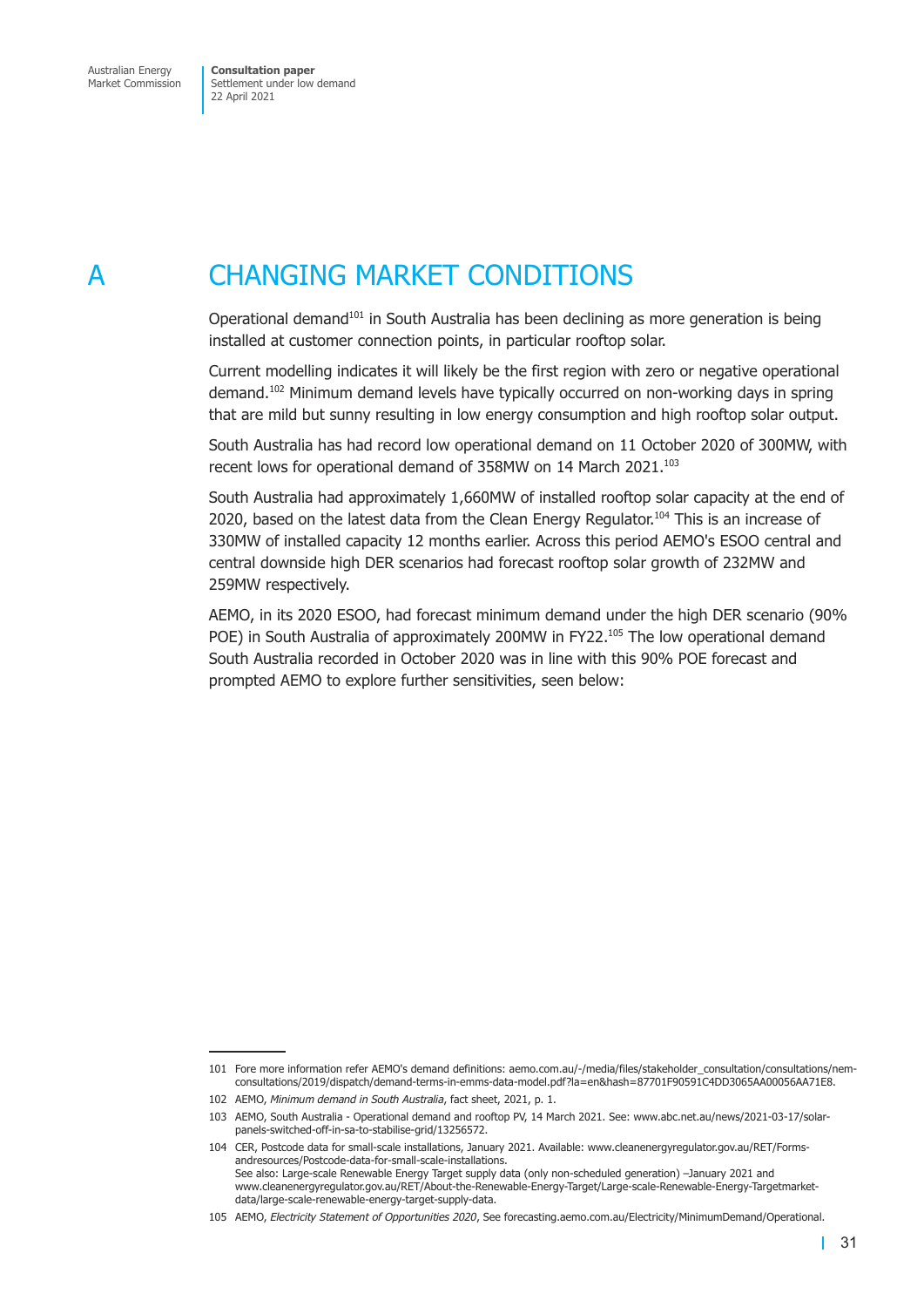

<span id="page-35-0"></span>**Figure A.1: Minimum demand in South Australia (linear rooftop solar growth)**

These sensitivities were based on the actual demand values for 2017, 2018 and 2019, adjusted for the current uptake of rooftop solar and increases in large loads. The resultant minimum operational demand scenarios indicated that South Australia can face a period of zero or negative operational demand as early as spring  $2021$ ,<sup>106</sup> the following figure shows the indicative minimum demand profile for the lowest demand day:

<sup>106</sup> AEMO, *Minimum demand in South Australia*, fact sheet, 2021, p. 2.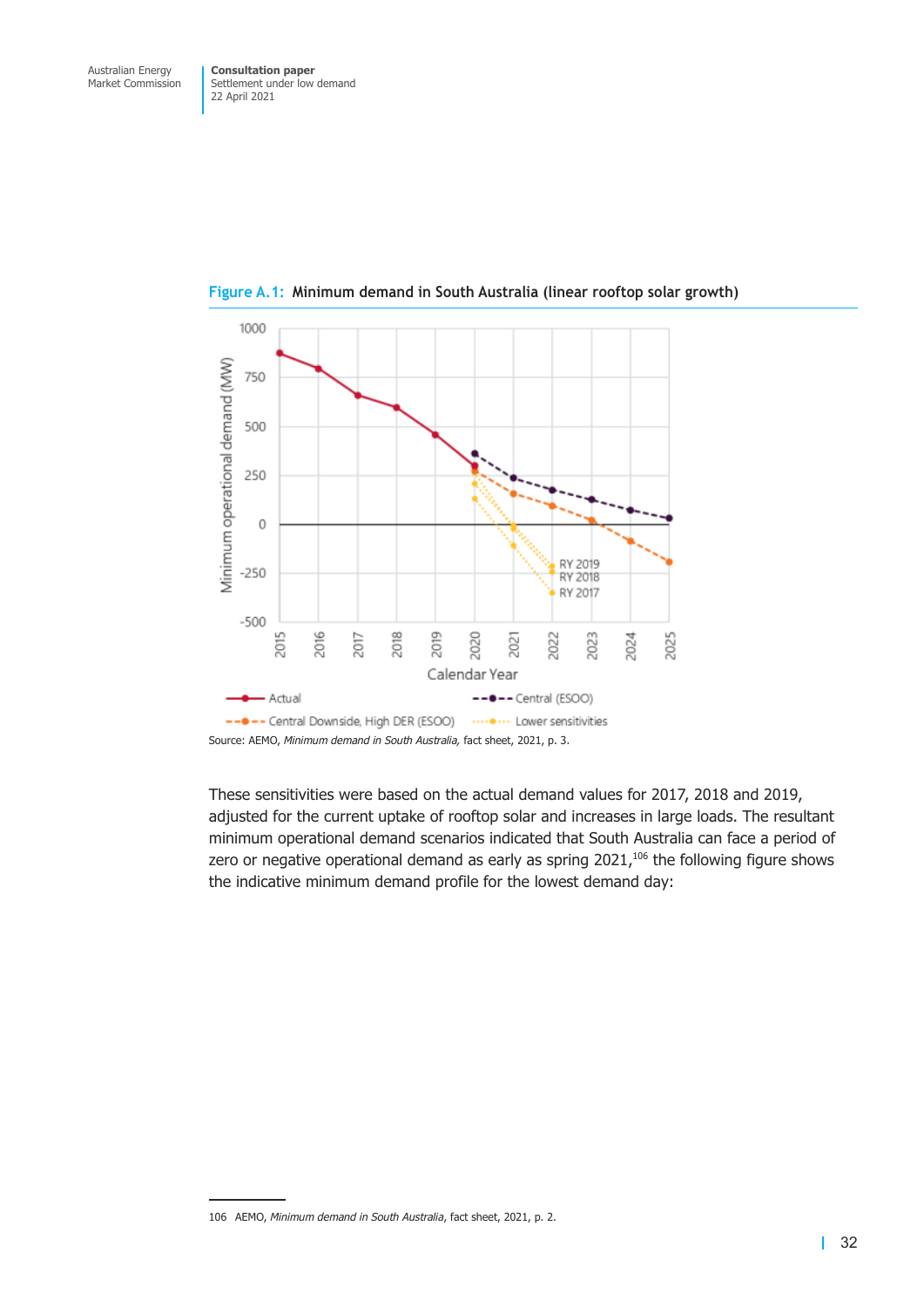

<span id="page-36-0"></span>**Figure A.2: Lowest demand day in South Australia (linear rooftop solar growth)**

Based on this analysis, AEMO notes that all three of its modelled reference years showed minimum demand levels falling below 1 MWh in 2021.<sup>107</sup> Furthermore, AEMO noted that if 2017 demand and rooftop solar generation patterns occurred in 2021, there would have been 10 trading intervals below zero.<sup>108</sup> As discussed above, the NER non-energy cost recovery formula relies on there being positive energy consumption in a region in every trading interval.

Source: AEMO, *Minimum demand in South Australia*, fact sheet, 2021.

<sup>107</sup> AEMO, *Minimum demand in South Australia,* fact sheet, 2021, pp. 2-3.

<sup>108</sup> Ibid, p. 2.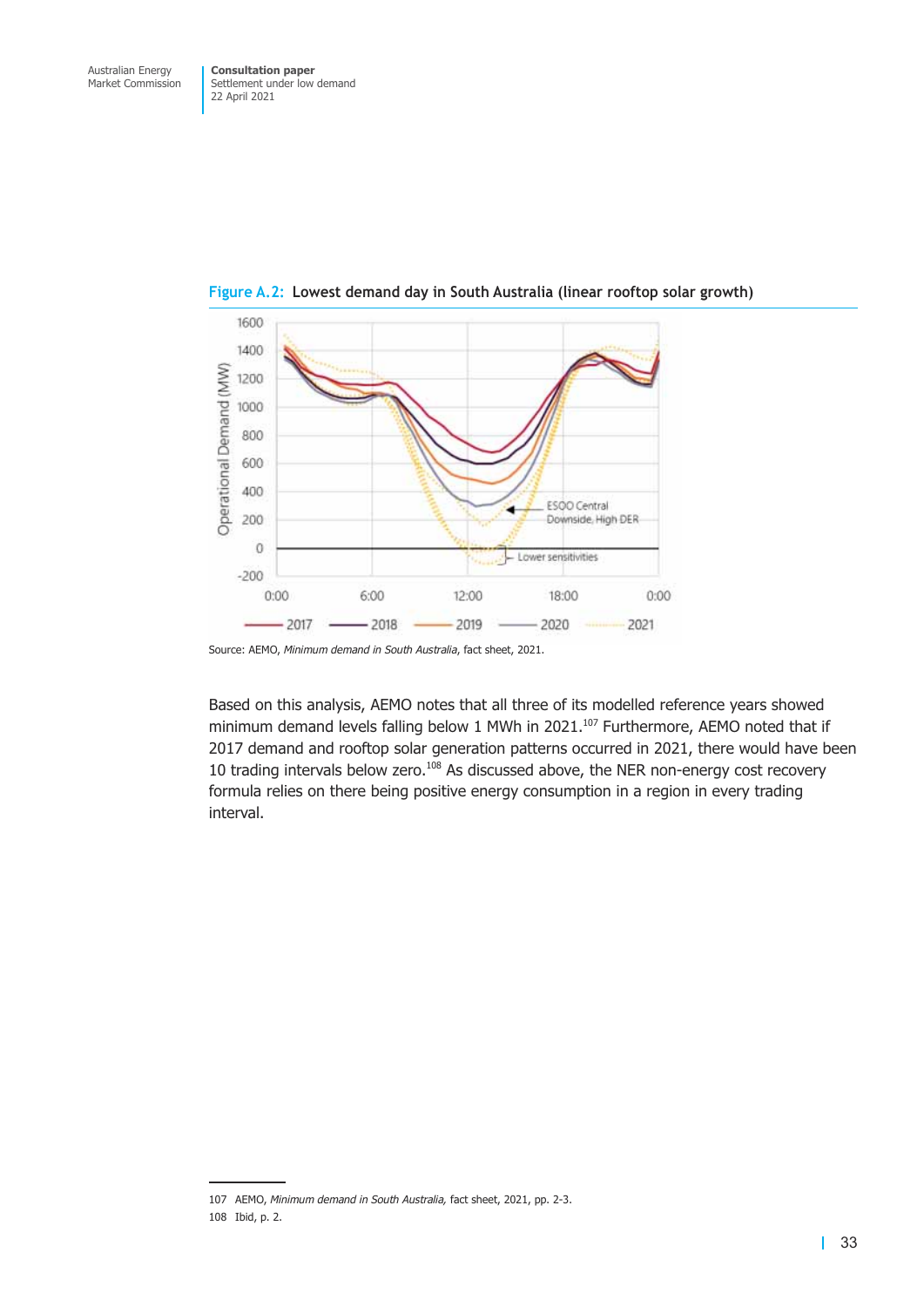## <span id="page-37-0"></span>B PARTICIPANT RESPONSIBILITIES

AEMO charges registered participants fees to recover its budgeted revenue requirements. The NER state that the components of participant fees charged to each registered participant should be reflective of the extent to which the budgeted revenue requirements for AEMO involve that registered participant.<sup>109</sup>

As such, the fees differ between categories of registered participant. Additionally, the NER states that participant fees should not unreasonably discriminate against a category or categories of registered participants.<sup>110</sup> AEMO generally recovers the cost of these services and mechanisms from participants in proportion to the energy consumed or sent out in relevant trading intervals (currently 30 minutes). The costs of some services are recovered based on a causer pays principle. The objective of this principle is to create an incentive for market participants to minimise the overall requirements for that service.

<span id="page-37-1"></span>[Table B.1](#page-37-1) below identifies all NEM non-energy cost recoveries and which registered partners AEMO recovers these costs from.

|                                                       | <b>COST RECOVERY FROM</b>                                                  | <b>NER REFERENCE</b> |  |  |
|-------------------------------------------------------|----------------------------------------------------------------------------|----------------------|--|--|
| <b>Market ancillary services:</b>                     |                                                                            |                      |  |  |
| FCAS - contingency raise                              | Market Generators, MSGAs                                                   | 3.15.6A(f)(3)        |  |  |
| FCAS - contingency lower                              | Market Customers                                                           | 3.15.6A(g)(3)        |  |  |
| FCAS - regulation                                     | Market Generators, MSGAs<br>and Market Customers on<br>causer pays basis   | 3.15.6A(i)           |  |  |
| <b>Non-market ancillary services:</b>                 |                                                                            |                      |  |  |
| Network support control<br>ancillary services (NSCAS) | Market Customers                                                           | 3.15.6A(c2)(1)       |  |  |
| System restart ancillary<br>services (SRAS)           | Market Customers, Market<br>Generators, MSGAs                              | 3.15.6A(c2)(2)       |  |  |
| <b>Interventions:</b>                                 |                                                                            |                      |  |  |
| Direction $-$ energy                                  | <b>Market Customers</b>                                                    | 3.15.8(b)            |  |  |
| Direction - FCAS                                      | Market Customers, Market<br>Generators and MSGAs on a<br>causer pays basis | 3.15.8(f)            |  |  |
| Direction $-$ other                                   | Market Customers, Market<br>Generators, MSGAs                              | 3.15.8(g)            |  |  |
| Mandatory restrictions                                | <b>Market Customers</b>                                                    | 3.12A.7(e)           |  |  |

#### **Table B.1: Current NEM non-energy cost recovery**

<sup>109</sup> Clause 2.11.1 of the NER.

<sup>110</sup> Ibid.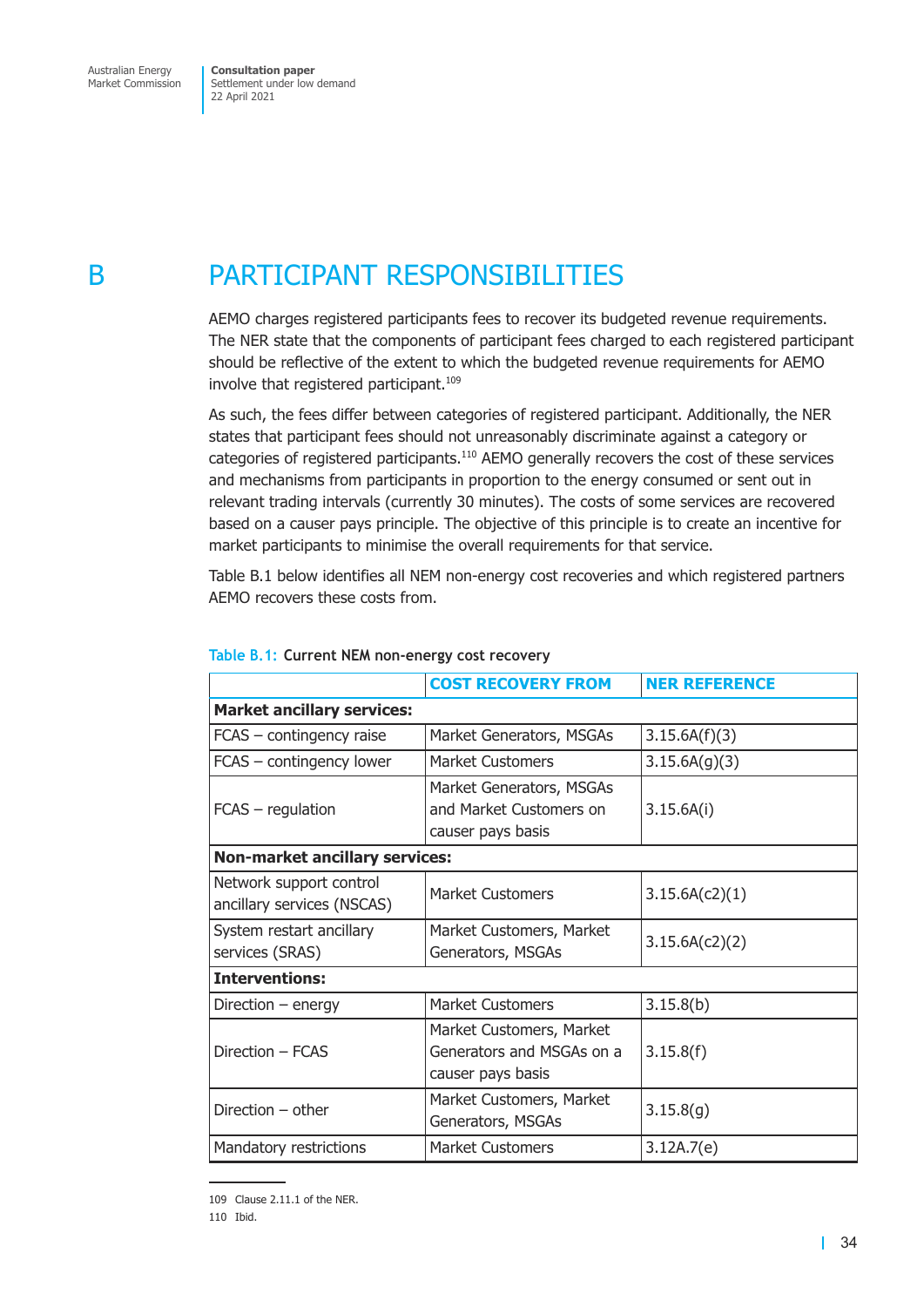|                                                                                | <b>COST RECOVERY FROM</b>                                                      | <b>NER REFERENCE</b> |  |
|--------------------------------------------------------------------------------|--------------------------------------------------------------------------------|----------------------|--|
| Reliability and emergency<br>reserve trader (RERT)                             | <b>Market Customers</b>                                                        | 3.15.9(f)            |  |
| Affected Participant<br>Compensation                                           | Scheduled Generator,<br>Scheduled Network Service<br>Provider, Market Customer | 3.12.2               |  |
| Market suspension                                                              | Scheduled Generators,<br><b>Ancillary Service Providers</b>                    | 3.14.5A              |  |
| <b>Other events:</b>                                                           |                                                                                |                      |  |
| Market shortfall and surplus                                                   | Market Generators, MSGAs                                                       | 3.15.22, 3.15.23     |  |
| Administered price cap or<br>administered floor price<br>compensation Payments | <b>Market Customers</b>                                                        | 3.15.10(a)           |  |

Source: AEMO, *Integrating energy storage systems into the NEM,* rule change request, p. 14.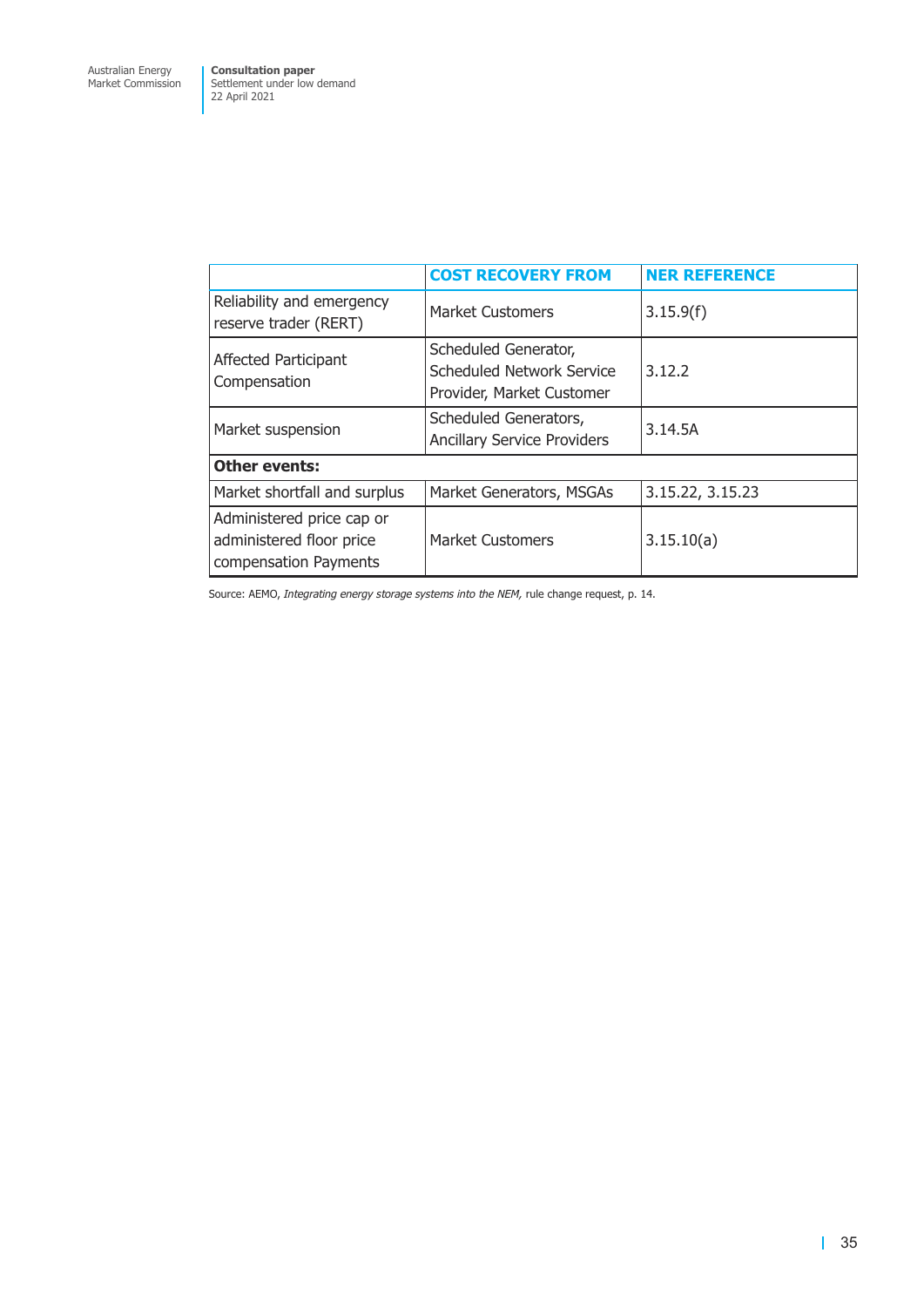<span id="page-39-0"></span>

## <span id="page-39-1"></span>**SOUTH AUSTRALIAN EXAMPLE**

Infigen describes in its rule change request that the issue of over procurement and high costs is not a theoretical argument and the cost impacts to customers in South Australia are likely to be material under sufficiently low operational demand. In South Australia costs associated with Regional contingency lower FCAS services can be greater than \$100,000 across a single trading interval, and there have been 20 trading intervals where these costs have been greater than  $$500,000$ .<sup>111</sup> If these high pricing events were to coincide with low operational demand, resulting in over procurement of costs as described above, Infigen believes the impact would be unacceptable for all stakeholders.<sup>112</sup>

Infigen notes the specific example below: $113$ 

On 9 of November 2019, between 6:00 and 7:00 am, there was an average of more than 100 MW of each fast (6 seconds) and slow (60 seconds) lower contingency service enabled in South Australia. For the 6:30 am trading and the 7:00 am trading interval these services were settled at \$13,000/MWh and the market price cap of \$14,700/MWh respectively, with total costs for these services over the hour period of \$3.4 million. These costs were distributed according to the current rules with all market participants paying a proportional share.

Had this high price event occurred with a period of low operational demand the costs associated with a 20MW industrial load would be up to \$68 million as regional demand approached 1 MWh, this cost is 20 times the total cost of the service. This cost is equivalent to an average annual cost of  $$485/MWh.<sup>114</sup>$  Infigen expresses that this single hour of high local non-energy costs and low operational demand could be significantly higher than the load's entire annual cost, or equivalent to applying a cost of \$3,400,000/MWh to the load during the event, compared to the market price cap of \$14,700/MWh.

The example above represents a \$68 million transfer from the single 20MW load to net exporters in the region, an outcome that Infigen states would not have been intended by the current NER. Further to this, as operational demand decreases the market price cap under current settlement systems does not adequately protect customers or reflect consumer preferences, with market customers being exposed to unnecessary costs that they may be unable to absorb.

Infigen argues that this outcome is not consistent with good market design and creates an incentive to push demand negative, which may not be good for the market. These risks are identified in [section 4.2.4.](#page-18-1)

<sup>111</sup> Infigen, *Settlement under low operational demand*, rule change request, p. 6.

<sup>112</sup> Ibid.

<sup>113</sup> Ibid. p. 7.

<sup>114</sup> Assuming an 80% load factor.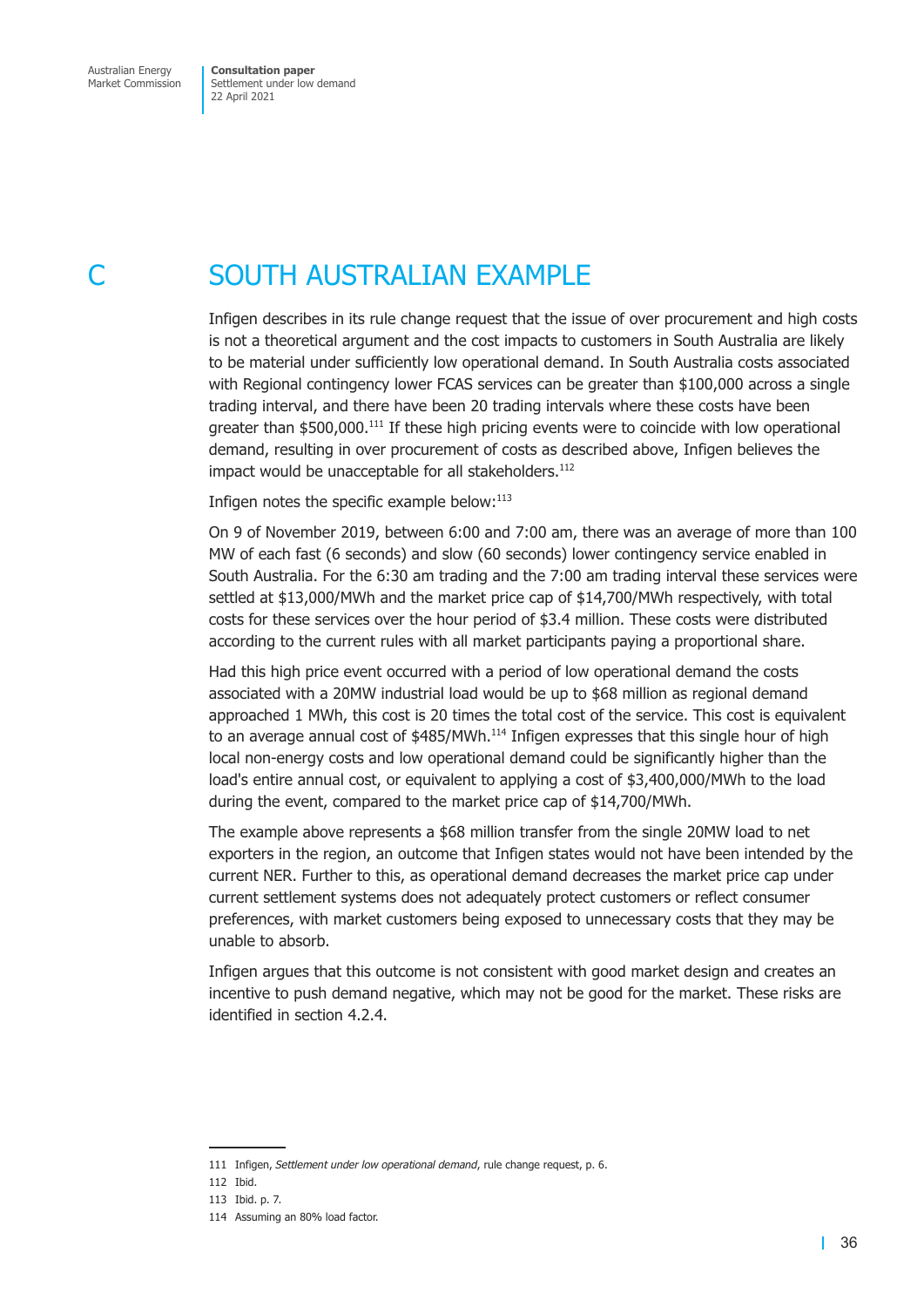## <span id="page-40-0"></span>D RESPONSES TO AEMO'S ISSUES PAPER

AEMO's consultation period closed on 15 December 2020. In response to this process, AEMO received six submissions from the Australian Energy Council (AEC), AGL, ENGIE, Infigen, Origin and SA Water.<sup>115</sup>

No stakeholder disagreed with AEMO's assessment that the problem needed to be urgently addressed,<sup>116</sup> but there were divergent opinions between stakeholders on the best substituted value to use:

| <b>STAKE-</b><br><b>HOLDER</b> | <b>PREFERRED SOLUTION</b>                                                                                                                                                                                                                                                                                                                           | <b>AEMO'S RESPONSE</b>                                                                                                                                                                                                                                                  |
|--------------------------------|-----------------------------------------------------------------------------------------------------------------------------------------------------------------------------------------------------------------------------------------------------------------------------------------------------------------------------------------------------|-------------------------------------------------------------------------------------------------------------------------------------------------------------------------------------------------------------------------------------------------------------------------|
| <b>AEC</b>                     | The AEC slightly preferred AEMO's<br>second option over its first option<br>because it relied on a rolling<br>average, rather than a previous<br>calendar year. It noted that this<br>was because it relied on more<br>current data and did not exclude<br>market customers registered in the<br>previous financial year.                           | N/A                                                                                                                                                                                                                                                                     |
| <b>AGL</b>                     | AGL suggested either the previous<br>month's AGE, to be more reflective<br>of seasonal demand changes, or, a<br>cost allocation methodology similar<br>to what was previously used for<br>the RERT, which AGL noted would<br>trigger based on the intervals used<br>and smeared based on the<br>previous 7 days' average market<br>customer demand. | AEMO notes that it considers that a<br>shorter reference period to calculate the<br>average customer energy amounts,<br>which are substituted, reduces the risk<br>of significantly under or over<br>representing a Market Customer's<br>demand due to customers churn. |
| <b>Engie</b>                   | Engine preferred substituting a<br>market customer's AGE, with the<br>average AGE for all connection<br>points in the region over the<br>previous year.                                                                                                                                                                                             | N/A                                                                                                                                                                                                                                                                     |
| <b>Infigen</b>                 | Infigen noted its collateral issue,                                                                                                                                                                                                                                                                                                                 | AEMO acknowledged in its submission                                                                                                                                                                                                                                     |

#### **Table D.1: AEMO responses to stakeholder feedback**

<sup>115</sup> See AEMO, *NEM settlement under zero and negative regional demand conditions* https://aemo.com.au/en/consultations/currentand-closed-consultations/nem-settlement-under-zero-and-negative-regional-demand-conditions, accessed 2:53pm, 10 March 2021.

<sup>116</sup> AEMO, *NEM settlement under zero and negative demand conditions,* issues paper, *N*ovember 2020, p. 9.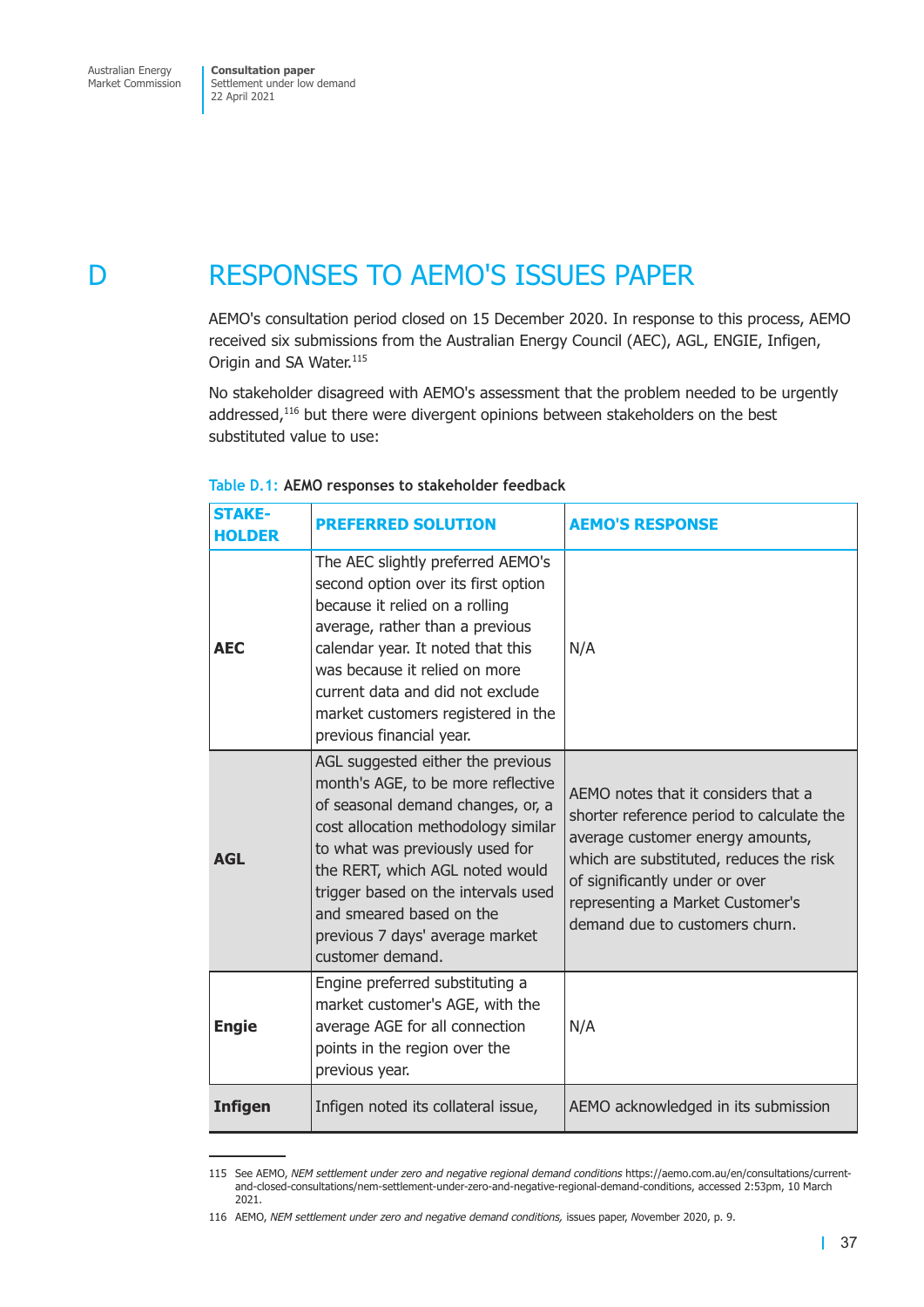| <b>STAKE-</b><br><b>HOLDER</b> | <b>PREFERRED SOLUTION</b>                                                                                                                                                                                                                                                                                                                                                                                                                                                        | <b>AEMO'S RESPONSE</b>                                                                                                                                                                                                                                                                                                                                                                                                                                                                                                                          |
|--------------------------------|----------------------------------------------------------------------------------------------------------------------------------------------------------------------------------------------------------------------------------------------------------------------------------------------------------------------------------------------------------------------------------------------------------------------------------------------------------------------------------|-------------------------------------------------------------------------------------------------------------------------------------------------------------------------------------------------------------------------------------------------------------------------------------------------------------------------------------------------------------------------------------------------------------------------------------------------------------------------------------------------------------------------------------------------|
|                                | brought about by falling regional<br>demand, namely that as this<br>continues to decline due to<br>increasing solar exports, the<br>remaining loads pay a higher share<br>of system services. Infigen also<br>noted that, because of negative<br>loads at a given point, a market<br>customer can be forced to pay<br>more than 100 per cent of the total<br>service costs, with the additional<br>recovered costs being paid to those<br>customers with net exporting<br>loads. | that where a Market Customer has a net<br>negative AGE for an entire cost recovery<br>period, that Market Customer could<br>receive a payment, effectively funded by<br>those Market Customers who are<br>consuming in the affected trading<br>interval. This payment would be over<br>and above the total non-energy cost<br>amount that should be recovered. It<br>noted that it is unlikely that this was<br>ever intended.<br>AEMO also acknowledges that with a<br>threshold value of 1 MWh for<br>substitution there is the potential for |
|                                |                                                                                                                                                                                                                                                                                                                                                                                                                                                                                  | non-energy costs to be allocated based<br>on very low levels of regional customer<br>energy, which could lead to Market<br>Customers without significant rooftop<br>solar being required to bear a<br>disproportionate share of non-energy<br>costs. AEMO also acknowledged that a<br>different threshold value could be used<br>to achieve a more equitable and efficient<br>outcome.                                                                                                                                                          |
|                                |                                                                                                                                                                                                                                                                                                                                                                                                                                                                                  | Despite this AEMO believes that using an<br>alternative value would be a departure<br>from the scope of its rule change.                                                                                                                                                                                                                                                                                                                                                                                                                        |
|                                |                                                                                                                                                                                                                                                                                                                                                                                                                                                                                  | As discussed in greater detail in Section<br>3.2, Infigen has now submitted a rule<br>change request titled NEM settlement<br>under low operational demand, which<br>covers the issues raised in Infigen's<br>submission, to AEMO's consultation<br>process.                                                                                                                                                                                                                                                                                    |
| <b>Origin</b>                  | Substituting a market customer's<br>AGE, with the average AGE for all<br>connection points in the region<br>over the previous year.<br>Origin noted that manual                                                                                                                                                                                                                                                                                                                  | AEMO noted that there is no need for a<br>manual adjustment, because, in<br>substituting energy values, the market<br>settlement system will calculate a Market<br>Customer's average customer energy<br>each time relying on the latest data.                                                                                                                                                                                                                                                                                                  |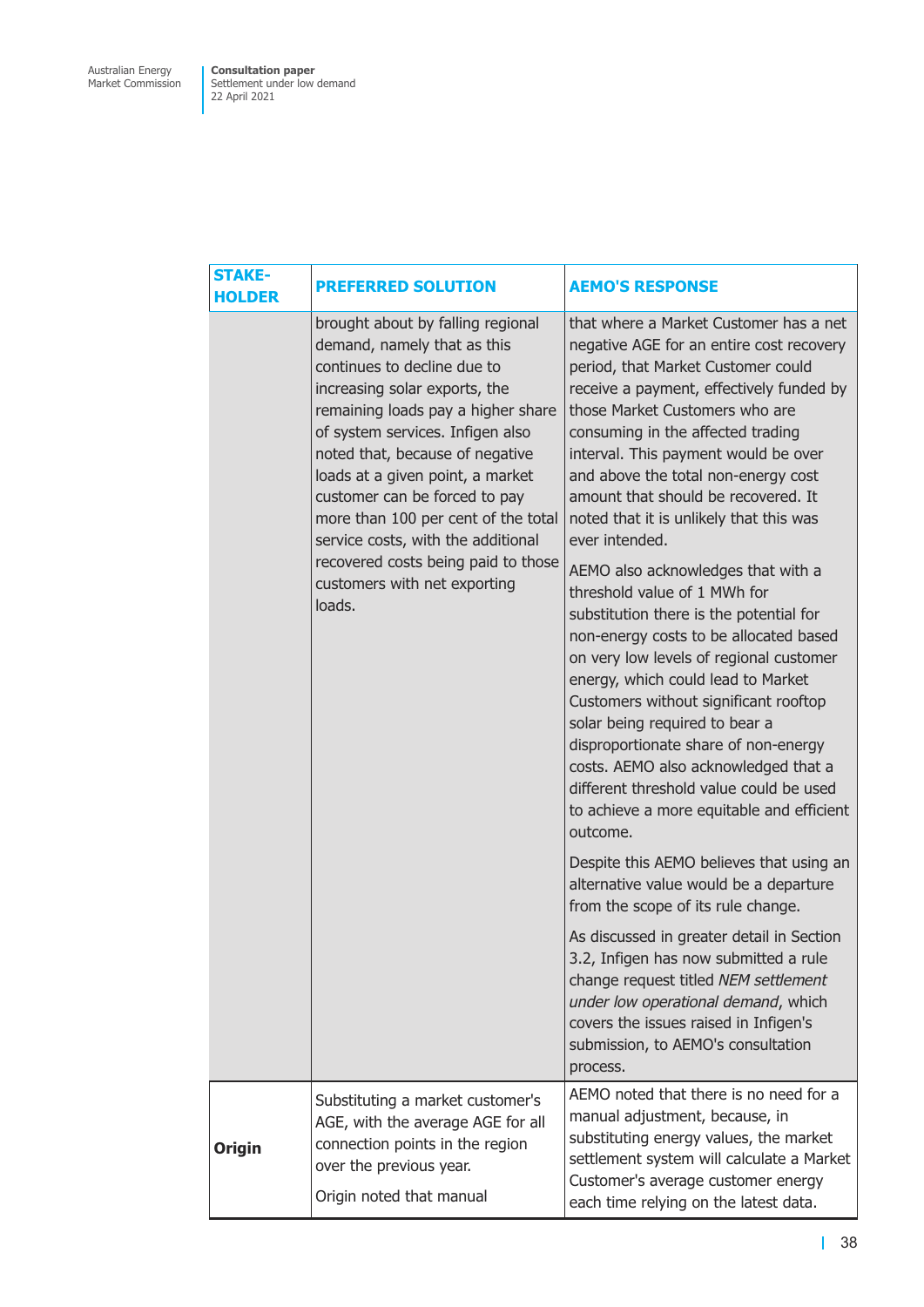| <b>STAKE-</b><br><b>HOLDER</b> | <b>PREFERRED SOLUTION</b>                                                                                                                                                                                                                                                                                                                                                                                                                                                                                                                                                                                                                                                                                                                                                                                 | <b>AEMO'S RESPONSE</b>                                                                                                                                                                                                                                                                                                                                                                                                                                                                                                                                                                                                                                                                                                                                                                                                                                                                                                         |
|--------------------------------|-----------------------------------------------------------------------------------------------------------------------------------------------------------------------------------------------------------------------------------------------------------------------------------------------------------------------------------------------------------------------------------------------------------------------------------------------------------------------------------------------------------------------------------------------------------------------------------------------------------------------------------------------------------------------------------------------------------------------------------------------------------------------------------------------------------|--------------------------------------------------------------------------------------------------------------------------------------------------------------------------------------------------------------------------------------------------------------------------------------------------------------------------------------------------------------------------------------------------------------------------------------------------------------------------------------------------------------------------------------------------------------------------------------------------------------------------------------------------------------------------------------------------------------------------------------------------------------------------------------------------------------------------------------------------------------------------------------------------------------------------------|
|                                | adjustments could be made, to<br>account for new customers that<br>were not active in the previous<br>calendar year.                                                                                                                                                                                                                                                                                                                                                                                                                                                                                                                                                                                                                                                                                      |                                                                                                                                                                                                                                                                                                                                                                                                                                                                                                                                                                                                                                                                                                                                                                                                                                                                                                                                |
| <b>SA Water</b>                | SA Water preferred using the<br>1.<br>value from the last trading<br>interval, where there was<br>operational demand which was<br>greater than 1 MWh.<br>2. SA Water felt the best option<br>was a simplified<br>implementation of an option<br>noted in the Integrated storage<br>issues paper, which would allow<br>that for each trading interval<br>where there is zero or negative<br>net system load, the net load<br>for each connection point is<br>partitioned into import and<br>export streams based on the<br>sign of the net ('N') data<br>stream at that connection<br>point. The sum of the system's<br>imports and exports is then<br>used as the denominator while<br>the sum of the import and<br>export for each participant is<br>used to allocate costs for the<br>trading interval. | In relation to SA Water's first solution<br>1.<br>AEMO noted that it believes this<br>option is more complex and costly to<br>implement than its preferred option.<br>It also believed that in the absence<br>of actual metering data this<br>approach could require AEMO to use<br>substituted metering data for<br>affected trading intervals. This would<br>potentially lead to under or over<br>representation of a Market<br>Customer's demand.<br>In relation to SA Water's alternative<br>2.<br>solution, AEMO noted it will be<br>unable to implement this system<br>before September 2021 (the AEMC<br>notes that AEMO may mean<br>September 2022) because the sent<br>out and consumed energy metering<br>data will only be available once the<br>Global Settlement rule comes into<br>effect on 1 May 2022. AEMO notes<br>that without this metering data, it<br>will not be able to implement this<br>alternative. |

Source: AEMO, *NEM settlement under zero and negative regional demand conditions,* submissions: AEC, AGL, ENGIE, Infigen, Origin, SA Water.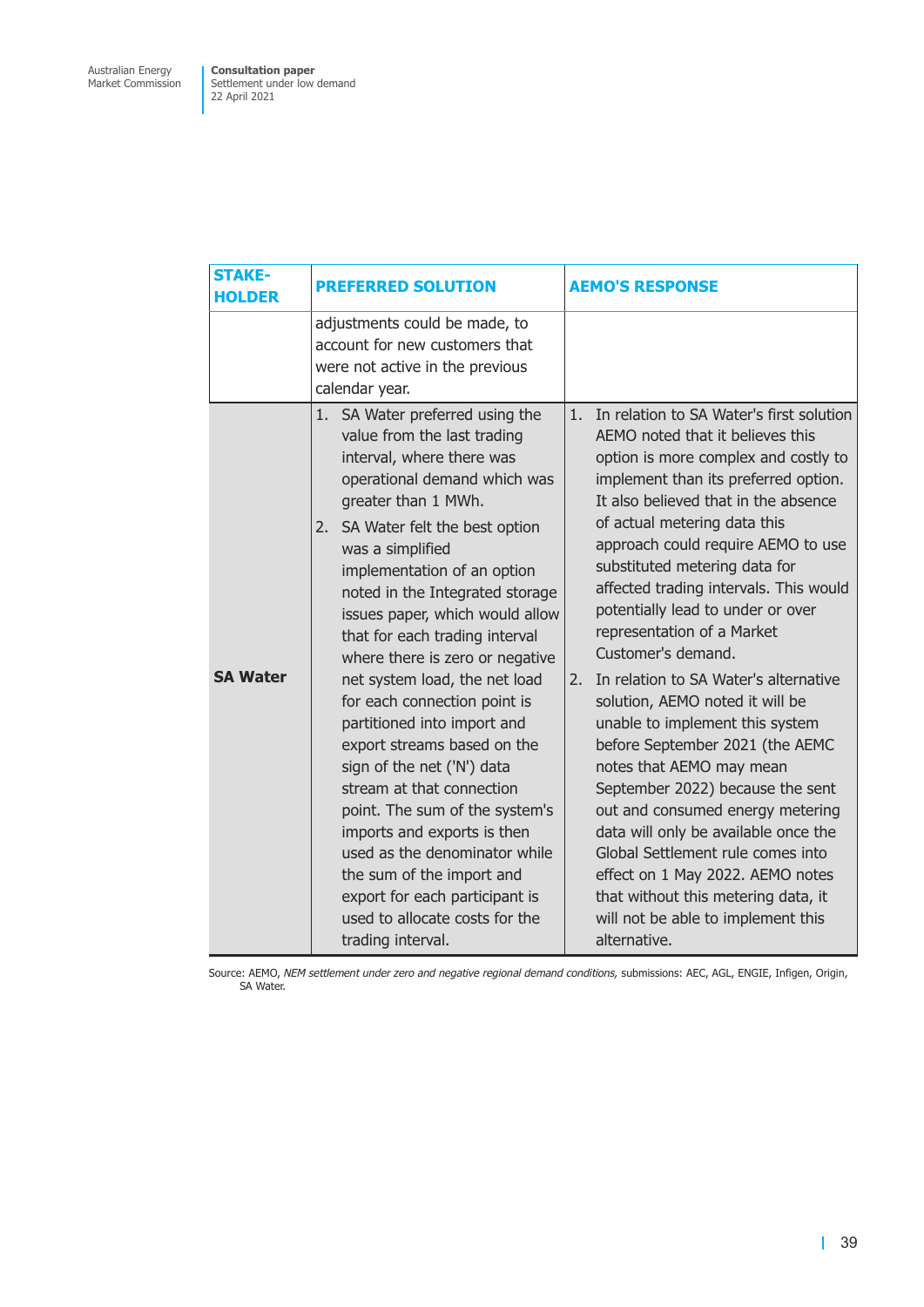## <span id="page-43-0"></span>E INFIGEN'S PROPOSED DRAFTING

Infigen has included the following proposed drafting of the rule chance incorporating proposed amendments to chapter 3 of the NER.

## E.1 Proposed drafting

In their consultation, AEMO has identified a number of services that will require updates to the relevant clauses.

#### **Table E.1: Clauses requiring amendment**

| <b>PAYMENT TYPE</b>                                                                                          | <b>COST RECOVERY BASED ON AG-</b><br><b>GREGATE REGIONAL DEMAND</b>                                                                                                            | <b>NER CLAUSE</b>      |  |  |  |
|--------------------------------------------------------------------------------------------------------------|--------------------------------------------------------------------------------------------------------------------------------------------------------------------------------|------------------------|--|--|--|
| <b>Market ancillary services</b>                                                                             |                                                                                                                                                                                |                        |  |  |  |
| FCAS - contingency lower                                                                                     | Trading interval                                                                                                                                                               | 3.15.6A(q)             |  |  |  |
| FCAS - regulation                                                                                            | Trading interval                                                                                                                                                               | 3.15.6A(i)(2)          |  |  |  |
| <b>Non-market ancillary services</b>                                                                         |                                                                                                                                                                                |                        |  |  |  |
| Network support control ancillary<br>services (NSCAS)                                                        | Trading interval                                                                                                                                                               | $3.15.6A(c8)$ , $(c9)$ |  |  |  |
| System restart ancillary services<br>(SRAS)                                                                  | Trading interval                                                                                                                                                               | 3.15.6A(e)             |  |  |  |
| <b>Interventions</b>                                                                                         |                                                                                                                                                                                |                        |  |  |  |
| Compensation for direction -<br>energy, FCAS or other services                                               | Trading interval(s) when direction in<br>effect                                                                                                                                | 3.15.8(b),(f),(g)      |  |  |  |
| Reliability and Emergency<br>Reserve Trader (RERT) payments<br>Affected participant<br>compensation for RERT | Split between:<br>RERT usage charges and<br>compensation payments -<br>trading intervals when RERT was<br>used<br>RERT availability/other charges -<br>billing week when paid. | 3.15.9(e)              |  |  |  |
| Compensation - market<br>suspension - energy and FCAS                                                        | Trading interval(s) within a market<br>suspension pricing period                                                                                                               | $3.15.8A(b)$ , (f)     |  |  |  |
| <b>Other events</b>                                                                                          |                                                                                                                                                                                |                        |  |  |  |
| Administered price cap or floor<br>price compensation                                                        | Trading intervals in the eligibility<br>period for compensation claims<br>under clause 3.14.6                                                                                  | 3.15.10(b)             |  |  |  |

Source: AEMO, *NEM settlement under low, zero and negative demand conditions*, rule change request, 8 February 2021.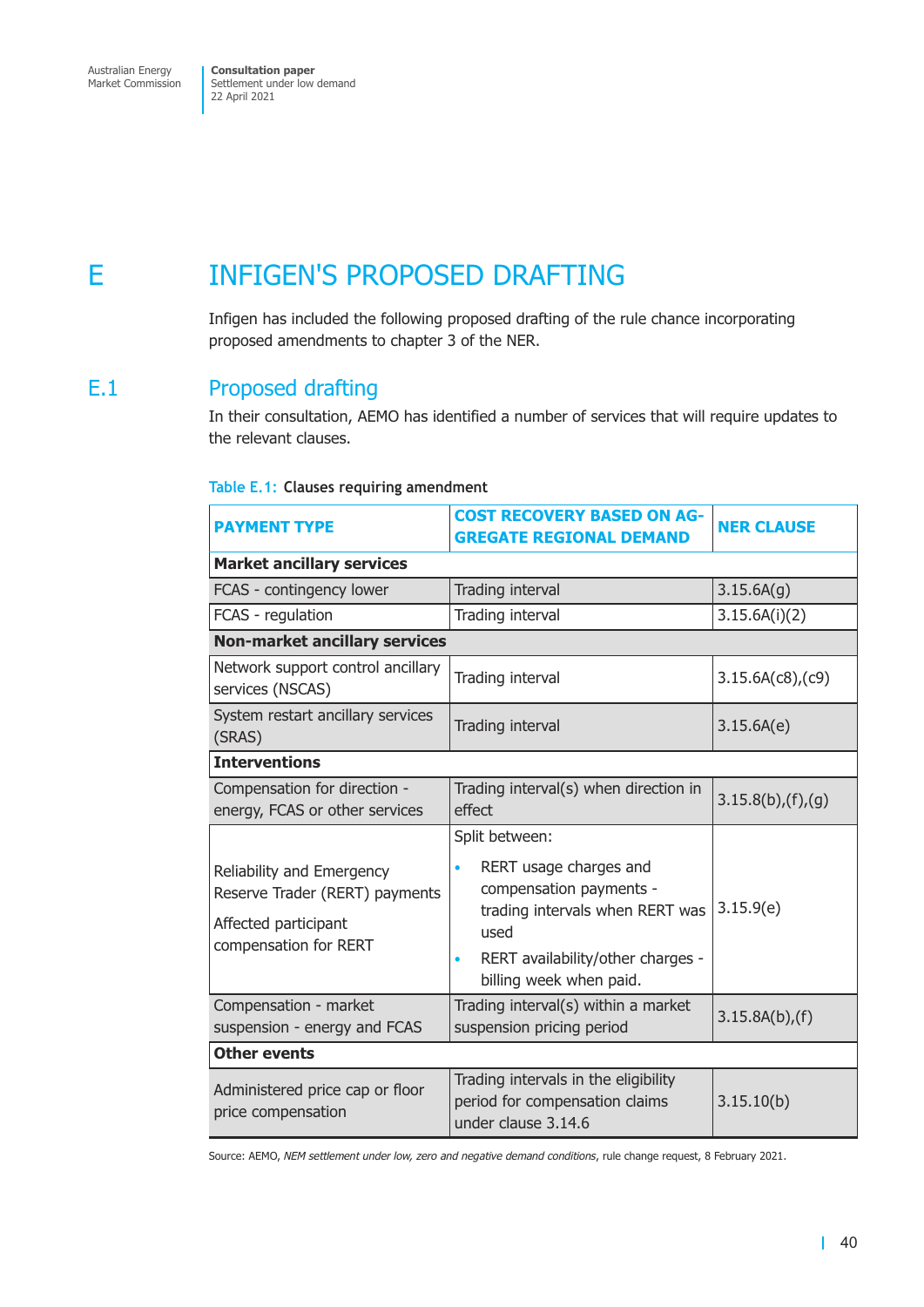#### **E.1.1 Lower Contingency service**

Clause 3.15.6A(g) of the NER prescribes how cost recovery for the fast lower service, slow lower service and delayed lower service should be recovered from market customers. The trading amount (TA) to be recovered from a market customer is given by:

$$
TA = RTCLSP \times \frac{TCE}{RATCE} \times -1
$$

where:

| $TA$ (in $$$ ) |   | the trading amount to be determined<br>(which is a negative number);                                                                                                                                                                                                                               |
|----------------|---|----------------------------------------------------------------------------------------------------------------------------------------------------------------------------------------------------------------------------------------------------------------------------------------------------|
| RTCLSP (in S)  |   | the total of all amounts calculated by<br>AEMO as appropriate to recover from the<br>given region as calculated in this clause<br>3.15.6A(g) for the fast lower service, slow<br>lower service or delayed lower service in<br>respect of dispatch intervals which fall in<br>the trading interval; |
| TCE (in MWh)   | ≕ | the customer energy for the Market<br>Customer in that region for the trading<br>interval: and                                                                                                                                                                                                     |
| RATCE (in MWh) |   | the aggregate of the <i>customer</i> energy<br>figures for all <i>Market Customers</i> in that<br>region for the trading interval.                                                                                                                                                                 |

The total lower service costs to be recovered from the region (for a given trading interval) is RTCLSP, which is the sum of:

- the global market ancillary service requirement cost for that region, for all dispatch intervals in the relevant trading interval, as determined pursuant to clause  $3.15.6A(g)(3)$ ; and
- all local market ancillary service requirement costs for that region, for all dispatch intervals in the relevant trading interval, as determined pursuant to clause3.15.6A(g)(3).

Clause 3.15.6A(g)(3) is:

allocate for each relevant dispatch interval the sum of the costs of the global market ancillary service requirement and each local market ancillary service requirement calculated in clause  $3.15.6A(g)(2)$  to each region as relevant to that requirement pro-rata to the aggregate of the customer energy figures for all market customers in each region during the trading interval

We interpret this clause as meaning that when the aggregate of the customer energy figures for all market customers (i.e., operational demand) is low (or zero), the pro-rata allocation of global lower services to South Australia will be similarly low. However, when local costs are incurred (e.g., when local lower services are procured in South Australia), these will be fully allocated to a specific region's customers.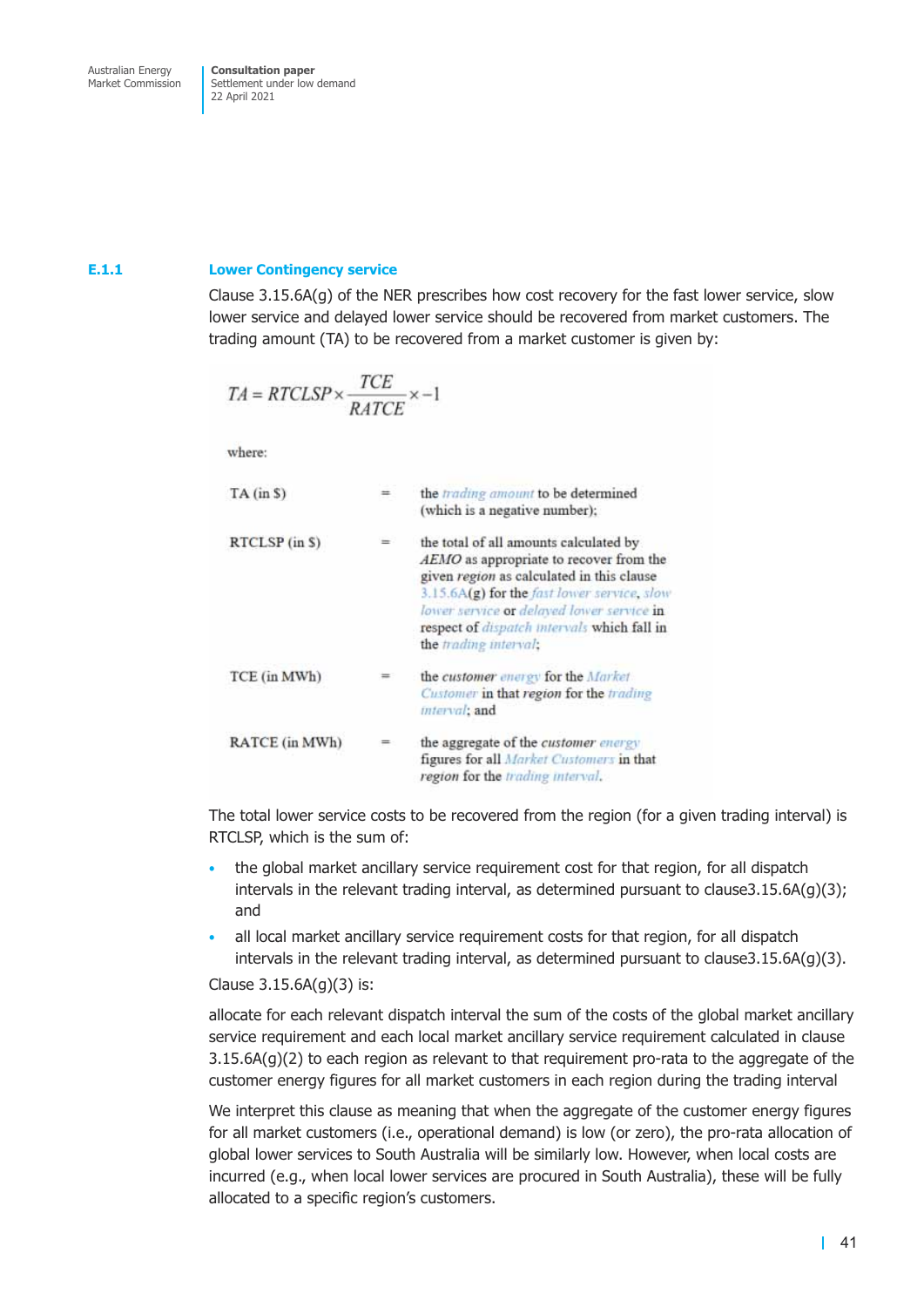The critical term is RATCE, which we interpret could express as  $RATCE = \sum TCE$ , such that the proportion of RTCLSP costs to be recovered from market customer *t* is:

Share of costs =  $\frac{r c E_i}{\Sigma T C E}$ 

This is of the form identified in Section 2.2 of Infigen's proposal, and therefore risks distorting the cost recovery when any individual customer energy figure is comparable to the sum of customer energy figures for the region (i.e., operational demand).

#### **E.1.2 Proposed change**

TCE (in MWh) = the customer energy for the market customer in that region for the trading interval or zero if the customer energy for the Market Customer in that region for the trading interval is zero; and

RATCE (in MWh) = the aggregate of the positive customer energy figures for all market customers in that region for the trading interval. The intent of this change would be to deliver a formula:

#### **Section 3.15.8(b),(f),(g)**

AEMO must, in accordance with the intervention settlement timetable, calculate a figure for each Market Customer in each region applying the following formula:

$$
MCP = \frac{E}{\sum E} \times \frac{RB}{\sum RB} \times CRA
$$

where

MCP is the amount payable or receivable by a *Market Customer* pursuant to this clause  $3.15.8(b)$ ;

E is the sum of the Market Customer's adjusted gross energy amounts at each connection point for which the Market Customer is financially responsible in a region, determined in accordance with clauses 3.15.4 and 3.15.5 in respect of the relevant intervention price trading intervals excluding any loads in respect of which the Market Customer submitted a dispatch bid for the relevant intervention price trading interval in that region; and

RB is the regional benefit determined by  $AEMO$  pursuant to clause  $3.15.8(b1)$ at the time of issuing the *direction*.

CRA is the compensation recovery amount.

**Note** 

This clause is classified as a civil penalty provision under the National Electricity (South Australia) Regulations. (See clause 6(1) and Schedule 1 of the National Electricity (South Australia) Regulations.)

AEMO must, in accordance with the intervention settlement timetable, calculate a figure for each market customer in each region applying the following formula: